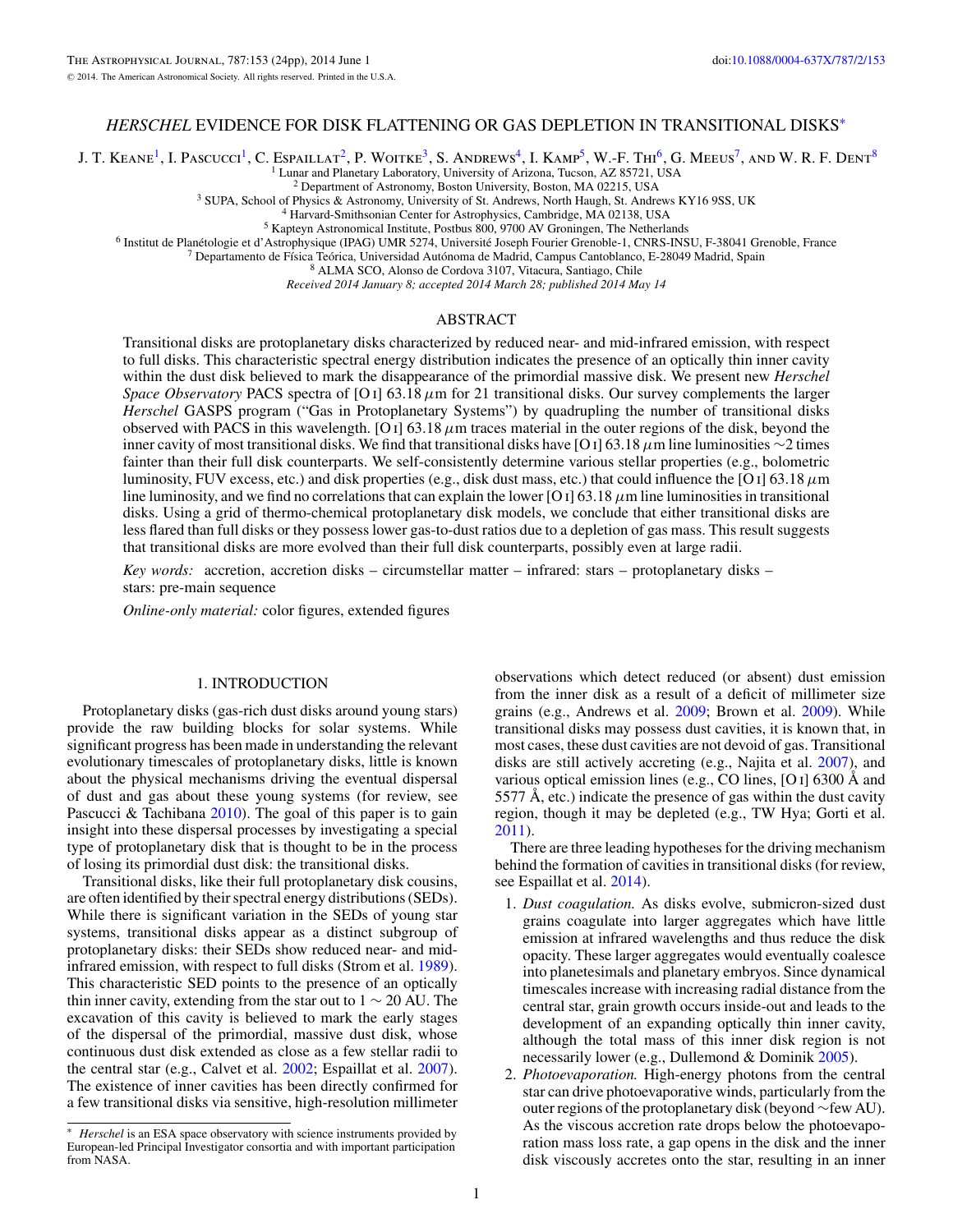<span id="page-1-0"></span>cavity (e.g., Alexander et al. [2014\)](#page-22-0). Direct irradiation of the cavity wall is expected to rapidly disperse the outer disk (Alexander et al. [2006\)](#page-21-0). Photoevaporative winds have been detected for select protoplanetary disks via blueshifted (∼few km s−1) [Ne ii] 12.81*μ*m lines, which traces unbound winds within the inner  $\lesssim$ 10's of AU (Pascucci & Sterzik [2009\)](#page-22-0).

3. *Dynamical clearing by giant planets.* Dynamical interactions between the disk and an embedded giant planet (with masses roughly equal to that of Jupiter) can open gaps within the disk (e.g., Lubow et al. [1999\)](#page-22-0). Gas from the inner disk (within the planet's orbit) can continue to accrete onto the central star, while most of the gas from the outer disk (beyond the planet's orbit) accretes onto the planet, and only a small amount of gas flows past the planet into the inner disk. In addition to the physical gap created by the planet, pressure gradients setup at the outer edge of the gap can act as a dust filter, allowing only grains below a critical size to reach the inner disk and perhaps forming an optically thin inner cavity (Rice et al. [2006\)](#page-22-0).

While these different mechanisms can produce qualitatively similar SEDs, they predict distinctive differences in the distribution of disk gas. Furthermore, these different processes can, and probably do, operate simultaneously.

In this paper, we use *Herschel Space Observatory* far-infrared data to examine whether full disks and transitional disks are different in their outer disk regions, beyond 10's of AU. We use the [O i] 63.18*μ*m emission line and the nearby 63*μ*m continuum emission to trace the gas and dust components, respectively, beyond 10  $\sim$  100 AU (e.g., Aresu et al. [2012\)](#page-22-0). In addition, we use ancillary data to characterize our sample at different wavelengths. In Section 2, we provide a short description of our sample, the *Herschel/*PACS observations and data reduction, and the ancillary stellar and disk properties used to characterize our sample. In Section [3,](#page-8-0) we summarize our [O i] 63.18  $\mu$ m line  $63 \mu$ m continuum results. Most notably, we find that transitional disks possess [O i] 63.18  $\mu$ m line luminosities a factor of 2  $\sim$ 3 lower than full disks, despite having similar  $63 \mu$ m continuum luminosities, a trend previously identified by Howard et al. [\(2013\)](#page-22-0), though expanded in this work with quadruple the number of transitional disks. In Section [4,](#page-13-0) we rule out various observable stellar and disk properties (e.g., FUV and X-ray luminosity) as the potential cause for this [O I] 63.18  $\mu$ m line luminosity difference between full disks and transitional disks. In Section [5,](#page-14-0) we use the results of the DENT grid (a grid of 300,000 thermochemical protoplanetary disk models, by Woitke et al. [2010\)](#page-23-0), to examine other possible causes for the [O i] 63.18  $\mu$ m line luminosity difference. We conclude that the lower [O i] 63.18*μ*m line luminosity of transitional disks could be due to transitional disks either being less flared or by having lower gas-to-dust ratios. In Section [6,](#page-18-0) we discuss the implications of this result for disk evolution models and potential follow-up observations.

#### 2. OBSERVATIONS AND DATA REDUCTION

#### *2.1. Sample Description*

We selected 21 transitional disks from predominantly young (a few Myr old) and nearby  $(\leq 200 \text{ pc})$  star-forming regions. Five additional transitional disks were selected from the GASPS sample ("Gas in Protoplanetary Systems"; Dent et al. [2013\)](#page-22-0), resulting in a total of 26 transitional disks. Our sample is listed in Table [1.](#page-2-0) The transitional disks were identified by significant dips in their *Spitzer/*IRS spectra. (For the relevant spectra used

to identify each transitional disk as transitional, see Brown et al. [2007;](#page-22-0) Calvet et al. [2002;](#page-22-0) Espaillat et al. [2010;](#page-22-0) Furlan et al. [2009;](#page-22-0) Kim et al. 2009; Merín et al. [2008,](#page-22-0) [2010.](#page-22-0)) Because only 10% of protoplanetary disks are transitional (e.g., Williams & Cieza [2011;](#page-23-0) Muzerolle et al. [2010\)](#page-22-0), we selected targets from a number of star-forming regions, including Taurus-Auriga, Ophiuchus, Chameleon, and Lupus. Targets that have been previously modeled either with continuum radiative transfer codes or simple prescriptions for the disk inner cavity were given preference, as were objects with archival measurements of accretion rates and infrared and millimeter observations.

For comparison with our sample of transitional disks, we selected an additional 33 protoplanetary disks from the GASPS ("Gas Survey of Protoplanetary Systems"; Dent et al. [2013\)](#page-22-0) survey of the Taurus-Auriga star-forming region.<sup>9</sup> These disks were selected as being typical protoplanetary disks, with IRS spectra close to the Taurus-Auriga mean (D'Alessio et al. [2006\)](#page-22-0), and were also selected to sample similar spectral types to those of the transitional disks. Like the transitional disk subsample, we took preference for objects with known accretion rates and millimeter observations. Of these 33 protoplanetary disks, 15 have jets*/*outflows as identified by a combination of optical and near-IR spectroscopy and imaging (see Kenyon et al. [2008](#page-22-0) and references therein). We will refer to this subsample as "outflow" sources. The remaining 18 disks without outflows will be referred to as "full" disks. This distinction between outflow disks and full disks varies slightly from Howard et al. [\(2013\)](#page-22-0), who identified outflow disks as objects with either directly imaged jets in H*α*, [O i] *λ*6300, [S ii] *λ*6371, being associated with Herbig–Haro objects, or having very broad [O i] *λ*6300 emission line profiles. This slight difference in definition only changes the classification of two disks (AA Tau and DL Tau). None of our full disks were noted to have broadened or spatially extended [O i] 63.18  $\mu$ m emission in Howard et al. [\(2013\)](#page-22-0).

Targets with binary companions represent a possible source of contamination within our samples given the large spaxel size of PACS (9*.* 4 on a side, which corresponds to a projected separation of ∼1300 AU at the distance of Taurus). Close binary companions can interact with the primary star's disk and produce transitional SEDs (e.g., CoKu Tau*/*4; Ireland & Kraus [2008\)](#page-22-0). Medium and large separation binaries (projected separations *>*10 AU) do not seem to strongly affect the first steps of planet formation (grain growth and dust settling; Pascucci et al. [2008\)](#page-22-0). However, binaries with separations  $\leq 40$  AU significantly hasten the process of disk dispersal (Kraus et al. [2012\)](#page-22-0). While it might be best to remove all binaries from our sample and just focus on single stars, this approach could bias our samples and, as such, our results. The Taurus-Auriga star-forming region, from which we draw most of the full disks, has been well surveyed for multiplicity. However, Ophiuchus, Chameleon, and the Lupus star-forming regions, from which we draw our sample of transitional disks, have not been as well studied. Thus, there are very likely undetected multiple systems within our transitional disk sample. We opted to retain full disks within multiple systems, as long as the mid-infrared flux (∼10*μ*m) ratio between members is large  $(L_{\text{IR,primary}}/L_{\text{IR, secondary}} \geq 3)$ , and the protoplanetary disks are not circumbinary. Targets that do not meet this criterion are excluded from all analysis (though they are included in tables and figures, for reference). Table [1](#page-2-0) lists the multiplicity status for all targets, as well as the relevant

<sup>9</sup> An additional full disk, SZ 50, from the Cha I star-forming region, was included in order to more properly match the spectral type distribution between full disks and transitional disks.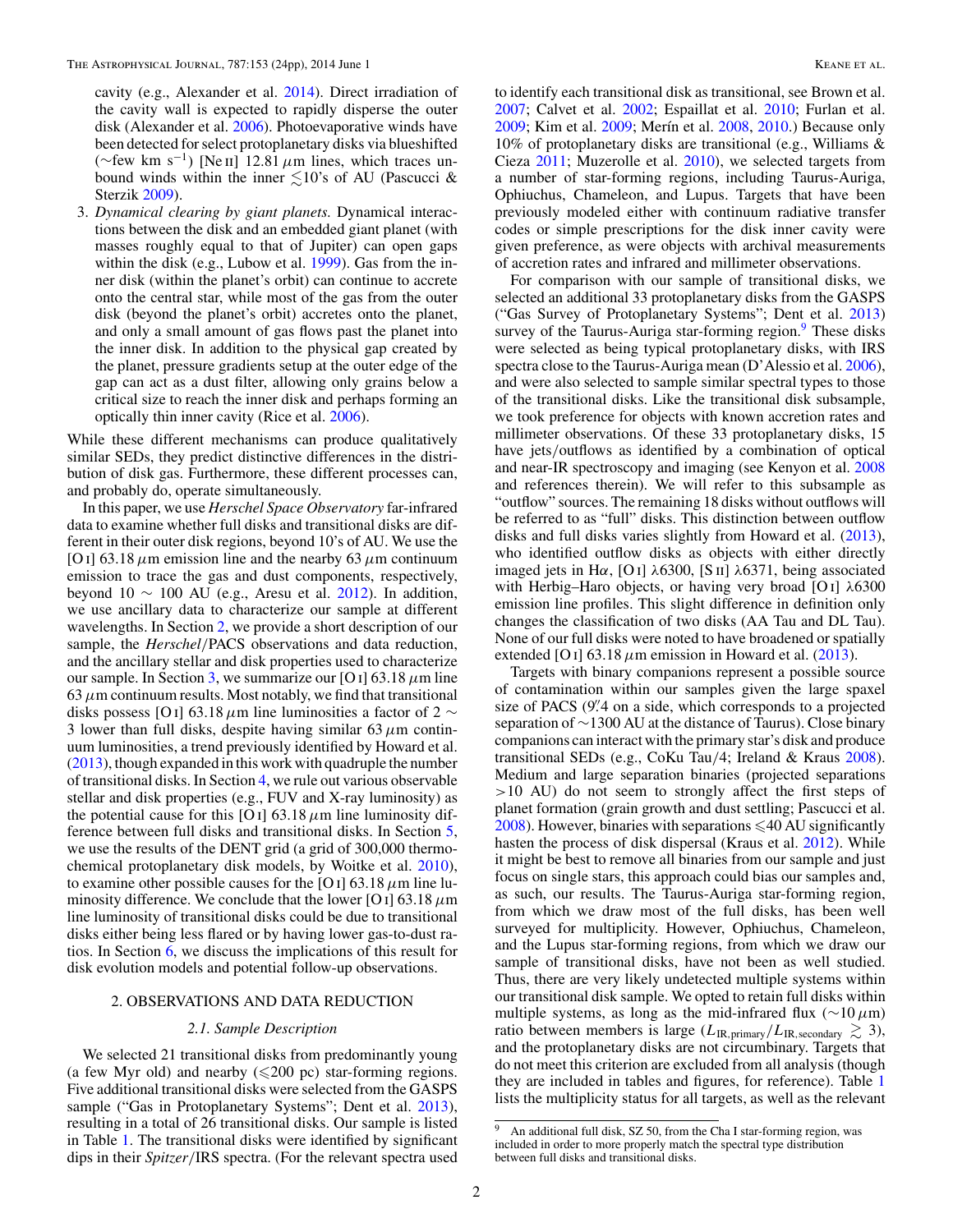**Table 1** *Herschel/*PACS Sample and Observations

<span id="page-2-0"></span>

| ID              | Name                                      | R.A.         | Decl.          | Association | SpTy                    | Ref.            | Multiplicity   | Ref.            | ObsID       | Duration<br>(s) |
|-----------------|-------------------------------------------|--------------|----------------|-------------|-------------------------|-----------------|----------------|-----------------|-------------|-----------------|
|                 |                                           |              |                |             | <b>Transition Disks</b> |                 |                |                 |             |                 |
| T1              | 16201-2410F-1*                            | 16 23 09.23  | $-24$ 17 04.70 | Ophiuchus   | G <sub>0</sub>          | <b>F09</b>      | $\mathbf{1}$   | $\ldots$        | 1342250127  | 8212            |
| T <sub>2</sub>  | CHX 22*                                   | 11 12 42 69  | $-772223.00$   | Chameleon   | ${\rm G}8$              | L <sub>07</sub> | $\mathfrak{2}$ | D <sub>13</sub> | 1342233474  | 8212            |
| T <sub>3</sub>  | CHX $7*$                                  | 11 06 15 41  | $-772156.90$   | Chameleon   | G <sub>5</sub>          | L <sub>07</sub> | $\ddotsc$      | $\ddotsc$       | 1342233477  | 8212            |
| T <sub>4</sub>  | CR Cha                                    | 10 59 06 99  | $-770140.40$   | Chameleon   | K2                      | <b>E11</b>      | $\overline{c}$ | G07             | 1342232614  | 8212            |
| T <sub>5</sub>  | CS Cha*                                   | 11 02 24 91  | $-7733335.70$  | Chameleon   | K <sub>6</sub>          | E11             | $\ldots$       | $\ldots$        | 1342233480  | 8212            |
| T <sub>6</sub>  | DM Tau                                    | 04 33 48.72  | +18 10 09.99   | Taurus      | M1                      | <b>KH95</b>     | $\cdots$       | $\ldots$        | 1342225825* | 6628            |
| T7              | DoAr 28                                   | 16 26 47.42  | $-231452.20$   | Ophiuchus   | K <sub>5</sub>          | M92             | $\ddotsc$      | $\ldots$        | 1342241707  | 8212            |
| T8              | DoAr 44                                   | 16 31 33.46  | $-242737.30$   | Ophiuchus   | K3                      | M92             | $\ddotsc$      | $\ldots$        | 1342250578  | 8212            |
| T <sub>9</sub>  | <b>GM</b> Aur                             | 04 55 10.99  | +30 21 59.25   | Taurus      | K5.5                    | E11             | $\ddotsc$      | $\ldots$        | 1342191357* | 1252            |
| <b>T10</b>      | Hn 24*                                    | 13 04 55 75  | $-77$ 39 49.50 | Chameleon   | M0.5                    | <b>M10</b>      | $\overline{c}$ | <b>B96</b>      | 1342235656  | 8212            |
| T11             | LkCa 15                                   | 04 39 17.80  | +22 21 03.48   | Taurus      | K <sub>5</sub>          | <b>KH95</b>     | $\ldots$       | $\ldots$        | 1342225798* | 6628            |
| T12             | LkHalpha 330*                             | 3 45 48 28   | +32 24 11.90   | Perseus     | G <sub>3</sub>          | <b>BR07</b>     | $\ddotsc$      | $\ldots$        | 1342238377  | 8212            |
| T13             | RXJ1615.3-3255                            | 16 15 20 23  | $-32505.10$    | Lupus       | K4                      | M10             | $\ddotsc$      | $\ldots$        | 1342229825  | 8212            |
| T14             | SSTLup                                    | 16 10 29.60  | $-392215.00$   | Lupus       | M <sub>5</sub>          | M10             | $\ddotsc$      | $\ldots$        | 1342241709  | 8212            |
| T <sub>15</sub> | Sz 111                                    | 16 08 54 69  | $-393743.10$   | Lupus       | M1.5                    | <b>H94</b>      | $\ddotsc$      | $\ldots$        | 1342220928  | 8212            |
| T16             | Sz 18                                     | 11 07 19 15  | $-760304.80$   | Chameleon   | M2.5                    | L <sub>07</sub> | $\ddotsc$      | $\ddotsc$       | 1342232585  | 8212            |
| T17             | Sz 27                                     | 11 08 39 05  | $-771604.20$   | Chameleon   | $\rm K8$                | L <sub>07</sub> | $\ddotsc$      | $\ldots$        | 1342233476  | 8212            |
| T18             | Sz 45                                     | 11 17 37 01  | $-770438.10$   | Chameleon   | M0.5                    | L <sub>07</sub> | $\ddotsc$      | $\ldots$        | 1342233475  | 8212            |
| T19             | Sz 84                                     | 15 58 02 53  | $-373602.70$   | Lupus       | M5.5                    | M10             | $\cdots$       | $\ldots$        | 1342229826  | 8212            |
| T20             | Sz 91                                     | 16 07 11 61  | $-390347.10$   | Lupus       | M0.5                    | <b>H94</b>      | $\cdots$       | $\ldots$        | 1342229827  | 8212            |
| T21             | Sz Cha                                    | 10 58 16 77  | $-77$ 17 17.10 | Chameleon   | K <sub>0</sub>          | E11             | $\overline{c}$ | D <sub>13</sub> | 1342233478  | 8212            |
| T22             | $\operatorname{\mathsf{T}}\nolimits$ Cha* | 11 57 13 53  | $-792131.50$   | Chameleon   | G8                      | <b>BR07</b>     | $\cdots$       | $\ldots$        | 1342232294  | 2068            |
| T <sub>23</sub> | TW Hya                                    | 11 01 52 03  | $-34$ 42 18.60 | TW Hydra    | K <sub>6</sub>          | <b>R06</b>      | $\ddots$       | $\ldots$        | 1342187127* | 1252            |
| T24             | UX Tau                                    | 04 30 03.76  | +18 13 49.88   | Taurus      | K2                      | <b>KH95</b>     | 3              | <b>M06</b>      | 1342214357* | 1252            |
| T <sub>25</sub> | WSB60                                     | 16 28 16.51  | $-243658.00$   | Ophiuchus   | M4.5                    | WMRG05          | $\ldots$       | $\ldots$        | 1342250128  | 8212            |
| T26             | YLW8*                                     | 16 27 10 28  | $-24$ 19 12.70 | Ophiuchus   | G2.5                    | <b>BR07</b>     | $\overline{c}$ | <b>M06</b>      | 1342229824  | 2068            |
|                 |                                           |              |                |             | <b>Full Disks</b>       |                 |                |                 |             |                 |
| F1              | AA Tau                                    | 04 34 55.42  | $+242853.16$   | Taurus      | K7                      | <b>KH95</b>     | $\ldots$       | $\ldots$        | 1342225758* | 6628            |
| F2              | BP Tau*                                   | 04 19 15.84  | +29 06 26.94   | Taurus      | K7                      | <b>KH95</b>     | $\cdots$       | $\ldots$        | 1342225728* | 3316            |
| F3              | CI Tau                                    | 04 33 52.00  | $+225030.18$   | Taurus      | K7                      | <b>KH95</b>     | $\ddotsc$      | $\ldots$        | 1342192125* | 1252            |
| F4              | CY Tau                                    | 04 17 33.73  | +28 20 46.85   | Taurus      | M1                      | <b>KH95</b>     | $\ldots$       | $\ldots$        | 1342192794* | 1252            |
| F <sub>5</sub>  | DE Tau                                    | 04 21 55.64  | $+27506.06$    | Taurus      | M <sub>2</sub>          | <b>KH95</b>     | $\ddotsc$      | $\ldots$        | 1342192797* | 1252            |
| F6              | DK Tau                                    | 12 53 17.23  | $-770710.70$   | Taurus      | K7                      | <b>KH95</b>     | $\overline{c}$ | <b>WG01</b>     | 1342225732* | 3316            |
| F7              | DL Tau                                    | 04 33 39.06  | +25 20 38.23   | Taurus      | K7                      | <b>KH95</b>     | $\cdots$       | $\ldots$        | 1342225800* | 6628            |
| $_{\rm F8}$     | DN Tau                                    | 04 35 27.37  | +24 14 58.94   | Taurus      | M <sub>0</sub>          | <b>KH95</b>     | $\cdots$       | $\ldots$        | 1342225757* | 3316            |
| F9              | DQ Tau*                                   | 04 46 53.04  | $+170000.50$   | Taurus      | M <sub>0</sub>          | <b>KH95</b>     | $\sqrt{2}$     | <b>AW05</b>     | 1342225806* | 1252            |
| F10             | DS Tau                                    | 04 47 48.21  | 29 25 13.83    | Taurus      | K5                      | <b>KH95</b>     | 2              | <b>AW05</b>     | 1342225851* | 3316            |
| F11             | GG Tau*                                   | 04 32 30.35  | $+173140.60$   | Taurus      | K7                      | <b>KH95</b>     | $\overline{c}$ | <b>WG01</b>     | 1342192121* | 1252            |
| F12             | GO Tau                                    | 04 43 03.10  | $+252018.75$   | Taurus      | M <sub>0</sub>          | <b>KH95</b>     | $\ldots$       | $\sim$ .        | 1342225826* | 3316            |
| F13             | <b>HBC 347</b>                            | 03 29 38.24  | +24 30 37.74   | Taurus      | $\ddotsc$               | $\ldots$        | $\cdots$       | $\ldots$        | 1342192136* | 1252            |
| F14             | HK Tau                                    | 04 31 50.67  | +24 24 17.44   | Taurus      | M0.5                    | <b>KH95</b>     | 2              | <b>WG01</b>     | 1342225736* | 3316            |
| F <sub>15</sub> | IQ Tau                                    | 04 29 51.56  | $+260644.89$   | Taurus      | M <sub>0.5</sub>        | <b>KH95</b>     | $\cdots$       | $\ldots$        | 1342225733* | 3316            |
| F16             | SU Aur                                    | 04 55 59.38  | +30 34 01.56   | Taurus      | G2                      | <b>KH95</b>     | .              | $\ldots$        | 1342217844* | 3316            |
| F17             | SZ 50                                     | 13 00 55.36  | $-771022.10$   | Chameleon   | M3                      | HH92            | $\ddotsc$      | $\ldots$        | 1342226008* | 3316            |
| F18             | V836 Tau                                  | 05 03 06.60  | +25 23 19.71   | Taurus      | K7                      | <b>KH95</b>     | $\ldots$       | $\ldots$        | 1342227634* | 3316            |
|                 |                                           |              |                |             | <b>Outflow Disks</b>    |                 |                |                 |             |                 |
| O1              | CW Tau                                    | 04 14 17.00  | +28 10 57.83   | Taurus      | K3                      | <b>KH95</b>     | $\ddotsc$      | .               | 1342216221* | 1252            |
| O <sub>2</sub>  | DF Tau*                                   | 04 27 02.80  | +25 42 22.30   | Taurus      | M3                      | <b>KH95</b>     | 2              | <b>P08</b>      | 1342190359* | 1252            |
| O <sub>3</sub>  | DG Tau                                    | 04 27 04.698 | $+260616.31$   | Taurus      | K6                      | <b>KH95</b>     | $\ddotsc$      | $\ldots$        | 1342190382* | 1252            |
| O4              | DG Tau B                                  | 04 27 02.41  | $+260531.76$   | Taurus      | M <sub>0</sub>          | <b>KH95</b>     | $\cdots$       | $\ldots$        | 1342192798* | 1252            |
| O <sub>5</sub>  | DO Tau                                    | 04 38 28.58  | $+26$ 10 49.44 | Taurus      | M <sub>0</sub>          | <b>KH95</b>     | $\cdots$       | $\ldots$        | 1342190385* | 1252            |
| O <sub>6</sub>  | DP Tau                                    | 04 42 37.56  | $+25$ 15 39.62 | Taurus      | M <sub>0.5</sub>        | <b>KH95</b>     | $\ldots$       | $\ldots$        | 1342191362* | 1252            |
| O7              | GI/GK Tau                                 | 04 55 10.85  | +30 22 01.69   | Taurus      | K <sub>6</sub>          | <b>KH95</b>     | $\overline{c}$ | <b>AW05</b>     | 1342225760* | 1252            |
| O8              | Haro 6-13                                 | 04 32 15.41  | $+242859.75$   | Taurus      | M0                      | <b>RM12</b>     | $\ddotsc$      | $\bar{\psi}$ .  | 1342192128* | 1252            |
| O <sub>9</sub>  | HN Tau                                    | 04 33 39.44  | +17 51 52.24   | Taurus      | K5                      | <b>KH95</b>     | $\overline{c}$ | <b>WG01</b>     | 1342225796* | 3316            |
| O10             | HV Tau                                    | 04 38 35.38  | $+26$ 10 37.80 | Taurus      | M1                      | <b>KH95</b>     | $\overline{c}$ | <b>WG01</b>     | 1342225801* | 3316            |
| O11             | RW Aur                                    | 05 07 49.41  | $+302407.65$   | Taurus      | K3                      | <b>KH95</b>     | 2              | <b>WG01</b>     | 1342191359* | 1252            |
| O <sub>12</sub> | RY Tau                                    | 04 21 57.40  | $+282635.54$   | Taurus      | K1                      | <b>KH95</b>     | $\ddotsc$      | $\ldots$        | 1342190361* | 1252            |
| O13             | T Tau                                     | 04 21 59.30  | +19 32 08.53   | Taurus      | K <sub>0</sub>          | <b>KH95</b>     | $\overline{c}$ | <b>WG01</b>     | 1342190353* | 1252            |
| O14             | UY Aur *                                  | 04 51 47.15  | +30 47 14.44   | Taurus      | K7                      | <b>KH95</b>     | 2              | <b>WG01</b>     | 1342215699* | 1252            |
| O15             | UZ Tau*                                   | 04 32 42.73  | $+255235.00$   | Taurus      | M1                      | <b>KH95</b>     | 4              | <b>WG01</b>     | 1342192131* | 1252            |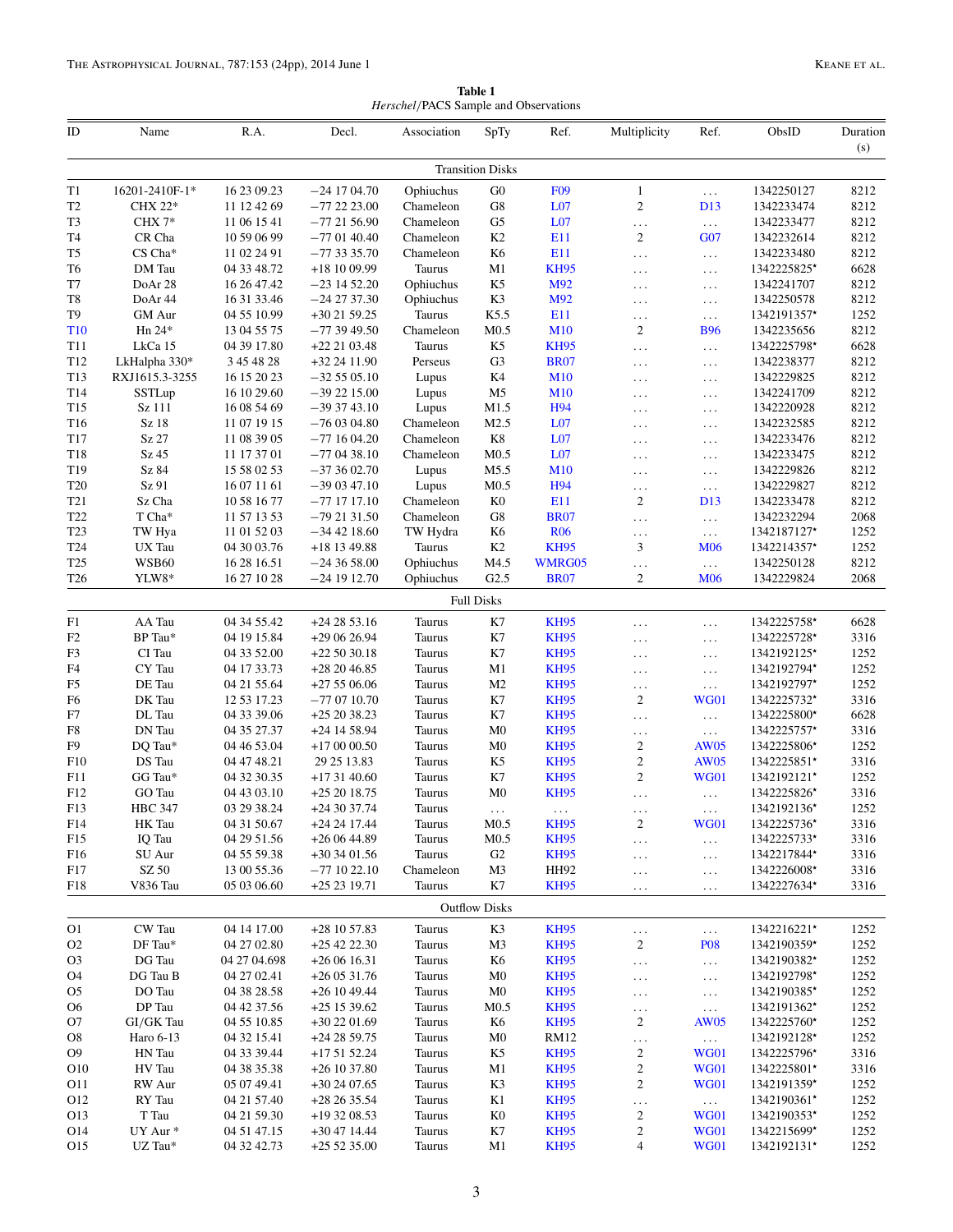**Table 1** (Continued)

<span id="page-3-0"></span>Notes. Targets tagged with an asterisk were excluded from statistical tests due to either being a binary that does not meet the criteria in Section [2.1,](#page-1-0) or having a spectral type earlier than K-type. BP Tau was also excluded from statistical tests, due to its nature as an "evolved" full disk. ObsIDs tagged with a star  $(\star)$  were observed by the GASPS team and were previously reported in Howard et al. [\(2013\)](#page-22-0), Meeus et al. [\(2012\)](#page-22-0), and Podio et al. [\(2012\)](#page-22-0), although they were re-reduced here using an updated version of the Herschel pipeline. Distances for each star-forming association (from Reipurth [2008a,](#page-22-0) [2008b\)](#page-22-0): Chameleon, 160 pc; Lupus, 155 pc; Ophiuchus, 120 pc; Perseus, 250 pc; Taurus, 140 pc; TW Hya, 56 pc.

**References.** Andrews & Williams [2005](#page-22-0) (AW05); Brandner et al. [1996](#page-22-0) (B96); Brown et al. [2007](#page-22-0) (BR07); Daemgen et al. [2013](#page-22-0) (D13); Espaillat et al. [2011](#page-22-0) (E11); Furlan et al. [2009](#page-22-0) (F09); Guenther et al. [2007](#page-22-0) (G07); Hughes et al. [1994](#page-22-0) (H94); Kenyon & Hartmann [1995](#page-22-0) (KH95); Luhman [2007](#page-22-0) (L07); Magazzu et al. [1992](#page-22-0) (M92); McCabe et al. [2006](#page-22-0) (M06); Merín et al. [2010](#page-22-0) (M10); Pascucci et al. [2008](#page-22-0) (P08); Riaz et al. 2006 (R06); White & Ghez [2001](#page-23-0) (WG01); Wilking et al. [2005](#page-23-0) (WMRG05).

references for the projected separations and mid-infrared flux ratio for binaries.

#### *2.2. Herschel PACS Spectroscopy*

We obtained *Herschel Space Observatory* PACS (Poglitsch et al. [2010\)](#page-22-0) spectroscopy for our sample of 21 transitional disks. The relevant *Herschel* observation identification numbers (ObsIDs), exposure times, and dates of our observations are listed in Table [1.](#page-2-0) The five additional transitional disks (DM Tau, LkCa 15, GM Aur, TW Hya, and UX Tau) and the entire sample of full disks and outflow disks were previously observed as part of the *Herschel* Key Program: GASPS (PI, W. Dent). We used the line spectroscopy mode ("PacsLineSpec") to take spectra centered on the [O<sub>I</sub>] 63  $\mu$ m line, between 62.93 and 63.43  $\mu$ m. All of the observations were executed in "ChopNod" mode, in order to remove telescope emission and background.

We reduced our original observations and re-reduced the GASPS archival data with the *Herschel* Interactive Processing Environment (HIPE; Ott [2010\)](#page-22-0) version 9.0.0. We used the default "ChopNodLineScan" pipeline along with the most recent calibration tree (CalTree 32). The data reduction process included: removal of saturated and overly-noisy pixels; differencing the on-source and off-source observations; spectral response function division; rebinning to the native resolution of the instrument (oversample  $= 2$ , upsample  $= 1$ ); spectral flat fielding; and averaging over the two nod positions. We extracted our spectrum from the central spaxel and accounted for diffraction losses to neighboring spaxels with an aperture correction provided in HIPE. Since outflow targets generally can have extended emission spanning multiple spaxels (Podio et al. [2012;](#page-22-0) Howard et al. [2013\)](#page-22-0), our measured fluxes for these outflow targets will generally underestimate their true fluxes. We verified that for all of our transitional disks and full disks, there was no appreciable emission in neighboring spaxels. This lack of extended emission also suggests that there is no significant mispointing in the observations of our transitional disks and full disks.

#### *2.3. Stellar and Disk Properties*

To interpret our *Herschel* PACS observations of [O i] and its relationship to the protoplanetary disk environment, we aggregated stellar properties (effective temperature, bolometric luminosity, FUV, and X-ray luminosities, etc.) as well as disk properties (disk mass, disk structure, accretion rates) that, through past work, are known to affect the [O<sub>I</sub>] 63.18 $\mu$ m emission. In this section, we explain the methods by which we derived these stellar and disk properties. We will relate these to our *Herschel* observations in Section [4.](#page-13-0)

#### *2.3.1. Effective Temperature and Bolometric Luminosity*

We determined stellar effective temperatures by relating the host star's spectral type (from the literature) to the corresponding effective temperature (Luhman [1999\)](#page-22-0), as listed in Table [2.](#page-4-0) Generally, we do not assume that the effective temperatures are accurate to more than one spectral subtype  $(\sim 100 \text{ K})$ .

We self-consistently derived bolometric luminosities for all targets by performing a bolometric correction on de-reddened, literature-available *I*-band photometry listed in Table [2.](#page-4-0) *I*-band photometry is preferential, as it is less affected by intervening dust. We de-reddened all of our *I*-band fluxes by relating *V*-band extinctions (which are more commonly reported in the literature) to *I*-band extinctions using relationships from Mathis [\(1990\)](#page-22-0), assuming  $R_V$  values typical of the interstellar medium  $(R_V = 3.1)$ . The de-reddened continuum fluxes were converted to luminosities using the known distances to each different starforming region (see Table [1](#page-2-0) and references therein). Finally, bolometric corrections from Luhman [\(1999\)](#page-22-0) were used to calculate bolometric luminosities for each target. These effective temperatures and bolometric luminosities are listed in Table [3.](#page-6-0)

#### *2.3.2. FUV Luminosities and Accretion Rates*

While ultraviolet observations of T Tauri stars would provide the most direct measurement of the FUV luminosity, these observations are notoriously difficult. Instead, we made use of the well-known correlation between accretion rate and FUV excess emission to derive FUV luminosities from stellar accretion rates (e.g., Dahm [2008;](#page-22-0) Herczeg & Hillenbrand [2008\)](#page-22-0). Accretion rates can be determined from a large number of other more commonly measured emission lines (e.g., Rigliaco et al. [2011\)](#page-22-0).

We used the H $\alpha$  emission line at 6563 Å to estimate stellar accretion rates. H*α* is advantageous because it is a very commonly reported observational diagnostic, and it correlates well with accretion luminosities (the excess luminosity arising from the infall and accretion of material onto the central star), as derived from other accretion tracers (e.g., Rigliaco et al. [2011\)](#page-22-0). To determine accretion luminosities, we calculated the H*α* line fluxes from literature H*α* equivalent widths (listed in Table [2\)](#page-4-0). For targets with multiple H*α* equivalent widths available in the literature, we used the mean equivalent width. $10$  To determine H*α* line fluxes, we combined the H*α* equivalent width with the nearest available photometric point in the literature: *R*-band. De-reddening was done similarly as for our bolometric luminosity analysis: using *V*-band extinctions converted to

<sup>&</sup>lt;sup>10</sup> While H $\alpha$  is known to be variable, it has been shown that the variability does not introduce significant scatter in H*α*-derived accretion rates (Biazzo et al. [2012\)](#page-22-0). For our targets with multiple H*α* equivalent widths, using either the maximum or minimum H*α* equivalent width changes the resulting accretion rate on average only 0.12 dex. This variation is less than the uncertainty that results from the empirical relationships used to convert H*α* luminosity to accretion luminosity (Fang et al. [2009\)](#page-22-0).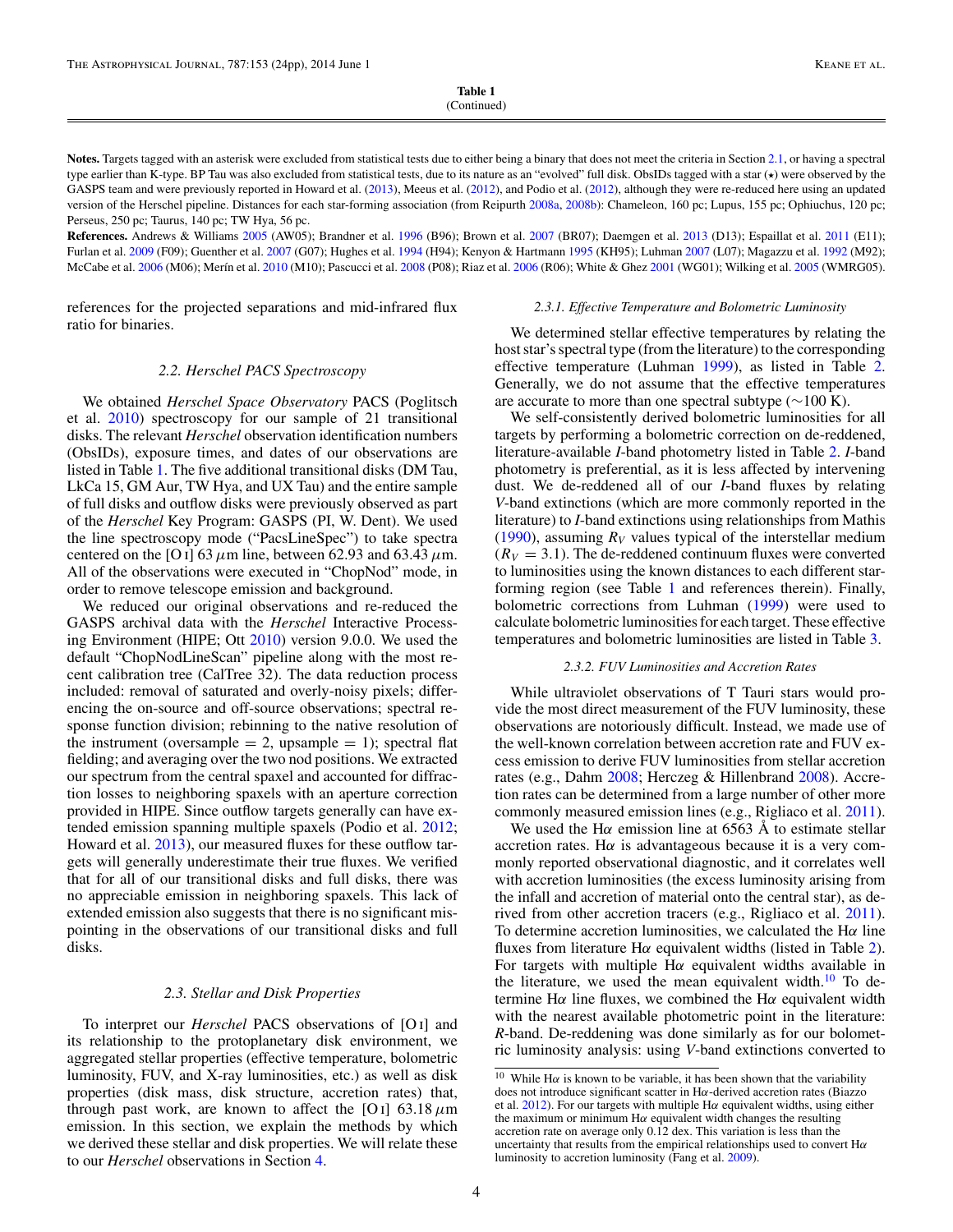<span id="page-4-0"></span>

|                   |                   |                         |                   |                      |                  | Literature Data         |                       |                                   |                            |                        |
|-------------------|-------------------|-------------------------|-------------------|----------------------|------------------|-------------------------|-----------------------|-----------------------------------|----------------------------|------------------------|
| ID                | $R_{\text{mag}}$  | Ref.                    | $I_{\text{mag}}$  | Ref.                 | $A_V$            | Ref.                    | $Hα$ EW<br>$(\AA)$    | Ref.                              | $log L_X$<br>$(L_{\odot})$ | Ref.                   |
|                   |                   |                         |                   |                      |                  | <b>Transition Disks</b> |                       |                                   |                            |                        |
| T1                | 14.20             | CO <sub>3</sub>         | 12.88             | <b>DENIS</b>         | 6.90             | MFM10                   | $\ddotsc$             | $\ldots$                          | $\ldots$                   | $\ldots$               |
| T2                | 10.45             | <b>GS92</b>             | 10.02             | <b>GS92</b>          | 1.21             | <b>GS92</b>             | 1.5                   | <b>GS92</b>                       | $-3.45$                    | <b>FK89</b>            |
| T <sub>3</sub>    | 10.28             | <b>GS92</b>             | 7.64              | <b>GS92</b>          | 3.39             | <b>GS92</b>             | 1.2                   | <b>B08</b>                        | $-3.02$                    | <b>FK89</b>            |
| T4                | 10.46             | <b>GS92</b>             | 9.73              | <b>GS92</b>          | 1.50             | <b>E11</b>              | 38.1                  | <b>GE97</b>                       | $-2.94$                    | <b>FK89</b>            |
| T5                | 10.92             | <b>GS92</b>             | 9.11              | <b>GS92</b>          | 0.85             | <b>GS92</b>             | 13.3                  | <b>GS92</b>                       | $-3.36$                    | <b>FK89</b>            |
| T <sub>6</sub>    | 12.92             | <b>KH95</b>             | 11.77             | <b>KH95</b>          | $0.00\,$         | <b>KH95</b>             | 138.7                 | <b>CK79</b>                       | $-4.33$                    | G07                    |
| T7                | 12.10             | CO <sub>3</sub>         | 11.69             | <b>DENIS</b>         | 2.10             | CMLW95                  | 36                    | M92                               | $\bar{\psi}$ .             | $\ldots$               |
| T <sub>8</sub>    | 11.70             | <b>BA92</b>             | 10.80             | <b>BA92</b>          | 2.20             | A11                     | 68.3                  | <b>BA92</b>                       | $-3.69$                    | A11                    |
| T9                | 11.20             | <b>B93</b>              | 10.70             | <b>B93</b>           | 0.14             | <b>KH95</b>             | 96.5 109 71           | CK79, E94, C90                    | $\leq$ -3.89               | A11                    |
| T <sub>10</sub>   | 13.00             | C <sub>03</sub>         | 11.95             | <b>S07</b>           | 2.00             | <b>M10</b>              | 0.2                   | <b>M10</b>                        | $\leq -3.02$               | <b>A00</b>             |
| T <sub>11</sub>   | 11.58             | <b>KH95</b>             | 10.79             | <b>KH95</b>          | 0.62             | <b>KH95</b>             | 18.05                 | <b>SB09</b>                       | $\leq -3.99$               | A11                    |
| T <sub>12</sub>   | 11.20             | CO <sub>3</sub>         | 10.80             | F95                  | 1.55             | <b>OB95</b>             | 16                    | <b>SB09</b>                       | $\ldots$                   | .                      |
| T13               | 11.28             | <b>M10</b>              | 10.54             | <b>M10</b>           | 1.00             | <b>M10</b>              | 26                    | <b>M10</b>                        | $-3.19$                    | A11                    |
| T14               | 15.79             | <b>M10</b>              | 13.90             | M10                  | 1.00             | <b>M10</b>              | 18                    | <b>M10</b>                        | $\ddotsc$                  | $\ldots$               |
| T <sub>15</sub>   | 13.34             | M <sub>08</sub>         | 12.17             | <b>M03</b>           | 0.10             | H94                     | 145.2                 | H94                               |                            |                        |
| T16               | 14.15             | <b>GS92</b>             | 12.69             | GS92                 | 1.60             | E <sub>11</sub>         | 5                     | L <sub>04</sub>                   | $\ldots$                   | $\ldots$               |
| T17               | 14.96             | <b>GS92</b>             | 13.41             | <b>GS92</b>          | 3.50             | E11                     | 100                   | L <sub>04</sub>                   | $\ldots$<br>$-4.79$        | $\ldots$<br><b>W00</b> |
| T18               | 12.57             |                         | 11.59             |                      | 0.60             | E11                     | 56                    |                                   |                            | <b>W00</b>             |
|                   |                   | <b>GS92</b>             |                   | <b>GS92</b>          |                  |                         | 44                    | L <sub>04</sub>                   | $-3.69$                    |                        |
| T19               | 14.53             | <b>M10</b>              | 12.94             | M10                  | 0.50             | <b>M10</b>              |                       | <b>M10</b>                        | $\ldots$                   | .                      |
| T20               | 14.28             | H94                     | 12.92             | H94                  | 2.00             | H94                     | 95.9                  | H94                               | $\cdots$                   | $\ldots$               |
| T <sub>21</sub>   | 11.21             | <b>GS92</b>             | 9.25              | <b>GS92</b>          | 1.88             | <b>GS92</b>             | 12                    | <b>GS92</b>                       | $-3.99$                    | F93                    |
| T22               | 11.07             | <b>S09</b>              | 10.28             | <b>DENIS</b>         | 1.70             | <b>S09</b>              | $7.8\,$               | <b>S09</b>                        | $\ldots$                   | $\ldots$               |
| T <sub>23</sub>   | 11.40             | <b>DENIS</b>            | 9.38              | <b>DENIS</b>         | 1.00             | K99                     | 213.8                 | <b>R06</b>                        | $-3.85$                    | H <sub>07</sub>        |
| T24               | 10.48             | <b>KH95</b>             | 9.75              | <b>KH95</b>          | 0.21             | <b>KH95</b>             | 3.9                   | <b>T09</b>                        | $-3.33$                    | D95                    |
| T <sub>25</sub>   | 16.55             | WMRG05                  | 14.33             | <b>DENIS</b>         | 2.00             | WMRG05                  | 81                    | WMRG05                            | $\ldots$                   | $\ldots$               |
| T <sub>26</sub>   | 12.20             | <b>DENIS</b>            | 11.29             | <b>DENIS</b>         | 9.00             | <b>PGS03</b>            | $\overline{4}$        | <b>SB09</b>                       | $-3.59$                    | A11                    |
| <b>Full Disks</b> |                   |                         |                   |                      |                  |                         |                       |                                   |                            |                        |
| F1                | 12.06             | <b>KH95</b>             | 10.99             | HHG94                | 0.49             | <b>KH95</b>             | 37.1 80 21            | CK79, E94, C90                    | $-3.49$                    | G07                    |
| F <sub>2</sub>    | 11.31             | <b>KH95</b>             | 10.45             | <b>KH95</b>          | 0.49             | <b>KH95</b>             | 40.1 55 47 49.4       | CK79, E94, C90, MCH01             | $-3.45$                    | G07                    |
| F3                | 12.22             | <b>KH95</b>             | 11.12             | <b>KH95</b>          | 1.77             | <b>KH95</b>             | 102.1 64              | CK79, C90                         | $-4.30$                    | G07                    |
| F4                | 12.35             | <b>KH95</b>             | 11.18             | <b>KH95</b>          | 0.10             | <b>KH95</b>             | 69.5                  | <b>CK79</b>                       | $-4.46$                    | G07                    |
| F5                | 11.66             | <b>KH95</b>             | 10.75             | HHG94                | 0.59             | <b>KH95</b>             | 54 76                 | <b>CK79, C90</b>                  | $\leq -3.78$               | D95                    |
| F6                | 11.43             | <b>KH95</b>             | 10.46             | <b>KH95</b>          | 0.76             | <b>KH95</b>             | 19.4 13 28            | CK79, E94, C90                    | $-3.62$                    | G07                    |
| F7                | 11.85             | <b>KH95</b>             | 10.89             | <b>KH95</b>          | 1.70             | HEG95                   | 105 111 138           | WG01, CK79 C90                    | $\leq$ –3.59               | D95                    |
| F8                | 11.49             | <b>KH95</b>             | 10.49             | <b>KH95</b>          | 0.49             | <b>KH95</b>             | 11.9 22 15 11.1       | CK79, E94, C90, MCH01             | $-3.52$                    | <b>G07</b>             |
| F <sub>9</sub>    | 12.40             | <b>KH95</b>             | 11.27             | <b>KH95</b>          | 0.97             | <b>KH95</b>             | 112.9                 | <b>CK79</b>                       | $\ldots$                   | $\ldots$               |
| F10               | 11.56             | <b>KH95</b>             | 10.80             | <b>KH95</b>          | 0.31             | <b>KH95</b>             | 38.5                  | <b>K98</b>                        | $\ldots$                   | $\ldots$               |
| F11               | 11.31             | <b>WG01</b>             | 10.44             | WG01                 | 1.03             | WG01                    | 56 43 52              | WG01, CK79, C90                   | $\leq -3.55$               | D <sub>95</sub>        |
| F12               | 13.62             | <b>KH95</b>             | 12.30             | <b>KH95</b>          | 1.18             | <b>KH95</b>             | 80.8                  | <b>CK79</b>                       | $-4.19$                    | G07                    |
| F <sub>13</sub>   | $\ldots$          | $\ldots$ .              | $\ldots$          | $\sim$ $\sim$ $\sim$ | $\ldots$         | $\ldots$                | $\sim$ .              | $\ldots$                          | $-3.65$                    | D95                    |
| F14               | 13.93             | <b>KH95</b>             | 12.37             | <b>KH95</b>          | 2.32             | <b>KH95</b>             | 53.5                  | <b>K98</b>                        | $\sim$ $\sim$ $\sim$       | $\ldots$               |
| F15               | 12.28             | <b>KH95</b>             | 11.11             | <b>KH95</b>          | 1.25             | <b>KH95</b>             | 7.8                   | <b>CK79</b>                       | $-3.97$                    | G07                    |
| F <sub>16</sub>   | 8.62              | <b>KH95</b>             | 8.10              | <b>KH95</b>          | 0.90             | <b>KH95</b>             | 3.55                  | CK79, C90                         | $-2.61$                    | G07                    |
| F17               | 14.30             | HH92                    | 12.50             | HH92                 | 2.14             | <b>HH92</b>             | 66 46                 | <b>SA11, CK79</b>                 | $\sim 10$                  | $\ldots$               |
| F18               | 12.17             | <b>KH95</b>             | 11.19             | <b>KH95</b>          | 0.59             | <b>KH95</b>             | 95                    | <b>B90. C90</b>                   | $-3.54$                    | N <sub>95</sub>        |
|                   |                   |                         |                   |                      |                  | <b>Outflow Disks</b>    |                       |                                   |                            |                        |
| O <sub>1</sub>    | 12.33             | <b>KH95</b>             | 11.42             | <b>KH95</b>          | 2.29             | <b>KH95</b>             | 137.9                 | <b>R10</b>                        | $-3.13$                    | G07                    |
| O <sub>2</sub>    | 11.07             | <b>KH95</b>             | 9.87              | <b>KH95</b>          | 0.21             | <b>KH95</b>             | 53.9                  | <b>CK79</b>                       | $-3.78$                    | D <sub>95</sub>        |
| O <sub>3</sub>    | 11.51             | <b>KH95</b>             | 10.54             | <b>KH95</b>          | 3.20             | HEG95                   | 112.8 73 110          | CK79, E94, C90                    | $≤-4.39$                   |                        |
| O <sub>4</sub>    |                   |                         |                   |                      |                  |                         |                       |                                   | $-2.60$                    | $\ldots$<br>G07        |
| O <sub>5</sub>    | $\sim$ .<br>12.41 | $\Box$ .<br><b>KH95</b> | $\ldots$<br>11.37 | $\ldots$<br>HHG94    | $\ldots$<br>2.64 | $\sim$ .<br><b>KH95</b> | $\sim$ .<br>108.9 101 | $\sim$ $\sim$<br><b>CK79, C90</b> | $\leq -4.27$               | <b>B99</b>             |
| O <sub>6</sub>    | 13.09             | <b>KH95</b>             | 11.95             | <b>KH95</b>          | 1.46             | <b>KH95</b>             | 85.4                  | <b>CK79</b>                       | $-4.58$                    | <b>G07</b>             |
|                   |                   | <b>KH95</b>             |                   |                      | 0.87             | <b>KH95</b>             | 22.5 17               | K98, CK79                         |                            | G07                    |
| O <sub>7</sub>    | 12.15             |                         | 11.06             | <b>KH95</b>          |                  |                         |                       |                                   | $-3.66$                    |                        |
| O8                | 14.85             | KGW08                   | 13.54             | L <sub>00</sub>      | 11.90            | <b>K09</b>              | 88.2                  | <b>CK79</b>                       | $-3.68$                    | G07                    |
| O <sub>9</sub>    | 12.96             | <b>KH95</b>             | 12.17             | <b>KH95</b>          | 0.52             | <b>KH95</b>             | 158                   | <b>E87</b>                        | $-4.40$                    | <b>G07</b>             |
| O10               | 12.68             | <b>KH95</b>             | 9.87              | <b>KH95</b>          | 1.91             | <b>KH95</b>             | 8.5                   | <b>E87</b>                        | $≤-4.46$                   | N95                    |
| O11               | 9.95              | <b>KH95</b>             | 9.34              | <b>KH95</b>          | 0.50             | <b>F09</b>              | 84.2                  | <b>CK79</b>                       | $-4.03$                    | D95                    |
| O <sub>12</sub>   | 9.53              | <b>KH95</b>             | 8.80              | <b>KH95</b>          | 1.84             | <b>KH95</b>             | 21                    | <b>B90</b>                        | $-2.87$                    | G07                    |
| O13               | 9.19              | <b>KH95</b>             | 8.50              | <b>KH95</b>          | 1.39             | <b>KH95</b>             | 38                    | <b>T09</b>                        | $-2.79$                    | <b>C98</b>             |
| O <sub>14</sub>   | 11.92             | <b>KH95</b>             | 10.83             | <b>KH95</b>          | 1.35             | <b>KH95</b>             | 47 72.8               | E87, CK79                         | $\sim$ .                   | $\ldots$ .             |
| O15               | 11.20             | <b>KH95</b>             | 10.28             | M <sub>03</sub>      | 1.49             | <b>KH95</b>             | 73.598.1              | E87, CK79                         | $-3.64$                    | G07                    |

**Table 2**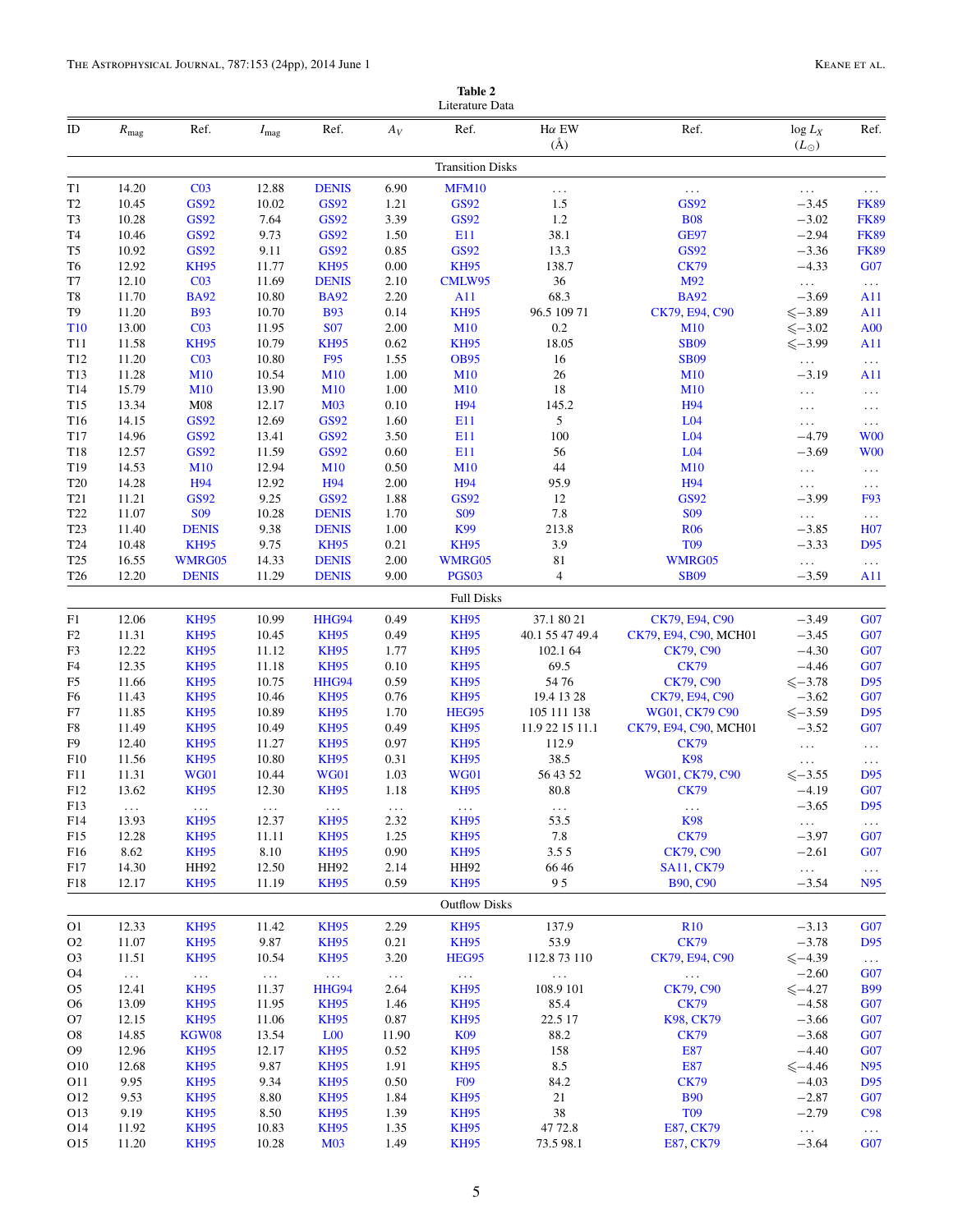**Table 2** (Continued)

<span id="page-5-0"></span>References. Alcalá et al. [2000](#page-21-0) (A00); Andrews et al. [2011](#page-22-0) (A11); Antoniucci et al. 2011 (SA11); Bary et al. [2008](#page-22-0) (B08); Beckwith et al. [1990](#page-22-0) (B90); Bouvier & Appenzeller [1992](#page-22-0) (BA92); Bouvier et al. [1993](#page-22-0) (B93); Briceño et al. [1999](#page-22-0) (B99); Cabrit et al. [1990](#page-22-0) (C90); Carkner et al. [1998](#page-22-0) (C98); Chen et al. [1995](#page-22-0) (CMLW95); Cohen & Kuhi [1979](#page-22-0) (CK79); Cutri et al. [2003](#page-22-0) (C03); Damiani et al. [1995](#page-22-0) (D95); DENIS Consortium [2005](#page-22-0) (DENIS); Edwards et al. [1987](#page-22-0) (E87); Edwards et al. [1994](#page-22-0) (E94); Espaillat et al. [2011](#page-22-0) (E11); Feigelson & Kriss [1989](#page-22-0) (FK89); Feigelson et al. [1993](#page-22-0) (F93); Fernandez [1995](#page-22-0) (F95); Furlan et al. [2009](#page-22-0) (F09); Gauvin & Strom [1992](#page-22-0) (GS92); Güdel et al. [2007](#page-22-0) (G07); Guenther & Emerson [1997](#page-22-0) (GE97); Hartigan et al. [1995](#page-22-0) (HEG95); Herbst et al. [1994](#page-22-0) (HHG94); Herczeg et al. 2007 (H07); Hughes et al. [1994](#page-22-0) (H94); Kastner et al. [1999](#page-22-0) (K99); Kenyon & Hartmann [1995](#page-22-0) (KH95); Kenyon et al. [1998](#page-22-0) (K98); Kenyon et al. [2008](#page-22-0) (KGW08); Kraus & Hillenbrand [2009](#page-22-0) (K09); Luhman [2000](#page-22-0) (L00); Luhman [2004](#page-22-0) (L04); Magazzu et al. [1992](#page-22-0) (M92); McClure et al. [2010](#page-22-0) (MFM10); Merín et al. 2010 (M10); Monet et al. [2003](#page-22-0) (M03); Muzerolle et al. [2001](#page-22-0) (MCH01); Neuhaeuser et al. [1995](#page-22-0) (N95); Osterloh & Beckwith 1995 (OB95); Prato et al. [2003](#page-22-0) (PGS03); Rebull et al. [2010](#page-22-0) (R10); Riaz et al. [2006](#page-22-0) (R06); Salyk et al. [2009](#page-23-0) (SB09); Schisano et al. [2009](#page-23-0) (S09); Spezzi et al. [2007](#page-23-0) (S07); Taguchi et al. [2009](#page-23-0) (T09); White & Ghez [2001](#page-23-0) (WG01); White et al. [2000](#page-23-0) (W00); Wilking et al. [2005](#page-23-0) (WMRG05).

*R*-band extinctions via the relationships of Mathis [\(1990\)](#page-22-0). The de-reddened line fluxes were converted to line luminosities using the known distances to each different star-forming region (see Table [1](#page-2-0) and references therein). The  $H\alpha$  line luminosities,  $L_{\text{H}\alpha}$ , were then converted into accretion luminosities,  $L_{\text{acc}}$ , with the empirical relationships of Fang et al. [\(2009\)](#page-22-0):

$$
\log(L_{\text{acc}}/L_{\odot}) = (2.27 \pm 0.23) + (1.25 \pm 0.007)
$$
  
× log (L<sub>H<sub>α</sub></sub>/L<sub>o</sub>). (1)

Our derived accretion luminosities are listed in Table [3.](#page-6-0) From our accretion luminosities, we then used the empirical relationships of Yang et al. [\(2012\)](#page-23-0) to relate accretion luminosities to FUV luminosities:

$$
\log\,(L_{\rm FUV}/L_{\odot}) = -1.670 + 0.836 \times \log\,(L_{\rm acc}/L_{\odot}).\qquad (2)
$$

Our derived FUV luminosities are also listed in Table [3.](#page-6-0) For the 12 disks shared between this study and Yang et al. [\(2012\)](#page-23-0), we found that our FUV luminosities agreed to those derived by Yang et al. [\(2012\)](#page-23-0) within 0.35 dex. We found no systematic shift between our H*α*-derived FUV luminosities and their directly measured FUV luminosities. Stellar chromospheric activity can also result in H*α* emission, so we used the spectral type dependent, equivalent width cutoffs of White & Basri [\(2003\)](#page-23-0) to distinguish between chromospheric activity and accretion. For targets where the H*α* equivalent width fell below these cutoffs, we report accretion and FUV luminosity upper limits.

Converting accretion luminosities to accretion rates requires some physical knowledge of the system and the processes of accretion. Gullbring et al. [\(1998\)](#page-22-0) developed a simple magnetospheric accretion model whereby the accretion luminosity is generated by the release of potential energy as gas falls from the inner edge of the disk onto the surface of the star along stellar magnetic field lines. In this model, the accretion rate,  $M$ , is related to accretion luminosity by

$$
\dot{M} = \frac{L_{\text{acc}} R_{\star}}{GM_{\star} \left(1 - \frac{R_{\star}}{R_{\text{in}}}\right)},\tag{3}
$$

where  $R_{\star}$  and  $M_{\star}$  are the radius and mass of the star, *G* is Newton's gravitational constant, and  $R_{\text{in}}$  is the inner truncation radius of the disk. *R*in is generally unknown, but is usually assumed to be  $\approx 5R_{\star}$ , which corresponds to the typical corotation distance (Gullbring et al. [1998;](#page-22-0) Shu et al. [1994\)](#page-23-0). The stellar radius is determined from the star's effective temperature and bolometric luminosity via the Stefan–Boltzmann Law. We used pre-main sequence evolutionary tracks from Siess et al. [\(2000\)](#page-23-0) to relate the effective temperature and bolometric

luminosity to specific stellar masses. Our final accretion rates (as well as stellar masses) are listed in Table [3.](#page-6-0)

To test the validity of our self-consistently derived accretion rates, we compared our results with an array of other studies, including Najita et al. [\(2007\)](#page-22-0), Gullbring et al. [\(1998\)](#page-22-0), Hartmann et al.  $(1998)$ , White & Ghez  $(2001)$ , and Hartigan et al. [\(1995\)](#page-22-0). While differences between accretion rates can develop from several factors (including the use of different accretion tracers, different estimates of extinction, different bolometric corrections, use of non-contemporaneous photometry, etc.), we find that our accretion rates generally agree with past studies to within ∼0.5 dex. This level of variation between accretion rates computed from different tracers is typical, even if observations are contemporaneous (Rigliaco et al. [2012\)](#page-22-0). Our accretion rates are also not significantly offset from past studies of accretion rates, with the exception of Hartigan et al. [\(1995\)](#page-22-0), who find systematically higher accretion rates (although this systematic offset from other estimates has been noted in previous studies; e.g., Gullbring et al. [1998\)](#page-22-0).

One of the major advantages of our study, as compared to many past studies, is that our accretion rates are self-consistently derived using all the same metric, instead of being aggregated from different literature sources which adopt different methods.

#### *2.3.3. Disk Structure and Disk Mass*

Many transitional disks in our sample have been previously modeled with radiative transfer codes in order to reproduce nearand mid-infrared disk spectra and resolved millimeter images. While the exact nature of these disk models can vary between papers, they all involve the creation of a simple, axisymmetric model disk with a prescribed dust and gas surface density. Models specific to transitional disks include gas and dust cavities within a specified radius:  $r_{\text{cavity}}$ . At the outer edge of this dust cavity, the frontally illuminated disk wall puffs up to a wall height of  $h_{\text{wall}}$ , which can significantly affect the near-infrared emission of transitional disks (both due to excess emission and shadowing of the outer disk; Espaillat et al. [2011\)](#page-22-0). These disk models are then subject to simulated observations, and the relevant model spectra or resolved images are calculated (for some specified viewing angle) and fit to observations. We aggregated values for the cavity size  $(r_{\text{cavity}})$  and the wall height  $(h_{wall})$  from the literature. These disk properties are listed in Table [4.](#page-7-0) While the individual models can vary between papers, the majority of these cavity sizes and wall heights are taken from Andrews et al.  $(2011)$  and Espaillat et al.  $(2011)$ , which both use similar disk models.

In addition to looking at the cavity size and wall height, we used self-consistently calculated estimates of the total disk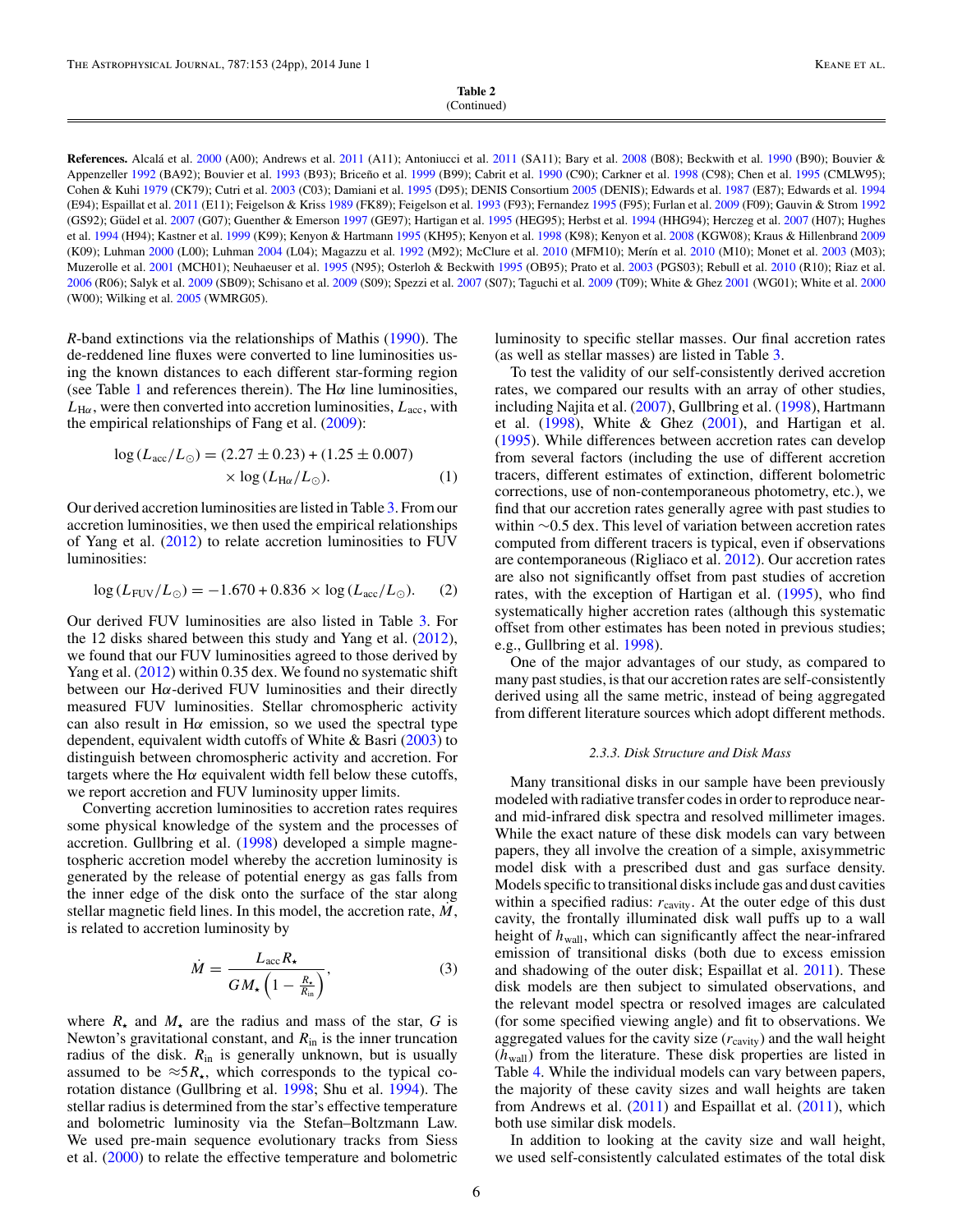**Table 3** Stellar and Accretion Properties

<span id="page-6-0"></span>

| ID                               | $T_{\rm eff}$  | $M_{\star}$      | $L_{bol}$     | $R_{\star}$             | $log L_{acc}$         | log M                         | $log L_{FUV}$         |
|----------------------------------|----------------|------------------|---------------|-------------------------|-----------------------|-------------------------------|-----------------------|
|                                  | (K)            | $(M_{\odot})$    | $(L_{\odot})$ | $(R_{\odot})$           | $(L_{\odot})$         | $(M_{\odot} \text{ yr}^{-1})$ | $(L_{\odot})$         |
|                                  |                |                  |               | <b>Transition Disks</b> |                       |                               |                       |
| T1                               | 6030           | 1.15             | 1.01          | 0.92                    | $\ldots$              | $\ldots$                      | $\cdots$              |
| T2                               | 5520           | 1.34             | 1.98          | 1.54                    | $-2.0$                | $-9.3$                        | $-3.3$                |
| T <sub>3</sub>                   | 5770           | 3.7              | 47.60         | 6.92                    | $-1.2$                | $-8.3$                        | $-2.7$                |
| T <sub>4</sub>                   | 4900           | 1.98             | 2.83          | 2.34                    | $-0.1$                | $-7.4$                        | $-1.8$                |
| T5<br>T <sub>6</sub>             | 4205<br>3705   | 1.62<br>0.45     | 3.76<br>0.18  | 3.66<br>1.02            | $-1.2$<br>$-1.3$      | $-8.2$<br>$-8.4$              | $-2.6$<br>$-2.8$      |
| T7                               | 4350           | 0.95             | 0.33          | 1.01                    | $-1.0$                | $-8.4$                        | $-2.5$                |
| T8                               | 4730           | 1.26             | 0.82          | 1.35                    | $-0.5$                | $-7.8$                        | $-2.1$                |
| T <sub>9</sub>                   | 4277.5         | 1.00             | 0.50          | 1.28                    | $-0.7$                | $-7.9$                        | $-2.2$                |
| T <sub>10</sub>                  | 3777.5         | 0.52             | 0.46          | 1.59                    | $\leqslant -4.0$      | $\leq -11.0$                  | $\leqslant -5.0$      |
| T <sub>11</sub>                  | 4350           | 1.05             | 0.53          | 1.29                    | $-1.5$                | $-8.9$                        | $-3.0$                |
| T12                              | 5830           | 1.25             | 2.78          | 1.64                    | $-0.4$                | $-7.7$                        | $-2.0$                |
| T13                              | 4590           | 1.28             | 1.01          | 1.59                    | $-0.9$                | $-8.2$                        | $-2.5$                |
| T14                              | 3125           | 0.16             | 0.08          | 0.94                    | $\leq -3.4$           | $\leqslant -10.0$             | $\leqslant -4.5$      |
| T <sub>15</sub>                  | 3632.5         | 0.40             | 0.16          | 1.00                    | $-1.4$                | $-8.4$                        | $-2.8$                |
| T <sub>16</sub><br>T17           | 3487.5         | 0.35             | 0.21          | 1.26                    | $\leq -3.0$<br>$-1.1$ | $\leqslant -9.9$<br>$-8.4$    | $\leqslant -4.2$      |
| T18                              | 4060<br>3777.5 | $0.80\,$<br>0.52 | 0.23<br>0.35  | 0.97<br>1.38            | $-1.3$                | $-8.3$                        | $-2.6$<br>$-2.7$      |
| T19                              | 3060           | 0.17             | 0.17          | 1.45                    | $-2.5$                | $-8.9$                        | $-3.7$                |
| T <sub>20</sub>                  | 3777.5         | 0.52             | 0.18          | 0.99                    | $-1.4$                | $-8.5$                        | $-2.8$                |
| T <sub>21</sub>                  | 5250           | 2.18             | 5.50          | 2.84                    | $-1.0$                | $-8.2$                        | $-2.5$                |
| T22                              | 5520           | 1.31             | 0.89          | 1.04                    | $-1.6$                | $-9.1$                        | $-3.0$                |
| T <sub>23</sub>                  | 3850           | 0.58             | 0.39          | 1.40                    | $-1.0$                | $-8.0$                        | $-2.5$                |
| T24                              | 4900           | 1.3              | 1.21          | 1.53                    | $-2.0$                | $-9.3$                        | $-3.3$                |
| T <sub>25</sub>                  | 3197.5         | 0.17             | 0.04          | 0.64                    | $-2.9$                | $-9.7$                        | $-4.1$                |
| T26                              | 5845           | 2.20             | 11.06         | 3.25                    | 0.3                   | $-6.9$                        | $-1.4$                |
|                                  |                |                  |               | <b>Full Disks</b>       |                       |                               |                       |
| F1                               | 4060           | $0.8\,$          | 0.43          | 1.32                    | $-1.3$                | $-8.5$                        | $-2.8$                |
| F2                               | 4060           | 0.78             | 0.70          | 1.70                    | $-0.9$                | $-8.0$                        | $-2.4$                |
| F3                               | 4060           | 0.78             | 0.67          | 1.65                    | $-0.6$                | $-7.7$                        | $-2.2$                |
| F4                               | 3705           | 0.46             | 0.32          | 1.37                    | $-1.4$                | $-8.3$                        | $-2.8$                |
| F <sub>5</sub>                   | 3560           | 0.38             | 0.59          | 2.03                    | $-0.9$                | $-7.6$                        | $-2.4$                |
| F6<br>${\rm F}7$                 | 4060<br>4060   | 0.76<br>0.76     | 0.78<br>0.80  | 1.79<br>1.81            | $-1.4$<br>$-0.3$      | $-8.4$<br>$-7.3$              | $-2.8$<br>$-1.9$      |
| ${\rm F}8$                       | 3850           | 0.56             | 0.70          | 1.88                    | $-1.7$                | $-8.5$                        | $-3.0$                |
| F9                               | 3850           | 0.57             | 0.42          | 1.46                    | $-0.8$                | $-7.8$                        | $-2.4$                |
| F10                              | 4350           | 1.2              | 0.46          | 1.20                    | $-1.2$                | $-8.6$                        | $-2.7$                |
| F11                              | 4060           | 0.76             | 0.90          | 1.92                    | $-0.7$                | $-7.7$                        | $-2.3$                |
| F12                              | 3850           | 0.57             | 0.18          | 0.95                    | $-1.5$                | $-8.7$                        | $-3.0$                |
| F13                              | $\ldots$       | $\ldots$         | $\cdots$      | $\ldots$                | $\ldots$              | $\ldots$                      | .                     |
| F14                              | 3777.5         | 0.52             | 0.28          | 1.23                    | $-1.5$                | $-8.5$                        | $-2.9$                |
| F15                              | 3777.5         | 0.52             | 0.55          | 1.74                    | $-2.1$                | $-9.0$                        | $-3.4$                |
| F <sub>16</sub>                  | 5860<br>3415   | 1.8              | 7.96          | 2.74                    | $-0.7$<br>$-1.6$      | $-8.0$                        | $-2.3$                |
| F17<br>F18                       | 4060           | 0.33<br>0.72     | 0.34<br>0.37  | 1.67<br>1.23            | $\leq -2.4$           | $-8.3$<br>$\leq -9.5$         | $-3.0$<br>$\leq -3.6$ |
|                                  |                |                  |               | <b>Outflow Disks</b>    |                       |                               |                       |
|                                  |                |                  |               |                         |                       |                               |                       |
| O <sub>1</sub><br>O <sub>2</sub> | 4730<br>3415   | 1.07<br>0.33     | 0.66<br>1.25  | 1.21<br>3.20            | $-0.2$<br>$-0.9$      | $-7.5$<br>$-7.3$              | $-1.8$<br>$-2.4$      |
| O <sub>3</sub>                   | 4205           | 0.9              | 2.06          | 2.71                    | 0.4                   | $-6.5$                        | $-1.4$                |
| O <sub>4</sub>                   | 3850           | $\ldots$         | $\ddotsc$     | $\Box$ .                | $\ldots$              | $\ddotsc$                     | $\ldots$              |
| O <sub>5</sub>                   | 3850           | 0.56             | 0.80          | 2.01                    | $-0.2$                | $-7.1$                        | $-1.9$                |
| O6                               | 3777.5         | 0.52             | 0.28          | 1.24                    | $-1.1$                | $-8.2$                        | $-2.6$                |
| O7                               | 4205           | 0.95             | 0.46          | 1.27                    | $-1.7$                | $-9.0$                        | $-3.1$                |
| O8                               | 3850           | 0.55             | 6.42          | 5.71                    | 1.9                   | $-4.5$                        | $-0.1$                |
| O <sub>9</sub>                   | 4350           | $0.7\,$          | 0.14          | 0.67                    | $-1.1$                | $-8.5$                        | $-2.6$                |
| O10                              | 3705           | 0.45             | 2.34          | 3.72                    | $\leqslant -2.0$      | $\leq -8.5$                   | $\leq -3.4$           |
| O11                              | 4730           | 1.49             | 2.03          | 2.13                    | 0.1                   | $-7.2$                        | $-1.6$                |
| O <sub>12</sub><br>O13           | 5080<br>5250   | $2.2\,$<br>2.18  | 6.15<br>6.77  | 3.21<br>3.15            | 0.0<br>0.3            | $-7.2$<br>$-6.9$              | $-1.7$<br>$-1.4$      |
| O14                              | 4060           | 0.77             | 0.72          | 1.72                    | $-0.8$                | $-7.8$                        | $-2.3$                |
| O15                              | 3705           | 0.47             | 1.34          | 2.81                    | $-0.2$                | $-6.8$                        | $-1.8$                |
|                                  |                |                  |               |                         |                       |                               |                       |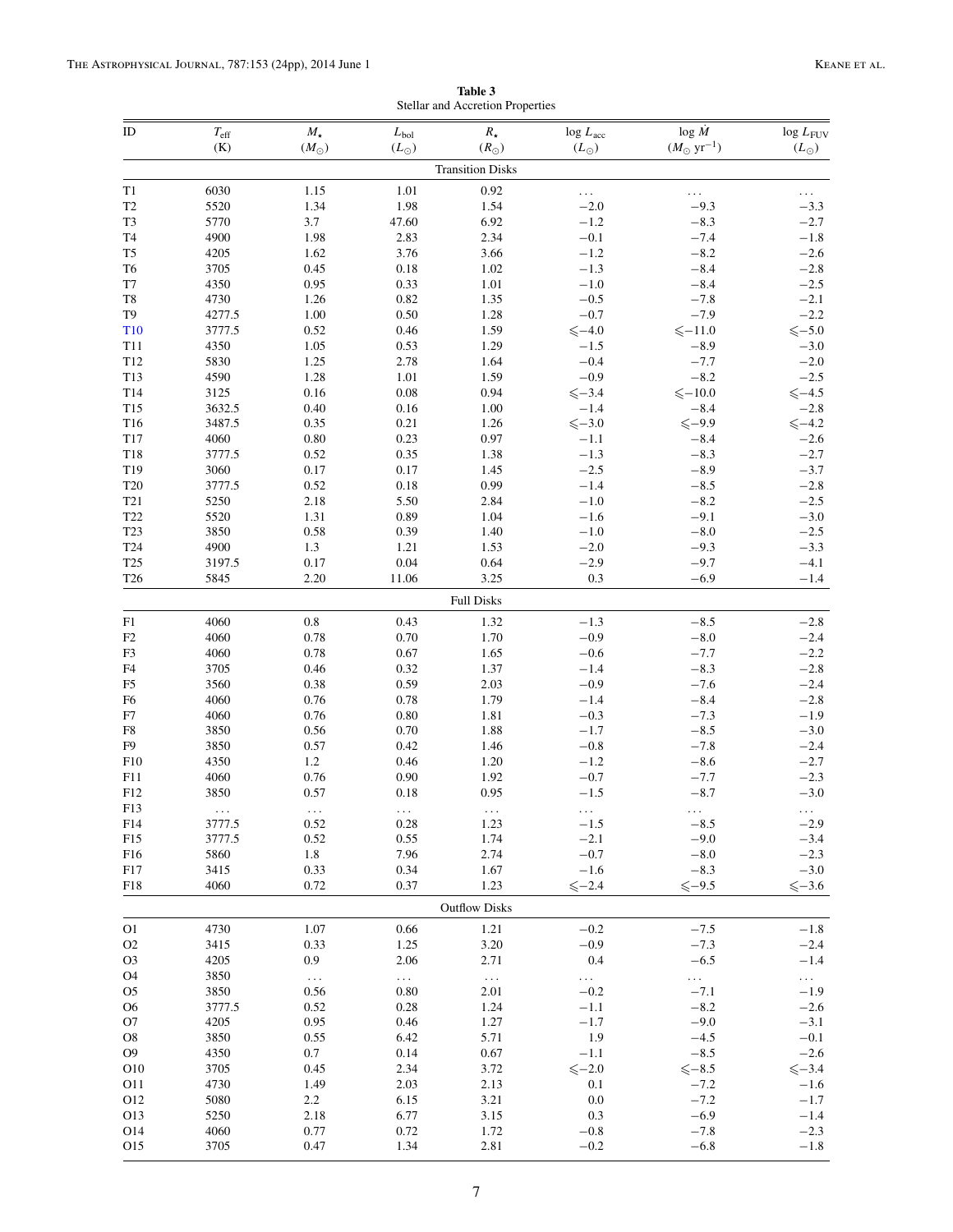#### **Table 4** Disk Properties

<span id="page-7-0"></span>

| ID                                 | $r_{\rm gap}$<br>(AU) | Ref.                 | $h_{\text{wall}}$<br>(AU)     | Ref.                 | $f_{850\mu m}$<br>(mJy) | $f_{1.3mm}$<br>(mJy) | Ref.            | $M_{850\mu m}$<br>$(M_{\text{Jup}})$ | $M_{1.3mm}$<br>$(M_{\text{Jup}})$ |
|------------------------------------|-----------------------|----------------------|-------------------------------|----------------------|-------------------------|----------------------|-----------------|--------------------------------------|-----------------------------------|
|                                    |                       |                      |                               |                      | <b>Transition Disks</b> |                      |                 |                                      |                                   |
| T1                                 |                       |                      | $\ldots$                      | .                    | $\ldots$                | $\ddotsc$            | $\ddotsc$       | $\cdots$                             | $\ddotsc$                         |
| T <sub>2</sub>                     | 37.1                  | <b>KM09</b>          | $\ddotsc$                     | .                    | $\ddotsc$               | $\leq 118$           | H93             | $\ldots$                             | $\leqslant$ 25.8                  |
| T <sub>3</sub>                     | 146.7                 | <b>KM09</b>          | $\ddotsc$                     | .                    | $\ddotsc$               | $\leq 143$           | H93             | $\ldots$                             | $\leqslant$ 32.5                  |
| T <sub>4</sub>                     | 10                    | E11                  | $\ddotsc$                     | $\ldots$             | $\ldots$                | 124.9                | H93             | $\cdots$                             | 28.4                              |
| T <sub>5</sub>                     | 38                    | E11                  | $\tau$                        | E11                  | $\ldots$                | 128.4                | H93             | $\ddotsc$                            | 29.1                              |
| T6                                 | 19                    | A11                  | 5.7                           | A11                  | 237                     | 109                  | M <sub>13</sub> | 13.6                                 | 19.0                              |
| T7                                 | $\ldots$              | $\ldots$             | $\ldots$                      | $\ldots$             | $\ldots$                | $\leqslant$ 75       | M <sub>13</sub> | $\ddotsc$                            | ${\leq}9.6$                       |
| T8                                 | 30                    | A11                  | 9                             | A11                  | 181                     | 105                  | M13             | 7.6                                  | 13.4                              |
| T9                                 | 23                    | E11                  | 2.9                           | E11                  | $\ldots$                | 253                  | M <sub>13</sub> | $\ddotsc$                            | 44.1                              |
| T <sub>10</sub>                    | .                     | $\ldots$             | $\ddotsc$                     | $\sim$ .             | $\ldots$                | $\ldots$             | $\ldots$        | $\ldots$                             | $\ldots$                          |
| T11                                | 39                    | E11                  | 5                             | E11                  | 428                     | 167                  | M13             | 24.5                                 | 29.1                              |
| T <sub>12</sub><br>T <sub>13</sub> | 68<br>30              | A11                  | 6.8<br>$\boldsymbol{2}$       | A11                  | $\ldots$                | 70                   | <b>OB95</b>     | $\ddotsc$                            | 38.9                              |
| T14                                |                       | A11                  |                               | A11                  | $\ddotsc$               | $\ldots$             | $\ldots$        | $\ldots$                             | $\ddotsc$                         |
| T <sub>15</sub>                    | $\ldots$              | $\ddotsc$            | $\ddotsc$                     | $\cdots$             | $\ldots$                | $\cdots$             | $\ldots$        | $\ldots$                             | $\ddotsc$                         |
| T16                                | $\ldots$<br>13        | $\ldots$<br>E11      | $\ddotsc$<br>$\boldsymbol{2}$ | $\ldots$<br>E11      | $\ldots$                | $\cdots$<br>105      | $\ldots$<br>H93 | $\ldots$                             | $\ddotsc$<br>23.9                 |
| T17                                | 5                     | E11                  | $\overline{4}$                | E11                  | $\ddotsc$               | 100                  | H93             | $\ldots$                             | 22.8                              |
| T18                                | 20                    | E11                  | 4                             | E11                  | $\ddotsc$               | 47.8                 | H93             | $\ldots$                             | 10.9                              |
| T <sub>19</sub>                    | 55                    | M10                  |                               |                      | $\ldots$                | $\leqslant$ 36       | N97             | $\ldots$                             | $\leq 7.7$                        |
| T <sub>20</sub>                    |                       |                      | $\ddotsc$                     | $\cdots$             | $\ldots$                | $\leqslant$ 27       | N97             | $\ldots$                             | $\leqslant$ 5.8                   |
| T <sub>21</sub>                    | $\ldots$<br>$18\,$    | $\ldots$<br>E11      | $\ddotsc$<br>4                | $\ldots$<br>E11      | $\ddotsc$               | 77.5                 | H93             | $\ddots$                             | 17.7                              |
| T <sub>22</sub>                    | 15                    | <b>BR07</b>          |                               |                      | $\ddotsc$               | 105.2                | H <sub>93</sub> | $\ddots$                             | 11.1                              |
| T <sub>23</sub>                    | $\overline{4}$        | T <sub>10</sub>      | $\ddotsc$                     | $\ldots$<br>$\cdots$ | $\ddotsc$               | $\ldots$             | $\sim$ .        | $\cdots$                             | $\ddotsc$                         |
| T <sub>24</sub>                    | .                     | $\ldots$             | $\ddotsc$<br>$\ddotsc$        | $\cdots$             | $\ddotsc$<br>$\leq 173$ | $\leq 63$            | M13             | $\ddotsc$<br>$\leq 3.6$              | $\leqslant$ 11.0                  |
| T <sub>25</sub>                    | 15                    | A11                  | 0.8                           | A11                  | 149                     | 89                   | M13             | 6.3                                  | 11.4                              |
| T <sub>26</sub>                    | 36                    | A11                  | 8.2                           | A11                  | 397                     | 95                   | M13             | 16.7                                 | 12.2                              |
|                                    |                       |                      |                               |                      | <b>Full Disks</b>       |                      |                 |                                      |                                   |
|                                    |                       |                      |                               |                      | 144                     | 88                   |                 | 8.3                                  |                                   |
| F1                                 | .                     | $\ddotsc$            | $\cdots$                      | $\ddotsc$            |                         | 47                   | M13             |                                      | 15.3                              |
| F <sub>2</sub><br>F3               | .                     | $\cdots$             | $\ldots$                      | .                    | 130<br>324              | 190                  | M13<br>M13      | 7.5<br>18.6                          | 8.2<br>33.1                       |
| F4                                 | .                     | $\ldots$             | $\ldots$                      | .                    |                         | 111                  | G11             |                                      | 19.3                              |
| F5                                 | .                     | $\ldots$             | $\ldots$                      | .                    | $\ldots$<br>90          | 36                   | M13             | 5.2                                  | 6.3                               |
| F6                                 | .                     | $\ldots$             | $\ldots$                      | .                    | 80                      | 35                   | M <sub>13</sub> | 4.6                                  | 6.1                               |
| F7                                 | .                     | $\cdots$             | $\cdots$                      | .                    | 440                     | 230                  | M <sub>13</sub> | 25.2                                 | 40.1                              |
| F8                                 | .                     | $\cdots$             | $\ldots$                      | .                    | 201                     | 84                   | M13             | 11.5                                 | 14.6                              |
| F9                                 | .                     | $\ldots$             | $\ldots$                      | .                    | 208                     | 91                   | M13             | 11.9                                 | 15.9                              |
| F10                                | .<br>.                | $\ldots$<br>$\ldots$ | $\ldots$<br>$\ldots$          | $\ddotsc$<br>.       | $\ldots$                | $\cdots$             | $\ldots$        | $\ldots$                             | $\ldots$                          |
| F11                                | .                     |                      | $\cdots$                      | .                    | 1255                    | 593                  | M <sub>13</sub> | 72.0                                 | 103.3                             |
| F12                                | .                     | $\ldots$<br>$\cdots$ | $\cdots$                      | .                    | 173                     | 83                   | M <sub>13</sub> | 9.9                                  | 14.5                              |
| F13                                | .                     | .                    | .                             | .                    | $\ldots$                | $\cdots$             | $\ldots$        | $\ddotsc$                            | .                                 |
| F14                                | .                     | $\ldots$             | $\ldots$                      | .                    | $\ldots$                | $\ldots$             | $\ldots$        | $\ldots$                             | $\ldots$                          |
| F15                                | .                     | $\cdots$             | .                             | .                    | 178                     | 87                   | M13             | 5.0                                  | 15.2                              |
| F16                                | .                     | .                    | .                             | .                    | 74                      | $\leqslant$ 30       | M <sub>13</sub> | 4.2                                  | ${\leq}5.2$                       |
| F17                                | .                     | $\cdots$             | $\ddotsc$                     | .                    | .                       | $\ldots$             | $\ldots$        | $\ldots$                             | i i i                             |
| F18                                | .                     | $\cdots$             | $\ldots$                      | .                    | 74                      | 37                   | M13             | 4.2                                  | 6.4                               |
|                                    |                       |                      |                               |                      | <b>Outflow Disks</b>    |                      |                 |                                      |                                   |
| O <sub>1</sub>                     | .                     | $\ldots$             |                               | .                    | 66                      | 96                   | M13             | 3.8                                  | 16.7                              |
| O2                                 |                       |                      | $\ldots$                      |                      | $8.8\,$                 | $\leq 25$            | M13             | 0.5                                  | $\leq 4.4$                        |
| O <sub>3</sub>                     | .<br>.                | .<br>.               | .<br>.                        | .<br>.               | $\ldots$                | 389.9                | G11             | $\ldots$                             | 67.9                              |
| O <sub>4</sub>                     | .                     | .                    | .                             | .                    | $\ldots$                | $\ldots$             | $\sim$ .        | $\ddotsc$                            | $\ldots$                          |
| O5                                 | . .                   | .                    | .                             | .                    | 248                     | 136                  | M13             | 14.2                                 | 23.7                              |
| O6                                 | .                     | .                    | .                             | .                    | $\leqslant$ 10          | $\leqslant$ 27       | M13             | $\leqslant 0.6$                      | $\leqslant$ 4.7                   |
| O <sub>7</sub>                     | .                     | $\cdots$             | .                             | .                    | 33                      | $\leq 21$            | M13             | 1.9                                  | $\leqslant$ 3.7                   |
| O8                                 | .                     | .                    | .                             | .                    | .                       | 34.2                 | G11             | $\ldots$                             | 5.9                               |
| O <sub>9</sub>                     | .                     | .                    | .                             | .                    | 29                      | $\leqslant$ 15       | M13             | 1.7                                  | ${\leq}2.6$                       |
| O10                                | .                     | $\cdots$             | .                             | .                    | 47                      | 40                   | A05             | 2.7                                  | 7.0                               |
| 011                                | .                     | .                    | .                             | .                    | 79                      | 42                   | M13             | 4.5                                  | 7.3                               |
| O12                                | .                     | $\cdots$             | .                             | .                    | 560                     | 229                  | M13             | 32.1                                 | 39.9                              |
| O13                                | .                     | $\cdots$             | .                             | .                    | 628                     | 280                  | M13             | 36.0                                 | 48.8                              |
| O14                                | .                     | $\cdots$             | $\ddotsc$                     | .                    | 102                     | 29                   | M <sub>13</sub> | 5.9                                  | 5.1                               |
| 015                                | .                     | $\ldots$             | $\ldots$                      | .                    | 560                     | 172                  | M13             | 32.1                                 | 30.0                              |

**References.** Andrews & Williams [2005](#page-22-0) and references therein (A05); Andrews et al. [2011](#page-22-0) (A11); Brown et al. [2007](#page-22-0) (BR07); Espaillat et al. [2011](#page-22-0) (E11); Guilloteau et al. [2011](#page-22-0) (G11); Henning et al. [1993](#page-22-0) (H93); Kim et al. [2009](#page-22-0) (KM09); Merín et al. [2010](#page-22-0) (M10); Mohanty et al. [2013](#page-22-0) and references therein (M13); Nuernberger et al. [1997](#page-22-0) (N97); Osterloh & Beckwith [1995](#page-22-0) (OB95); Thi et al. [2010](#page-23-0) (T10).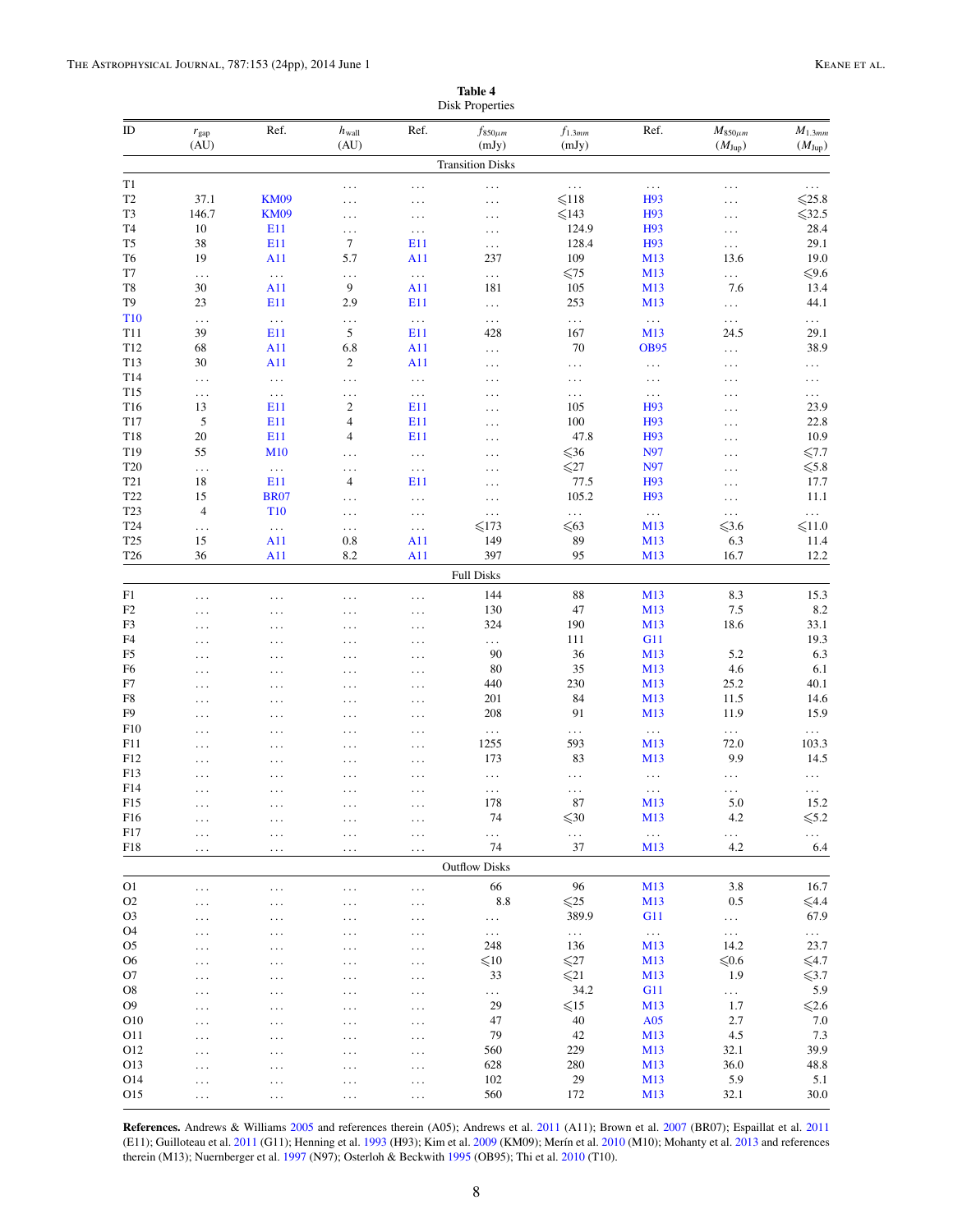<span id="page-8-0"></span>mass, from 1.3 mm and  $850 \mu m$  photometry available in the literature. Following Beckwith et al. [\(1990\)](#page-22-0), it is possible to invert observed millimeter flux into an apparent disk dust mass if we assume that the emission is (1) optically thin, (2) arises from an isothermal region of the disk of known temperature, and (3) is due to material with a known opacity. (See Beckwith et al. [1990](#page-22-0) and Mohanty et al. [2013](#page-22-0) for a more detailed explanation of this process, and the assumed dust temperatures and dust opacities.) Using the canonical gas-to-dust ratio of 100-to-1, we then converted dust masses into total gas masses. The resulting total disk masses are listed in Table [4.](#page-7-0) It is important to note that even if we disregard uncertainties in the dust temperature or opacity and the questionable gas-to-dust ratio, these disk masses are likely lower limits. Millimeter observations are only sensitive to small dust grains, less than ∼1 cm in size. It is possible that substantial mass may be in larger grains, planetesimals, or even protoplanets.

# 3. RESULTS: DETECTION OF [O I] 63.18*μ*m AND O-H2O EMISSION

We detect  $[O<sub>1</sub>]$  63.18  $\mu$ m emission from 17 of our 21 transitional disks. Coupling these new results with our reanalysis of select disks from the GASPS sample (Dent et al. [2013;](#page-22-0) Howard et al.  $2013$ ), we report [O i] 63.18  $\mu$ m emission from 21 of 26 transitional disks, 12 of 18 full disks, and emission from all of the outflow disks. We fit all observed emission lines to Gaussians using an original MATLAB fitting routine. To mitigate noise in the PACS spectrum, we fit the lines over a range of wavelength baselines (the minimum wavelength range:  $63.13-63.23 \mu m$ ; the maximum wavelength range spanned the entire PACS spectrum: 62.93−63.43*μ*m). The best-fitting spectrum was deemed as the spectrum closest to the median of all line fits for a given target. The line flux of this bestfitting spectrum was calculated from the (continuum-subtracted) Gaussian line profile (flux = amplitude ·  $\sigma_{\text{Gaussian}} \sqrt{2\pi}$ ). For [O i] 63.18*μ*m non-detections, we derive 3*σ* upper limits assuming a Gaussian profile with a  $3\sigma_{\rm rms}$  peak height (where *σ*rms is the standard deviation of the continuum linear-fit) and a 98 km s<sup> $-1$ </sup> line width corresponding to the FWHM of an unresolved line in PACS (*PACS Observer's Manual*). Continuum fluxes at  $63 \mu m$  were also found from the bestfitting Gaussian line profile, as the constant baseline flux term. Continuum emission at  $63 \mu m$  was detected for all targets, with the exception of DS Tau (an upper limit of 0.037 Jy). The [O<sub>I</sub>] 63  $\mu$ m line fluxes and 63  $\mu$ m continuum fluxes are reported in Table [5,](#page-9-0) and the spectra are provided in the [Appendix.](#page-21-0) To validate our data reduction, we compared our resulting [O I] 63  $\mu$ m line fluxes and 63  $\mu$ m continuum fluxes to the fluxes reported by Howard et al. [\(2013\)](#page-22-0). Despite using a more recent version of HIPE (version 9, rather than version 4), our fluxes generally agree with those of Howard et al. [\(2013\)](#page-22-0) to within ∼30%, which is comparable to the absolute flux accuracy of PACS (which has a peak-to-peak accuracy  $\sim$ 30%, and rms accuracy of 10%; *PACS Observer's Manual*). Compared to this pipeline uncertainty, the uncertainties in our line fits are negligible. Representative error bars for both of these types of flux calibration uncertainty are shown in Figures  $1(a)$  $1(a)$  and (b).

Typical line fluxes (normalized to the distance of the Taurus-Auriga star-forming region, at 140 pc) are on the order of  $10^{-16}$ – $10^{-17}$  W m<sup>-2</sup>, corresponding to line luminosity of 10−7–10−<sup>5</sup>*L*. Continuum fluxes (again, normalized to 140 pc) range from 0*.*1–100 Jy, corresponding to continuum

luminosities ( $L_{\text{continuum}} = f_\nu v 4\pi d^2$ ) of 10<sup>-2</sup>–1  $L_{\odot}$ . Figure [1\(](#page-11-0)a) shows the [O<sub>I</sub>] 63.18  $\mu$ m line luminosity as a function of 63  $\mu$ m continuum luminosity for all of our targets. Figure [1\(](#page-11-0)b) shows the ratio of [O<sub>I</sub>] 63.18  $\mu$ m line luminosity to 63  $\mu$ m continuum luminosity as a function of 63*μ*m continuum luminosity for all of our targets.

We used the Astronomy SURVival package (ASURV; LaValley et al. [1992\)](#page-22-0) to perform linear regressions and correlation tests between the line and continuum luminosities for each subsample. ASURV is particularly useful as it allows for the incorporation of censored data points (i.e., non-detection, line flux upper limits). Compared to the other subsamples, we oversample G-type stars in transitional disks (five G-type transitional disks; one G-type full disk; zero G-type outflow disks). Because of this oversampling and the seemingly chaotic nature of the G-type line and continuum fluxes, we have omitted them from many of our statistical tests.<sup>11</sup> Additionally, as discussed in Section [2.1,](#page-1-0) we also exclude multiple systems where the multiplicity likely strongly affects our *Herschel/*PACS observations. Tables  $6-8$  $6-8$  summarize the results from a variety of statistics and fitting routines that were used to characterize differences between the three subsamples. There are a number of important trends in our [O<sub>I</sub>] 63.18  $\mu$ m line and 63  $\mu$ m continuum luminosity data.

- 1. [O<sub>I</sub>] 63.18  $\mu$ m line luminosities are positively correlated with 63  $\mu$ m continuum luminosities, both for the sample as a whole and for each individual subsample, as shown in Table [6.](#page-10-0) This correlation was previously recognized in the *Herschel/*PACS GASPS survey of Taurus-Auriga protoplanetary disks (Howard et al. [2013\)](#page-22-0) and Herbig Ae*/*Be stars (Meeus et al. [2012\)](#page-22-0), though our study extends this result to a significantly larger sample of transitional disks.
- 2. Outflow disks tend to have [O i]  $63.18 \mu m$  line luminosities and  $63.18 \mu m$  continuum luminosities that differ markedly from full disks and transitional disks. This is simply demonstrated in Table [7,](#page-12-0) which shows that both the line and continuum luminosities of outflow disks are not likely from the same parent population as either the full disks or transitional disks. As shown in Table [8,](#page-13-0) outflow disks tend to have higher [O <sup>i</sup>] 63.18  $\mu$ m line luminosities (by 0.5–1 dex), higher 63  $\mu$ m continuum luminosities (by  $\sim$ 0.5 dex), and higher line-to-continuum luminosity ratios (by  $\sim 0.5$  dex). This was previously recognized by Podio et al. [\(2012\)](#page-22-0) and Howard et al. [\(2013\)](#page-22-0).
- 3. Full disks and transitional disks have similar 63*μ*m continuum luminosities. This is most easily shown in Table [7,](#page-12-0) which shows that the 63  $\mu$ m continuum luminosities of transitional disks and full disks are effectively indistinguishable.
- 4. Given the same  $63.18 \mu$ m continuum luminosity, full disks tend to have larger [O I]  $63.18 \mu m$  line luminosities than transitional disks,<sup>12</sup> by a factor of  $\sim$ 2. While this is visually evident in Figure  $1(a)$  $1(a)$ , there is sufficient scatter (and non-detections) to make this difficult to quantify, and the

<sup>11</sup> Our oversampling of G-type transitional disks is not intentional. Due to the rarity of transitional disks, we cannot discriminate transitional disks by spectral type in order to populate our transitional disk subsample.

Simultaneously, it is difficult to populate subsamples of full or outflow disks with G-type stars from the GASPS Taurus-Auriga survey, since Taurus-Auriga is a low-mass star-forming region.

<sup>&</sup>lt;sup>12</sup> The one notable exception is BP Tau (C2). BP Tau has a significantly lower [O I] 63.18  $\mu$ m line luminosity, compared to other full disks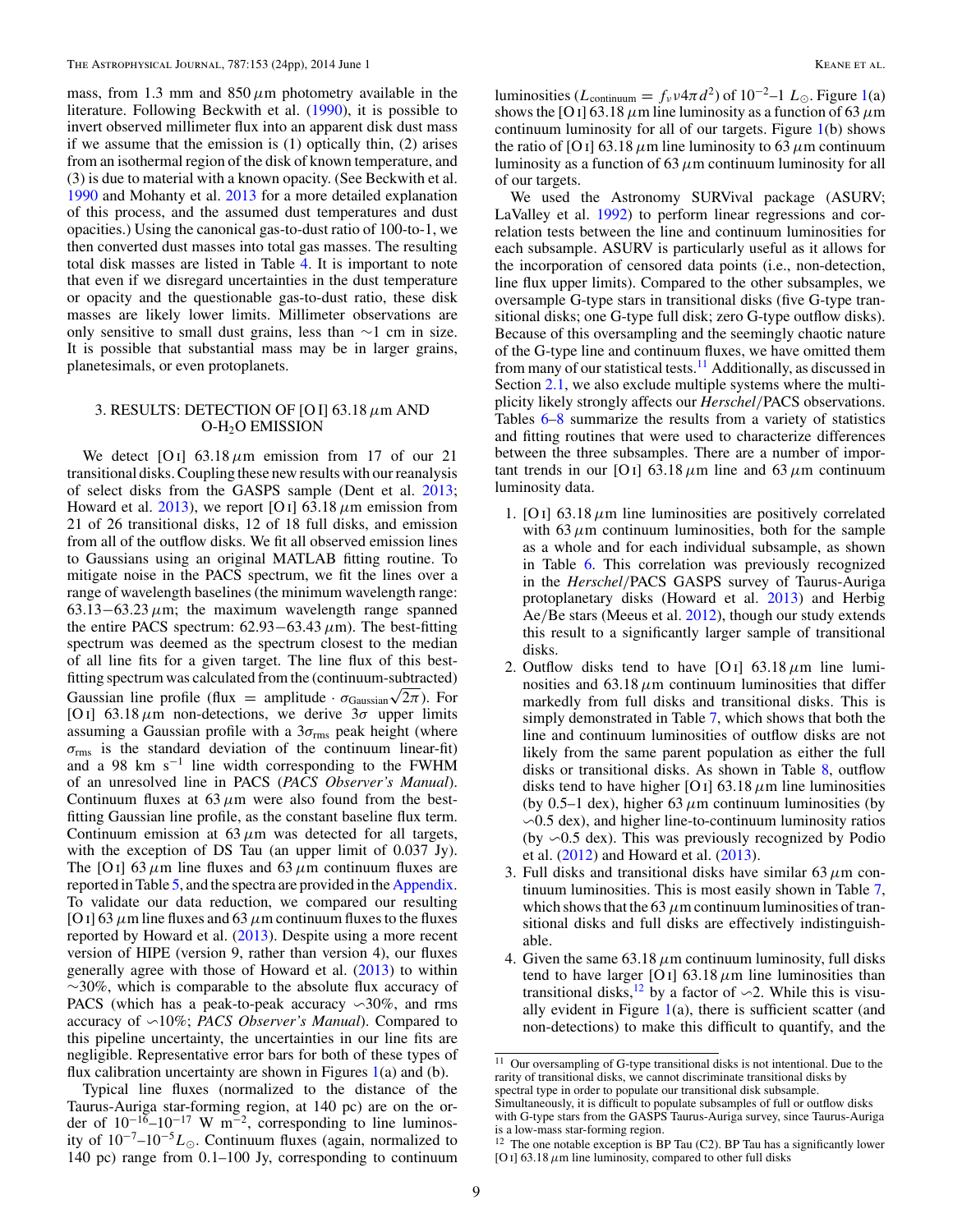<span id="page-9-0"></span>

|                 |                                                                            | Herschel PACS Results                                                       |                                   |
|-----------------|----------------------------------------------------------------------------|-----------------------------------------------------------------------------|-----------------------------------|
| ID              | [O <sub>I</sub> ] 63.18 $\mu$ m Line Flux<br>$(10^{-17} \text{ W m}^{-2})$ | o-H <sub>2</sub> O 63.32 $\mu$ m Line Flux<br>$(10^{-17} \text{ W m}^{-2})$ | 63 $\mu$ m Continuum Flux<br>(Jy) |
|                 |                                                                            | <b>Transition Disks</b>                                                     |                                   |
| T1              | $2.340 \pm 0.143$                                                          | $\leq 0.716$                                                                | $3.029 \pm 0.010$                 |
| T2              | $4.492 \pm 0.200$                                                          | $\leqslant$ 1.192                                                           | $0.596 \pm 0.020$                 |
| T3              | $11.284 \pm 0.851$                                                         | $\leq 5.325$                                                                | $2.262 \pm 0.055$                 |
| T4              | $1.530 \pm 0.150$                                                          | $\leqslant 0.658$                                                           | $1.618 \pm 0.015$                 |
| T5              | $2.200 \pm 0.134$                                                          | $\leq 0.702$                                                                | $4.017 \pm 0.010$                 |
| T6              | $1.276 \pm 0.305$                                                          | $\leq 0.960$                                                                | $0.972 \pm 0.016$                 |
| T7              | $0.949 \pm 0.076$                                                          | $\leq 0.541$                                                                | $0.829 \pm 0.013$                 |
| T8              | $2.536 \pm 0.189$                                                          | $1.014 \pm 0.145$                                                           | $5.315 \pm 0.012$                 |
| T9              | $3.793 \pm 0.513$                                                          | $\leqslant$ 2.435                                                           | $2.810 \pm 0.036$                 |
| <b>T10</b>      | $0.764 \pm 0.101$                                                          | $\leq 0.523$                                                                | $0.195 \pm 0.008$                 |
| T11             | $1.306 \pm 0.165$                                                          |                                                                             | $1.285 \pm 0.012$                 |
| T <sub>12</sub> |                                                                            | $\leq 0.770$                                                                |                                   |
|                 | $\leqslant$ 1.276                                                          | $\leqslant$ 1.276                                                           | $13.239 \pm 0.019$                |
| T <sub>13</sub> | $1.934 \pm 0.118$                                                          | $\leq 0.534$                                                                | $1.317 \pm 0.009$                 |
| T14             | $\leqslant$ 1.078                                                          | $\leq 1.078$                                                                | $0.303 \pm 0.016$                 |
| T15             | $0.910 \pm 0.112$                                                          | ≤ 0.540                                                                     | $1.406 \pm 0.008$                 |
| T16             | $0.823 \pm 0.140$                                                          | $\leq 0.817$                                                                | $0.652 \pm 0.012$                 |
| T17             | $1.390 \pm 0.124$                                                          | $\leq 0.755$                                                                | $0.556 \pm 0.011$                 |
| T18             | $0.354 \pm 0.097$                                                          | $\leq 0.637$                                                                | $0.810 \pm 0.008$                 |
| T19             | $\leqslant 0.770$                                                          | $\leq 0.770$                                                                | $0.490 \pm 0.013$                 |
| T <sub>20</sub> | $1.035 \pm 0.112$                                                          | $\leqslant$ 0.730                                                           | $0.779 \pm 0.016$                 |
| T <sub>21</sub> | $1.777 \pm 0.100$                                                          | $\leq 0.793$                                                                | $4.199 \pm 0.008$                 |
| T22             | $5.455 \pm 0.291$                                                          | $\leq 1.493$                                                                | $7.318 \pm 0.021$                 |
| T <sub>23</sub> | $4.239 \pm 0.345$                                                          | $\leqslant$ 1.556                                                           | $3.675 \pm 0.024$                 |
| T <sub>24</sub> | $3.894 \pm 0.266$                                                          | $\leq 1.671$                                                                | $4.021 \pm 0.024$                 |
| T <sub>25</sub> | ${\leqslant}0.590$                                                         | $\leqslant 0.590$                                                           | $0.690 \pm 0.009$                 |
| T26             | $1.543 \pm 0.296$                                                          | $\leqslant$ 2.534                                                           | $39.540 \pm 0.023$                |
|                 |                                                                            | <b>Full Disks</b>                                                           |                                   |
| F1              | $2.606 \pm 0.109$                                                          | $0.956 \pm 0.131$                                                           | $1.106 \pm 0.016$                 |
| F <sub>2</sub>  | $0.647 \pm 0.146$                                                          | $0.898 \pm 0.173$                                                           | $0.490 \pm 0.024$                 |
| F3              | $2.016 \pm 0.183$                                                          | $\leqslant 0.921$                                                           | $0.979 \pm 0.014$                 |
| F4              | $1.489 \pm 0.416$                                                          | $\leqslant$ 1.573                                                           | $0.126 \pm 0.027$                 |
| F5              | $0.712 \pm 0.384$                                                          | $≤2.150$                                                                    | $1.946 \pm 0.039$                 |
| F6              | $1.748 \pm 0.155$                                                          | $0.455 \pm 0.157$                                                           | $0.932 \pm 0.012$                 |
| F7              | $2.792 \pm 0.208$                                                          | $0.640 \pm 0.176$                                                           | $1.268 \pm 0.012$                 |
| F8              | $\leq 1.023$                                                               | $\leqslant$ 1.023                                                           | $0.780 \pm 0.015$                 |
| F9              | $2.505 \pm 0.351$                                                          | $\leq 1.413$                                                                | $1.292 \pm 0.021$                 |
| F10             | $\leq 0.782$                                                               | $\leqslant$ 0.782                                                           | $\leq 0.037$                      |
| F11             | $6.185 \pm 0.381$                                                          | $\leq 1.850$                                                                | $3.756 \pm 0.028$                 |
| F <sub>12</sub> | ≤0.969                                                                     |                                                                             | $0.343 \pm 0.019$                 |
|                 |                                                                            | $\leqslant$ 0.969                                                           |                                   |
| F13             | $\leqslant$ 1.585                                                          | $\leqslant$ 1.585                                                           | $0.086 \pm 0.024$                 |
| F14             | $3.847 \pm 0.262$                                                          | $\leqslant$ 1.234                                                           | $2.428 \pm 0.023$                 |
| F15             | $1.512 \pm 0.256$                                                          | $0.968\pm0.294$                                                             | $0.744 \pm 0.019$                 |
| F16             | $12.650 \pm 0.336$                                                         | $≤1.474$                                                                    | $9.043 \pm 0.027$                 |
| F17             | $\leqslant$ 0.866                                                          | $≤0.866$                                                                    | $0.719 \pm 0.014$                 |
| F18             | $\leqslant$ 1.259                                                          | $\leqslant$ 1.259                                                           | $0.370 \pm 0.015$                 |
|                 |                                                                            | <b>Outflow Disks</b>                                                        |                                   |
| O1              | $9.061 \pm 0.364$                                                          | $\leq 1.601$                                                                | $1.707 \pm 0.024$                 |
| O <sub>2</sub>  | $4.541 \pm 0.333$                                                          | $\leq 1.410$                                                                | $0.369 \pm 0.035$                 |
| O3              | $187.160 \pm 3.075$                                                        | $\leq 10.125$                                                               | $18.015 \pm 0.224$                |
| O4              | $80.446 \pm 1.891$                                                         | $≤ 6.355$                                                                   | $13.600 \pm 0.113$                |
| O5              | $39.268 \pm 1.971$                                                         | $\leq 7.357$                                                                | $3.932 \pm 0.129$                 |
| O6              | $4.069 \pm 1.085$                                                          | ≤3.880                                                                      | $0.411 \pm 0.060$                 |
| O7              | $2.592 \pm 0.803$                                                          | ≤4.039                                                                      | $1.286 \pm 0.057$                 |
| O8              | $8.075 \pm 0.397$                                                          | $\leq 2.109$                                                                | $6.240 \pm 0.030$                 |
| O <sub>9</sub>  | $5.272 \pm 0.221$                                                          | $\leq 1.130$                                                                | $1.020 \pm 0.017$                 |
| O <sub>10</sub> | $10.000 \pm 0.548$                                                         | $≤2.385$                                                                    | $1.376 \pm 0.034$                 |
| 011             | $17.452 \pm 0.701$                                                         | $0.947 \pm 0.320$                                                           | $2.109 \pm 0.043$                 |
| 012             | $13.020 \pm 0.640$                                                         | $2.481 \pm 0.740$                                                           | $14.103 \pm 0.049$                |
| O <sub>13</sub> | $1348.400 \pm 14.564$                                                      | $46.876 \pm 1.506$                                                          | $161.870 \pm 0.966$               |
| 014             | $38.197 \pm 0.828$                                                         | $1.660 \pm 0.389$                                                           | $6.650 \pm 0.058$                 |
| O15             | $2.573 \pm 0.554$                                                          | $\leq 2.789$                                                                | $1.062 \pm 0.046$                 |
|                 |                                                                            |                                                                             |                                   |

# **Table 5**

Note. Detections are listed with  $\pm 1\sigma$  uncertainties;  $3\sigma$  upper limits are reported for non-detections.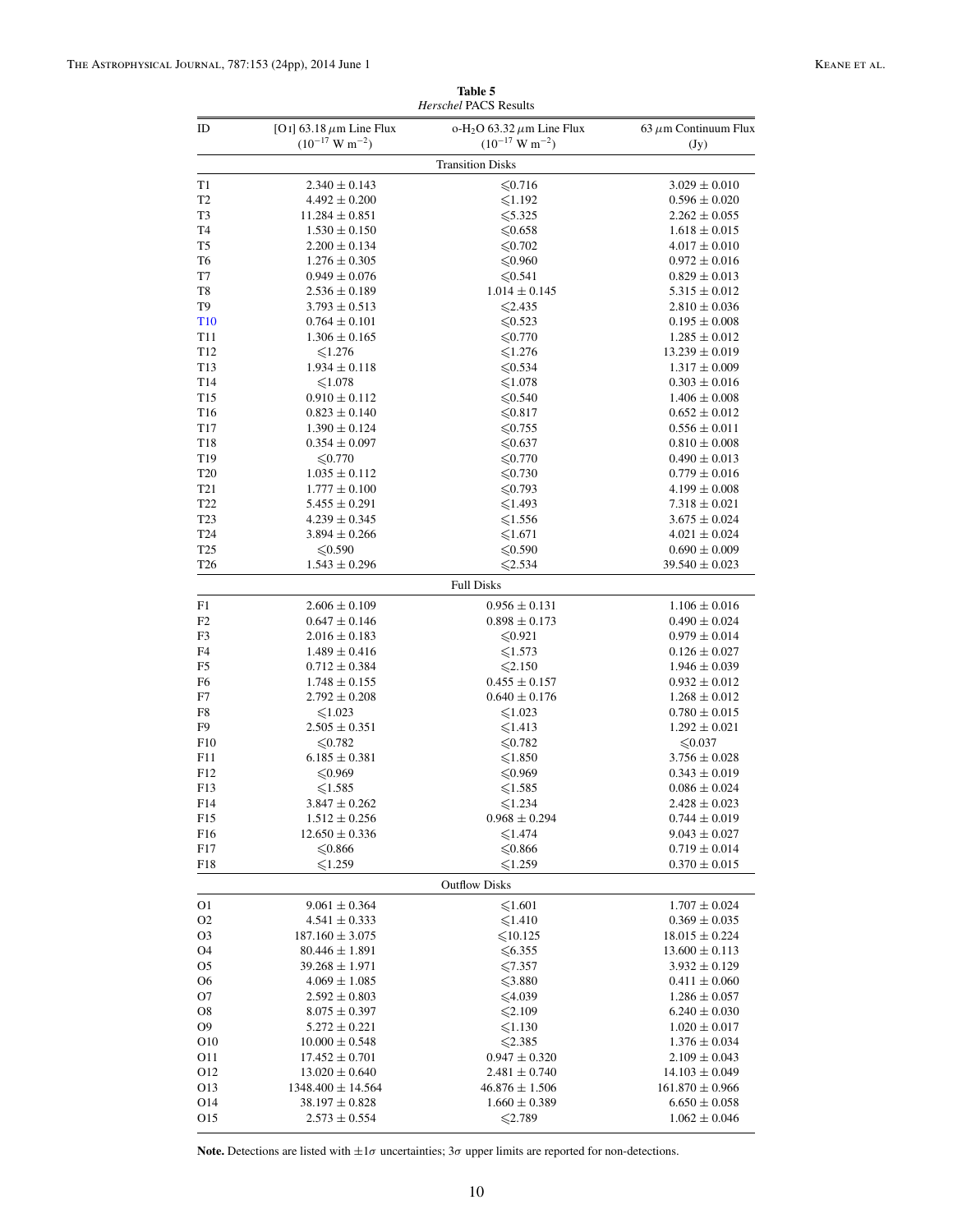<span id="page-10-0"></span>

|                                                           |                                                     |                  | Dubsampic Correlation rests |                |                                  |                                      |                                             |
|-----------------------------------------------------------|-----------------------------------------------------|------------------|-----------------------------|----------------|----------------------------------|--------------------------------------|---------------------------------------------|
| Correlation                                               | Subsample                                           |                  | <b>Correlation Tests</b>    |                | Correlated?                      |                                      | <b>Linear Regression</b>                    |
| Test                                                      | <b>Being Tested</b>                                 | P(1)             | P(2)                        | P(3)           |                                  | Intercept                            | Slope                                       |
| L 63 $\mu$ m v. L [O <sub>I</sub> ] 63 $\mu$ m            | All Objects                                         | $0.0\%$          | $0.0\%$                     | $0.0\%$        | Correlated                       | $-3.24 \pm 0.18$                     | $1.15 \pm 0.13$                             |
|                                                           | <b>Transitional Disks Only</b>                      | $0.0\%$          | $0.0\%$                     | 0.1%           | Correlated                       | $-4.07 \pm 0.21$                     | $0.74 \pm 0.15$                             |
|                                                           | <b>Full Disks Only</b>                              | 10.0%            | 0.7%                        | 3.3%           | Correlated                       | $-4.42 \pm 0.31$                     | $0.38 \pm 0.18$                             |
|                                                           | <b>Outflow Disks Only</b>                           | 0.2%             | 0.2%                        | 0.5%           | Correlated                       | $-3.01 \pm 0.17$                     | $0.97\pm0.15$                               |
| $T_{\rm eff}$ v. L [O <sub>I</sub> ] 63 $\mu$ m           | All Objects                                         | 0.1%             | 0.3%                        | 0.4%           | Correlated                       | $-7.66 \pm 0.93$                     | $0.0007 \pm 0.0002$                         |
|                                                           | <b>Transitional Disks Only</b>                      | $0.0\%$          | 0.1%                        | 0.2%           | Correlated                       | $-6.67 \pm 0.39$                     | $0.0004 \pm 0.0001$                         |
|                                                           | <b>Full Disks Only</b><br><b>Outflow Disks Only</b> | 82.7%<br>24.7%   | 84.7%<br>29.7%              | 87.3%<br>33.0% | Not Correlated<br>Not Correlated | $-4.68 \pm 1.15$<br>$-6.22 \pm 1.70$ | $-0.0001 \pm 0.0003$<br>$0.0005 \pm 0.0004$ |
|                                                           |                                                     |                  |                             |                |                                  |                                      |                                             |
| $T_{\rm eff}$ v. L 63 $\mu$ m                             | All Objects<br><b>Transitional Disks Only</b>       | 10.9%<br>$0.0\%$ | 0.4%<br>0.1%                | $1\%$<br>0.2%  | Not Correlated<br>Correlated     | $-3.09 \pm 0.73$<br>$-3.17 \pm 0.30$ | $0.0004 \pm 0.0002$<br>$0.0004 \pm 0.0001$  |
|                                                           | <b>Full Disks Only</b>                              | 10.4%            | 28.4%                       | 18.0%          | Not Correlated                   | $1.81 \pm 1.63$                      | $-0.0009 \pm 0.0004$                        |
|                                                           | <b>Outflow Disks Only</b>                           | 11.8%            | 14.4%                       | 15.6%          | Not Correlated                   | $-3.79 \pm 1.45$                     | $0.0007 \pm 0.0003$                         |
| $L_{bol}$ v. L [O <sub>I</sub> ] 63 $\mu$ m               | All Objects                                         | $0.0\%$          | $0.0\%$                     | $0.0\%$        | Correlated                       | $-4.61 \pm 0.10$                     | $1.02 \pm 0.19$                             |
|                                                           | <b>Transitional Disks Only</b>                      | $0.1\%$          | 0.3%                        | 0.3%           | Correlated                       | $-4.96 \pm 0.07$                     | $0.41 \pm 0.11$                             |
|                                                           | <b>Full Disks Only</b>                              | 28.3%            | 45.7%                       | 38.3%          | Not Correlated                   | $-4.94 \pm 0.19$                     | $0.39 \pm 0.50$                             |
|                                                           | <b>Outflow Disks Only</b>                           | 3.0%             | 7.3%                        | 4.7%           | Correlated                       | $-4.04\pm0.20$                       | $0.75\pm0.35$                               |
| $L_{\rm bol}$ v. L 63 $\mu$ m                             | All Objects                                         | $0.0\%$          | $0.0\%$                     | $0.0\%$        | Correlated                       | $-1.23 \pm 0.09$                     | $0.78 \pm 0.15$                             |
|                                                           | <b>Transitional Disks Only</b>                      | $0.0\%$          | 0.1%                        | 0.2%           | Correlated                       | $-1.23 \pm 0.06$                     | $0.52 \pm 0.09$                             |
|                                                           | <b>Full Disks Only</b>                              | 29.0%            | 32.9%                       | 36.9%          | Not Correlated                   | $-1.60 \pm 0.39$                     | $0.64 \pm 0.99$                             |
|                                                           | <b>Outflow Disks Only</b>                           | $0.2\%$          | 0.4%                        | $0.8\%$        | Correlated                       | $-1.08 \pm 0.14$                     | $0.97 \pm 0.25$                             |
| $L_X$ v. L [O <sub>I</sub> ] 63 $\mu$ m                   | All Objects                                         | 5.9%             | 59.0%                       | 80.7%          | Not Correlated                   | $-5.59 \pm 0.50$                     | $-0.18 \pm 0.13$                            |
|                                                           | <b>Transitional Disks Only</b>                      | $6.4\%$          | 56.9%                       | 53.7%          | Not Correlated                   | $-5.62 \pm 0.29$                     | $-0.14 \pm 0.08$                            |
|                                                           | <b>Full Disks Only</b>                              | 65.5%            | 92.0%                       | $\ldots$       | Not Correlated                   | $-5.35 \pm 0.79$                     | $-0.06 \pm 0.20$                            |
|                                                           | <b>Outflow Disks Only</b>                           | 9.1%             | 39.5%                       | 54.8%          | Not Correlated                   | $-2.69 \pm 0.64$                     | $0.40 \pm 0.18$                             |
| $L_X$ v. L 63 $\mu$ m                                     | All Objects                                         | 3.0%             | 69.6%                       | 13.9%          | Not Correlated                   | $-2.21 \pm 0.36$                     | $-0.18 \pm 0.10$                            |
|                                                           | <b>Transitional Disks Only</b>                      | $0.3\%$          | 37.1%                       | 27.6%          | Not Correlated                   | $-2.32 \pm 0.34$                     | $-0.24 \pm 0.09$                            |
|                                                           | <b>Full Disks Only</b>                              | 86.4%            | 73.2%                       | 80.9%          | Not Correlated                   | $-2.03 \pm 0.58$                     | $-0.03 \pm 0.15$                            |
|                                                           | <b>Outflow Disks Only</b>                           | $0.8\%$          | 8.9%                        | 18.5%          | Not Correlated                   | $0.59\pm0.53$                        | $0.47 \pm 0.15$                             |
| $L_{\text{acc}}$ v. L [O <sub>I</sub> ] 63 $\mu$ m        | All Objects                                         | $0.0\%$          | 0.0%                        | 0.0%           | Correlated                       | $-4.22 \pm 0.15$                     | $0.66 \pm 0.12$                             |
|                                                           | <b>Transitional Disks Only</b>                      | 1.0%             | 4.7%                        | 4.9%           | Correlated                       | $-4.76 \pm 0.15$                     | $0.28 \pm 0.11$                             |
|                                                           | <b>Full Disks Only</b>                              | 3.5%             | 17.6%                       | 16.1%          | Not Correlated                   | $-4.69 \pm 0.27$                     | $0.34 \pm 0.22$                             |
|                                                           | <b>Outflow Disks Only</b>                           | 5.7%             | 5.2%                        | 8.6%           | Not Correlated                   | $-3.88 \pm 0.23$                     | $0.41 \pm 0.22$                             |
| $L_{\rm acc}$ v. L 63 $\mu$ m                             | All Objects                                         | $0.0\%$          | $0.0\%$                     | 0.0%           | Correlated                       | $-0.97 \pm 0.14$                     | $0.47 \pm 0.10$                             |
|                                                           | <b>Transitional Disks Only</b>                      | $0.3\%$<br>3.6%  | 4.1%                        | 2.8%           | Correlated<br>Not correlated     | $-1.06 \pm 0.14$<br>$-1.21 \pm 0.61$ | $0.29 \pm 0.09$                             |
|                                                           | <b>Full Disks Only</b><br><b>Outflow Disks Only</b> | 0.7%             | 19.9%<br>1.6%               | 18.2%<br>1.2%  | Correlated                       | $-0.85 \pm 0.19$                     | $0.54 \pm 0.44$<br>$0.48 \pm 0.18$          |
|                                                           |                                                     |                  |                             |                |                                  | $-0.44 \pm 0.94$                     |                                             |
| M v. L [O <sub>I</sub> ] 63 $\mu$ m                       | All Objects<br><b>Transitional Disks Only</b>       | $0.0\%$<br>4.0%  | 0.1%<br>13.5%               | 0.1%<br>12.1%  | Correlated<br>Not Correlated     | $-3.03 \pm 1.15$                     | $0.55 \pm 0.12$<br>$0.25 \pm 0.14$          |
|                                                           | <b>Full Disks Only</b>                              | 7.0%             | 36.8%                       | 25.2%          | Not Correlated                   | $-2.68 \pm 1.66$                     | $0.30 \pm 0.20$                             |
|                                                           | <b>Outflow Disks Only</b>                           | 10.8%            | $1.5\%$                     | 4.5%           | Correlated                       | $-1.91 \pm 1.44$                     | $0.28 \pm 0.19$                             |
| $\dot{M}$ v. L 63 $\mu$ m                                 | All Objects                                         | $0.0\%$          | $0.0\%$                     | 0.0%           | Correlated                       | $2.12 \pm 0.81$                      | $0.44 \pm 0.10$                             |
|                                                           | <b>Transitional Disks Only</b>                      | $0.6\%$          | 1.2%                        | 2.5%           | <b>Correlated</b>                | $1.24 \pm 1.01$                      | $0.32 \pm 0.12$                             |
|                                                           | <b>Full Disks Only</b>                              | $0.7\%$          | 4.4%                        | 4.3%           | <b>Correlated</b>                | $4.50 \pm 3.29$                      | $0.77 \pm 0.40$                             |
|                                                           | <b>Outflow Disks Only</b>                           | 1.2%             | 1.0%                        | 1.0%           | Correlated                       | $1.56 \pm 1.21$                      | $0.35 \pm 0.16$                             |
| $m_{\rm disk}$ v. L $\left[ \text{O}\,{}$ I] 63 $\mu{}$ m | All Objects                                         | $0.0\%$          | 26.5%                       | 43.6%          | Not Correlated                   | $-5.79 \pm 0.25$                     | $0.04 \pm 0.01$                             |
|                                                           | <b>Transitional Disks Only</b>                      | 0.3%             | 26.6%                       | 20.0%          | Not Correlated                   | $-4.72 \pm 0.18$                     | $0.03 \pm 0.01$                             |
|                                                           | <b>Full Disks Only</b>                              | 1.9%             | 44.7%                       | 8.2%           | Not Correlated                   | $-5.25 \pm 0.13$                     | $0.01 \pm 0.01$                             |
|                                                           | <b>Outflow Disks Only</b>                           | $0.0\%$          | 4.4%                        | 2.3%           | Correlated                       | $-4.78 \pm 0.26$                     | $0.03 \pm 0.01$                             |
| $m_{\rm disk}$ v. L 63 $\mu$ m                            | All Objects                                         | $0.0\%$          | 5.7%                        | 7.9%           | Correlated                       | $-2.14 \pm 0.16$                     | $0.03 \pm 0.01$                             |
|                                                           | <b>Transitional Disks Only</b>                      | $0.6\%$          | 7.7%                        | 5.6%           | Correlated                       | $-2.13 \pm 0.25$                     | $0.03 \pm 0.01$                             |
|                                                           | <b>Full Disks Only</b>                              | $6.6\%$          | 95.1%                       | 86.7%          | Not Correlated                   | $-2.05 \pm 0.20$                     | $0.02 \pm 0.01$                             |
|                                                           | <b>Outflow Disks Only</b>                           | $0.0\%$          | 4.4%                        | 13.0%          | Correlated                       | $-1.71 \pm 0.24$                     | $0.03 \pm 0.01$                             |
| $a_{\text{cavity}}$ v. L [O <sub>I</sub> ] 63 $\mu$ m     | <b>Transitional Disks Only</b>                      | 71.1%            | 77.0%                       | 69.5%          | Not Correlated                   | $-5.10\pm0.17$                       | $-0.0012 \pm 0.01$                          |
| $a_{\rm cavity}$ v. L 63 $\mu$ m                          | <b>Transitional Disks Only</b>                      | 75.0%            | 24.6%                       | 26.5%          | Not Correlated                   | $-1.46 \pm 0.16$                     | $0.00 \pm 0.01$                             |
| $h_{\text{wall}}$ v. L [O <sub>I</sub> ] 63 $\mu$ m       | <b>Transitional Disks Only</b>                      | 23.6%            | 78.5%                       | 64.7%          | Not Correlated                   | $-5.25 \pm 0.20$                     | $0.04 \pm 0.04$                             |
| $h_{\rm wall}$ v. L $63\,\mu{\rm m}$                      | <b>Transitional Disks Only</b>                      | 31.0%            | 23.6%                       | 24.5%          | Not Correlated                   | $-1.65 \pm 0.18$                     | $0.07 \pm 0.04$                             |
|                                                           |                                                     |                  |                             |                |                                  |                                      |                                             |

**Table 6** Subsample Correlation Tests

Notes. P is the probability that the correlation between the two listed parameters is obtained by chance; low P values indicate a correlation. The different statistical tests used are (1) Cox Hazard, (2) Kendall Tau, and (3) Spearman Rho. If the average of the three statistical tests is less than 5%, they are listed as "correlated," in boldface. A linear regression (using the EM method) was performed for all combinations, fitting the log of the quantities listed, where the first parameter listed for each pair is the independent variable. If no correlation is detected, the linear regression may not be significant.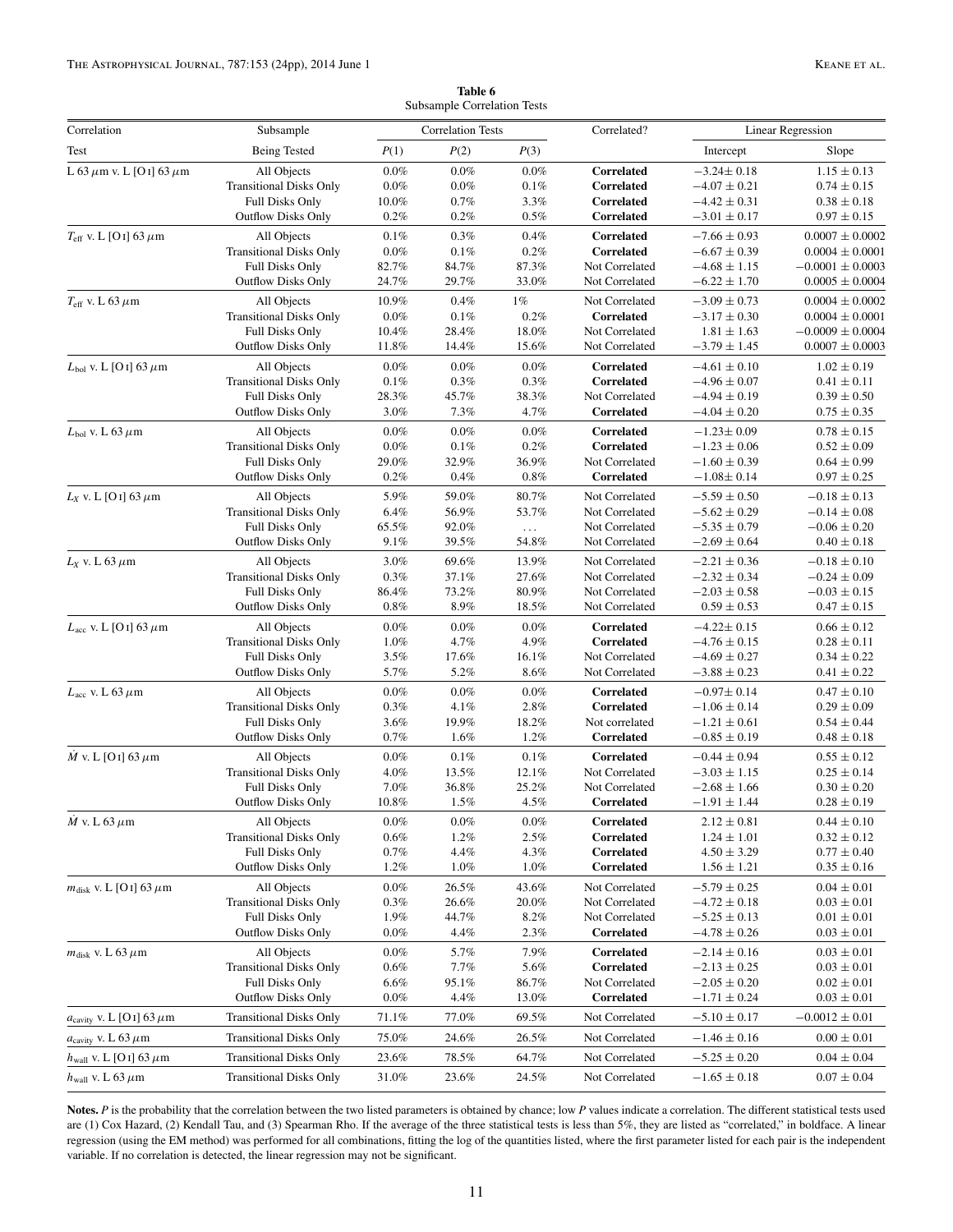<span id="page-11-0"></span>

**Figure 1.** (a) [O i] 63.18*μ*m line luminosity as a function of 63*μ*m continuum luminosity for our sample of transitional disks (red), full disks (blue), and outflow disks (green). upper limits of 3*σ* are denoted by hollow data points with arrows. Symbols correspond to stellar spectral types: circles are G-type stars (which are included in this plot but neglected in the statistical analysis, for reasons described in the paper), squares are K-type stars, and diamonds are M-type stars. BP Tau (an evolved full disk) is indicated in purple. Targets excluded from statistical tests (for either being a binary that does not meet the criteria in Section [2.1,](#page-1-0) or being a G-type star) are marked by an asterisk. (b) The ratio of [O<sub>1</sub>] 63.18  $\mu$ m line luminosity/63  $\mu$ m continuum luminosity as a function of 63  $\mu$ m continuum luminosity for our sample of transitional disks (red), full disks (blue), and outflow disks (green). upper limits of 3*σ* are denoted by hollow data points with arrows. Symbols are as in panel (a). (A color version of this figure is available in the online journal.)

ASURV statistical tests point to indistinguishable line luminosities between the two subsamples (see Tables [7](#page-12-0) and [8\)](#page-13-0). However, this difference between full disks and transitional disks becomes clear when we examine the ratio of the [O i] 63.18  $\mu$ m line luminosity to the 63  $\mu$ m continuum luminosity, as shown in Figure 1(b). The ASURV statistical tests indicate that the distribution of line-to-continuum ratios of transitional disks is significantly different from that of full disks (see Tables [7](#page-12-0) and [8\)](#page-13-0), with full disks having line-to-continuum ratios larger by a factor of  $\sim$ 2.

Additionally, the best-fit linear regressions in the line luminosity for full disks and transitional disks, as shown in Table [6,](#page-10-0) are distinct. Transitional disks have steeper best-fit slopes and shallower best-fit intercepts than full disks; both of these effects contribute to larger differences in line luminosity at the relevant continuum luminosities. We checked our ASURV fit results with an alternative Bayesian metric (linmix\_err.pro; Kelly [2007\)](#page-22-0) and found similar differences between transitional disks and full disks.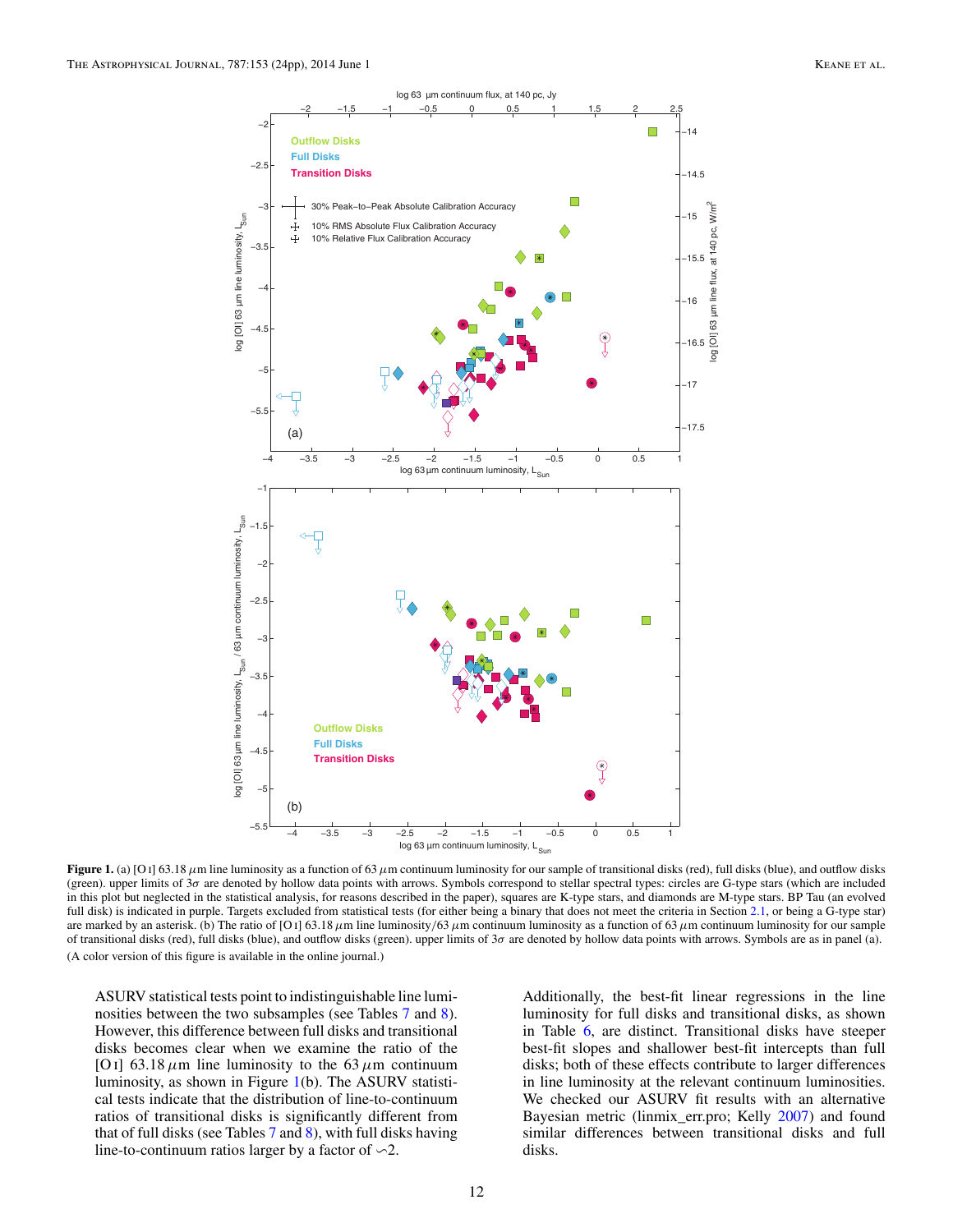<span id="page-12-0"></span>

| Parameter                        | Subsamples                            |         | <b>Statistical Difference Tests</b> |         |         |          |                  |  |
|----------------------------------|---------------------------------------|---------|-------------------------------------|---------|---------|----------|------------------|--|
|                                  | <b>Being Compared</b>                 | P(1)    | P(2)                                | P(3)    | P(4)    | P(5)     |                  |  |
| L [O <sub>I</sub> ] 63 $\mu$ m   | <b>Transitional vs. Full Disks</b>    | 98.4%   | 98.4%                               | 78.7%   | 93.8%   | 94.1%    | Not Different    |  |
|                                  | <b>Transitional vs. Outflow Disks</b> | 0.0%    | $0.0\%$                             | $0.0\%$ | $0.0\%$ | $0.0\%$  | <b>Different</b> |  |
|                                  | <b>Full vs. Outflow Disks</b>         | 0.0%    | $0.0\%$                             | 0.0%    | $0.0\%$ | 0.0%     | <b>Different</b> |  |
| L 63 $\mu$ m                     | <b>Transitional vs. Full Disks</b>    | 9.8%    | 10.2%                               | 4.8%    | 9.8%    | 10.0%    | Not Different    |  |
|                                  | <b>Transitional vs. Outflow Disks</b> | 2.1%    | 1.4%                                | 5.9%    | 5.9%    | $\ldots$ | <b>Different</b> |  |
|                                  | <b>Full vs. Outflow Disks</b>         | 0.1%    | 0.0%                                | $0.0\%$ | 0.1%    | $0.0\%$  | <b>Different</b> |  |
| L [O <sub>I</sub> ] 63 $\mu$ m / | <b>Transitional vs. Full Disks</b>    | 2.2%    | 1.0%                                | 3.0%    | 3.1%    | 1.5%     | <b>Different</b> |  |
| L 63 $\mu$ m                     | <b>Transitional vs. Outflow Disks</b> | $0.0\%$ | $0.0\%$                             | 0.0%    | $0.0\%$ | 0.0%     | <b>Different</b> |  |
|                                  | <b>Full vs. Outflow Disks</b>         | 1.8%    | 1.7%                                | 4.0%    | 2.3%    | 2.0%     | <b>Different</b> |  |
| $T_{\rm eff}$                    | <b>Transitional vs. Full Disks</b>    | 78.9%   | 79.1%                               | 50.1%   | 50.1%   | $\ldots$ | Not Different    |  |
|                                  | <b>Transitional vs. Outflow Disks</b> | 30.8%   | 31.8%                               | 45.2%   | 45.2%   | $\cdots$ | Not Different    |  |
|                                  | <b>Full vs. Outflow Disks</b>         | 11.4%   | 11.5%                               | 10.3%   | 10.3%   | $\cdots$ | Not Different    |  |
| $L_{bol}$                        | <b>Transitional vs. Full Disks</b>    | 33.7%   | 34.3%                               | 76.4%   | 76.4%   | $\cdots$ | Not Different    |  |
|                                  | <b>Transitional vs. Outflow Disks</b> | 2.5%    | 2.8%                                | 1.7%    | 1.7%    | $\cdots$ | <b>Different</b> |  |
|                                  | <b>Full vs. Outflow Disks</b>         | 3.7%    | 3.4%                                | 0.5%    | 0.5%    | $\cdots$ | <b>Different</b> |  |
| $L_X$                            | <b>Transitional vs. Full Disks</b>    | 94.3%   | 94.4%                               | 68.0%   | 99.0%   | 1.9%     | Not Different    |  |
|                                  | <b>Transitional vs. Outflow Disks</b> | 74.6%   | 75.1%                               | 97.1%   | 73.5%   | 74.9%    | Not Different    |  |
|                                  | <b>Full vs. Outflow Disks</b>         | 94.8%   | 94.8%                               | 48.9%   | 94.7%   | 96.3%    | Not Different    |  |
| L <sub>acc</sub>                 | <b>Transitional vs. Full Disks</b>    | 68.8%   | 69.1%                               | 96.2%   | 68.9%   | 69.1%    | Not Different    |  |
|                                  | <b>Transitional vs. Outflow Disks</b> | 1.9%    | 1.0%                                | 5.4%    | 1.9%    | 1.3%     | <b>Different</b> |  |
|                                  | <b>Full vs. Outflow Disks</b>         | 1.4%    | 0.9%                                | 8.5%    | 1.4%    | 0.9%     | <b>Different</b> |  |
| $\dot{M}$                        | <b>Transitional vs. Full Disks</b>    | 100.0%  | 100.0%                              | 90.0%   | 99.7%   | 99.7%    | Not Different    |  |
|                                  | <b>Transitional vs. Outflow Disks</b> | 1.7%    | $0.8\%$                             | 4.1%    | 1.6%    | 1.0%     | <b>Different</b> |  |
|                                  | <b>Full vs. Outflow Disks</b>         | 1.9%    | 1.3%                                | 5.2%    | 2.0%    | 1.5%     | <b>Different</b> |  |
| $m_{\rm disk}$                   | <b>Transitional vs. Full Disks</b>    | 59.6%   | 59.8%                               | 42.6%   | 53.6%   | 54.5%    | Not Different    |  |
|                                  | <b>Transitional vs. Outflow Disks</b> | 50.7%   | 50.5%                               | 50.7%   | 48.3%   | 48.7%    | <b>Different</b> |  |
|                                  | <b>Full vs. Outflow Disks</b>         | 75.4%   | 75.4%                               | 99.8%   | 75.4%   | 75.3%    | <b>Different</b> |  |

**Table 7** Subsample Statistical Difference Tests

**Notes.** *P* is the probability that the parameter being compared between two subsamples is drawn from the same parent distribution; low *P* values indicate that two subsamples are different. The different statistical tests are (1) Gehan generalized Wilcoxon test (with permutation variance); (2) Gehan generalized Wilcoxon test (with hypergeometric variance); (3) logrank test; (4) Peto & Peto generalized Wilcoxon test; (5) Peto & Prentice generalized Wilcoxon test. If the average of the five statistical tests is less than 5%, they are listed as "different," in boldface.

This difference between full disks and transitional disks was previously recognized by Howard et al. [\(2013\)](#page-22-0) for the GASPS Taurus-Auriga sample only. Our data extends this trend to a much larger sample of transitional disks, suggesting that this lower [O i]  $63.18 \mu$ m line emission is a characteristic property of transitional disks.

5. There is a weak trend for M-type stars to have lower line and continuum luminosities than K-type stars. This trend is most evident in our sample of transitional disks.

Generally, the  $[O I]$  63.18  $\mu$ m line is spectrally unresolved. Most FWHM are within  $\sim$ 11 km s<sup>-1</sup> (the native resolution of PACS) of the expected line width for an unresolved line for PACS ( $\sim$ 98 km s<sup>-1</sup> at 60  $\mu$ m). This result was expected, since [O I] emission originates far out in the disk,  $\sim$ AU from the central star (Woitke et al. [2010\)](#page-23-0). For gas orbiting a Sun-like star, Keplerian velocities go as  $V_{\text{Keplerian}} = 30 \text{ km s}^{-1} \cdot (a/\text{AU})^{-1/2}$ . Thus, beyond  $\sim$ AU from the central star, we expect line widths on the order of  $\sim 10'$ s of km s<sup>-1</sup>. Even at these distances, Keplerian velocities dominate over thermal velocities (∼1 km s−1, assuming typical O <sup>i</sup> 63.18*μ*m gas temperatures of  $\sim$ 100 K; Aresu et al. [2012\)](#page-22-0), or turbulent velocities ( $\sim$ 1 km s<sup>-1</sup>; Hughes et al. [2011\)](#page-22-0), and are the cause of most of the line broadening. A few objects, all outflow sources, have broader line widths, as high as 170 km s<sup>-1</sup> (e.g., RW Aur). In these sources, [O<sub>I</sub>] 63.18  $\mu$ m emission is thought to originate from shocks along the jet and*/*or UV-heated gas in the outflow cavity walls (Podio et al. [2012\)](#page-22-0). Line widths of  $\sim$ 100's of km s<sup>-1</sup> reflect the similarly large shock velocities. Outflow disks can also have spatially extended [O i]  $63.18 \mu$ m emission associated with the jet, which is detectable in non-central PACS spaxels (Podio et al. [2012\)](#page-22-0). We verified that [O i] 63.18  $\mu$ m emission was localized only in the central spaxel for our transitional and full disks. For outflow disks, we only report [O<sub>I</sub>] 63.18  $\mu$ m line and 63  $\mu$ m continuum fluxes from the central spaxel (for more accurate line and continuum fluxes of outflow disks, including neighboring spaxels, see Podio et al. [2012\)](#page-22-0).

Our PACS spectral range fortuitously also includes the considerably fainter o-H<sub>2</sub>O 63.32  $\mu$ m emission line. We confirmed the detection  $o-H_2O$  emission in five full disks and outflow disks, previously identified by Riviere-Marichalar et al. [\(2012\)](#page-22-0). In addition, we report the marginal detections of  $o-H_2O$  in IQ Tau, DK Tau, and BP Tau—for which Riviere-Marichalar et al. [\(2012\)](#page-22-0) previously identified  $3\sigma$  upper limits. These new detections, from the same observational data, are made possible with our updated version of the Herschel HIPE pipeline and a different line-fitting algorithm. In addition to these objects, we also report the detection of  $o-H_2O$  emission from RW Aur (observed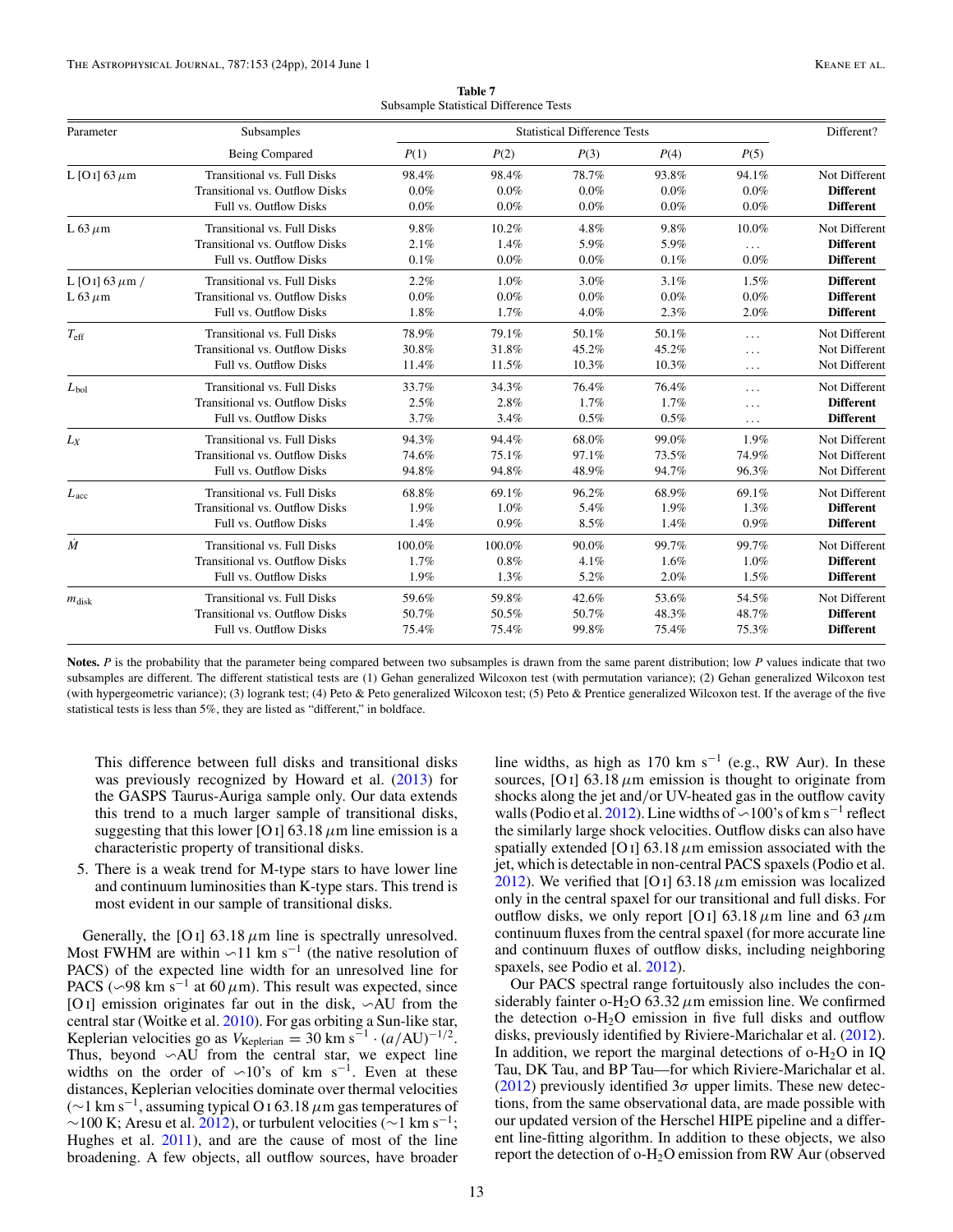<span id="page-13-0"></span>

| <b>Table 8</b><br><b>Mean Parameter Values</b> |                                                                        |                                                                                                                       |  |  |  |  |
|------------------------------------------------|------------------------------------------------------------------------|-----------------------------------------------------------------------------------------------------------------------|--|--|--|--|
| Parameter                                      | Subsample                                                              | Kaplan-Meier Estimator<br>Mean $\pm$ Standard Deviation                                                               |  |  |  |  |
| L [O <sub>I</sub> ] 63 $\mu$ m                 | <b>Transitional Disks</b><br><b>Full Disks</b><br><b>Outflow Disks</b> | $-5.12 \pm 0.07 \log L_{\odot}$<br>$-5.09 \pm 0.07 \log L_{\odot}$<br>$-3.89 \pm 0.22 \log L_{\odot}$                 |  |  |  |  |
| L 63 $\mu$ m                                   | <b>Transitional Disks</b><br><b>Full Disks</b><br><b>Outflow Disks</b> | $-1.45 \pm 0.08 \log L_{\odot}$<br>$-1.86 \pm 0.17 \log L_{\odot}$<br>$-0.91 \pm 0.20 \log L_{\odot}$                 |  |  |  |  |
| $log(L [O I] 63 \mu m)$<br>L 63 $\mu$ m)       | <b>Transitional Disks</b><br><b>Full Disks</b><br><b>Outflow Disks</b> | $-3.71 \pm 0.05$<br>$-3.39 \pm 0.08$<br>$-2.99 \pm 0.10$                                                              |  |  |  |  |
| $T_{\rm eff}$                                  | <b>Transitional Disks</b><br><b>Full Disks</b><br><b>Outflow Disks</b> | $4066 \pm 650$ K<br>$3976 \pm 399$ K<br>$4299 \pm 534$ K                                                              |  |  |  |  |
| $L_{bol}$                                      | <b>Transitional Disks</b><br><b>Full Disks</b><br><b>Outflow Disks</b> | $-0.43 \pm 0.12 \log L_{\odot}$<br>$-0.34 \pm 0.05 \log L_{\odot}$<br>$0.13 \pm 0.17 \log L_{\odot}$                  |  |  |  |  |
| $L_X$                                          | <b>Transitional Disks</b><br><b>Full Disks</b><br><b>Outflow Disks</b> | $-3.89 \pm 0.18 \log L_{\odot}$<br>$-3.91 \pm 0.11 \log L_{\odot}$<br>$-3.78 \pm 0.21 \log L_{\odot}$                 |  |  |  |  |
| L <sub>acc</sub>                               | <b>Transitional Disks</b><br><b>Full Disks</b><br><b>Outflow Disks</b> | $-1.51 \pm 0.22 \log L_{\odot}$<br>$-1.39 \pm 0.16 \log L_{\odot}$<br>$-0.34 \pm 0.32 \log L_{\odot}$                 |  |  |  |  |
| $\dot{M}$                                      | <b>Transitional Disks</b><br><b>Full Disks</b><br><b>Outflow Disks</b> | $-8.60 \pm 0.17 \log M_{\odot}/yr$<br>$-8.42 \pm 0.18 \log M_{\odot}/\text{yr}$<br>$-7.39 \pm 0.36 \log M_{\odot}/yr$ |  |  |  |  |
| $m_{\rm disk}$                                 | <b>Transitional Disks</b><br><b>Full Disks</b><br><b>Outflow Disks</b> | $10.38 \pm 3.09$ <i>M</i> Jupiter<br>$12.21 \pm 3.19 \ M_{\text{Jupiter}}$<br>$18.10 \pm 6.25$ <i>M</i> Jupiter       |  |  |  |  |

**Notes.** The Kaplan–Meier estimator provides an estimate of the mean and standard deviation of the quantity measured, while taking data censoring into account. See LaValley et al. [\(1992\)](#page-22-0) for more.

by the GASPS survey, but not included in Riviere-Marichalar et al.  $2012$ ) and the first detection of o-H<sub>2</sub>O 63.32  $\mu$ m emission from a transitional disk: DoAr44 (original to this study). o-H2O line fluxes and  $3\sigma$  upper limits for all targets are reported in Table [5.](#page-9-0)

# 4. TRENDS WITH OBSERVABLE STELLAR AND DISK PROPERTIES

In this section, we compare our [O I] 63.18  $\mu$ m line flux results with stellar and disk properties summarized in Section [2.3](#page-3-0) in order to identify the origin of the trends described in the previous section. We performed correlation tests between [O i] 63.18*μ*m and all of these disk*/*star parameters using the ASURV (LaValley et al. [1992\)](#page-22-0). Tables [6–](#page-10-0)8 summarize the results of these correlation tests.

## *4.1. Effective Temperature and Bolometric Luminosity*

Since the [O<sub>I</sub>] 63.18  $\mu$ m line is generally optically thick (e.g., Aresu et al. [2012\)](#page-22-0), it would be expected that the line flux might increase for increasing stellar effective temperature. Similarly, one might expect that the bolometric luminosity of the host star may affect the line flux. As shown in Table  $6$ , we indeed find a correlation between [O i] 63.18*μ*m line flux and the effective temperature and bolometric luminosity of the host

star for transitional disks. We also find a correlation between the  $63.18 \mu$ m continuum flux and the effective temperature and bolometric luminosity. Curiously, we do not find either of these correlations for our sample of full disks. This may be a result of the smaller span of effective temperature and bolometric luminosity covered by full disks, compared to transitional disks.

The observed correlations between bolometric luminosity and effective temperature with [O<sub>I</sub>] 63.18  $\mu$ m line flux and 63.18*μ*m continuum flux in our transitional disk sample are expected on the basis that both the line and continuum emission are expected to be optically thick and thus sensitive primarily to the disk temperature. This explains why the line and continuum emission are correlated with each other, as they both increase with increasing temperature. This correlation (though weaker) was also observed by Meeus et al. [\(2012\)](#page-22-0), for their smaller sample of Herbig Ae*/*Be stars. This relationship is visually evident in Figure  $1(a)$  $1(a)$ , where the symbol of each data point is representative of the star's spectral type; generally cooler, M-type stars have lower line and continuum fluxes than K-type stars. What is more important, however, is that the effective temperatures and bolometric luminosities between full disks and transitional disks are not statistically different, as illustrated in Tables [7](#page-12-0) and 8. This similarity was expected since we attempted to uniformly sample across spectral types within each subsample. This suggests that the effective temperature and bolometric luminosity alone are not enough to explain why full disks have systematically larger [O  $I$ ] 63.18  $\mu$ m line fluxes than transitional disks.

## *4.2. FUV Luminosities and Accretion Rates*

Pinte et al. [\(2010\)](#page-22-0) used disk thermo-chemical models and showed that far-ultraviolet (FUV) radiation can be a significant gas heating mechanism and can promote [O i]  $63.18 \mu m$  line emission. For low-mass stars, where chromospheric FUV is negligible, most of the FUV luminosity is generated from the infall of disk material onto the central star. This accretion process shocks and superheats the gas, generating FUV emission, which can then heat the surface layers of the surrounding disk. Indeed, we find a correlation between FUV<sup>13</sup> and both [O i] 63.18  $\mu$ m line emission and  $63.18 \mu m$  continuum emission in Table [6.](#page-10-0) However, for our sample, we find that transitional and full disks have statistically indistinguishable  $FUV^{13}$  luminosities, as shown in Tables [7](#page-12-0) and 8. Thus, FUV cannot be responsible for the [O i] line flux differences between full and transitional disks.

The literature is not conclusive about any accretion rate difference between transitional disks and full disks. Some studies find that transitional disks have accretion rates an order of magnitude lower than full disks (Najita et al. [2007;](#page-22-0) Espaillat et al. [2012;](#page-22-0) Kim et al. [2013\)](#page-22-0). However, when the two samples are drawn from the same spectral type distribution, and the accretion rates are self-consistently derived (and not drawn from the literature), as in our study, no differences are found (Fang et al. [2009\)](#page-22-0). This is illustrated in Tables [7](#page-12-0) and 8.

#### *4.3. X-Ray Luminosities*

More recent thermo-chemical disk models by Aresu et al. [\(2011,](#page-22-0) [2012,](#page-22-0) [2014\)](#page-22-0) have included the effects of irradiation from stellar X-rays. Aresu et al.  $(2012)$  found that X-ray irradiation tends to become a significant driver for the [O<sub>I</sub>] 63.18 $\mu$ m

<sup>&</sup>lt;sup>13</sup>  $L_{\text{FUV}}$  is directly related to  $L_{\text{acc}}$  via Equations [\(1\)](#page-5-0) and [\(2\)](#page-5-0), so statistical tests for the two are identical. In all tables, we only list  $L_{\text{acc}}$ .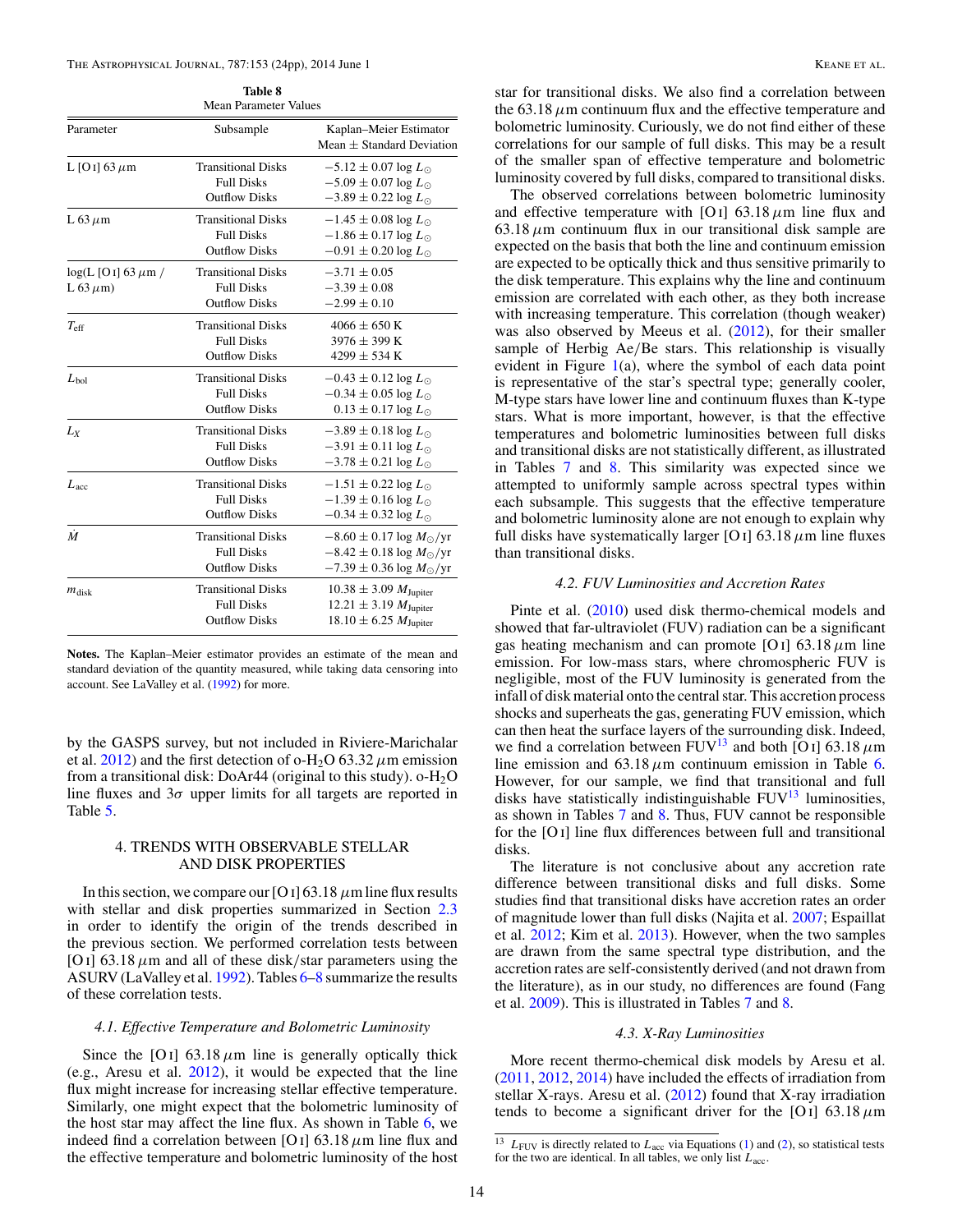<span id="page-14-0"></span>line emission only when  $L_X > 10^{30}$  erg s<sup>-1</sup>. Below this limit, FUV irradiation dominates. As shown in Table [6,](#page-10-0) we find no correlation between  $L_X$  and either [O<sub>I</sub>] 63.18  $\mu$ m line luminosity or 63*μ*m continuum luminosity. We also find that full disks and transitional disks have statistically indistinguishable X-ray luminosities, as shown in Tables [7](#page-12-0) and [8.](#page-13-0) Furthermore, the observed X-ray luminosities are generally lower than the 1030 erg s−<sup>1</sup> limit suggested by Aresu et al. [\(2012\)](#page-22-0), suggesting that X-ray irradiation is not the driving mechanism for the trends between [O i]  $63.18 \mu m$  line luminosity in full disks and transitional disks. Newer models by Meijerink et al. [\(2012\)](#page-22-0) and Aresu et al. [\(2012\)](#page-22-0) have predicted a correlation between [O i] 63.18*μ*m line luminosity and the *sum* of the X-ray luminosity and FUV luminosity, although this trend is not found in either the GASPS Taurus sample (Aresu et al. [2014\)](#page-22-0) or in our larger sample of transitional disks.

While X-rays may not be important for the differences between subsamples, X-ray irradiation may be important for a few of the G-type stars. As noted previously, the G-type stars in our sample tend to have line and continuum fluxes that differ significantly from our other targets. Many of these G-type outliers (e.g., CHX 22, CHX 7, YLW8) have X-ray luminosities at or above the  $10^{30}$  erg s<sup>-1</sup>  $L_X$  limit of Aresu et al. [\(2012\)](#page-22-0).

## *4.4. Disk Structure and Disk Mass*

Is the lower [O<sub>I</sub>] 63.18 $\mu$ m line luminosity in transitional disks simply due to the lack of gas in the inner cavity of transitional disks? Kamp et al. [\(2010\)](#page-22-0) showed for a small number of thermo-chemical disk models that creating an inner cavity (out to 10 AU) completely devoid of gas decreased the [O I] 63.18  $\mu$ m line flux by a factor of 1.5. Bruderer [\(2013\)](#page-22-0) has shown that even though most [O i] emission originates from the outer disk (beyond 10's of AU), depleting gas within the inner cavity of transitional disks can reduce the disk's total [O i] 63.18*μ*m luminosity by factors of up to several. Given the large beam of *Herschel/*PACS (∼1000's of AU, at the distance of Taurus), a reduction in the [O<sub>I</sub>] 63.18  $\mu$ m line flux by a factor of ∼2 as we observe would require a depletion of gas in the inner disk by a factor  $\geq 100$  (see Figure 18 of Bruderer [2013\)](#page-22-0). These scenarios proposed by Kamp et al. [\(2010\)](#page-22-0) and Bruderer [\(2013\)](#page-22-0) seem unlikely in view of our finding that the mass accretion rates of transitional disks in our sample are statistically indistinguishable from those of full disks in Taurus.

One might expect that the heating of the gas, and by extension the luminosity of the [O<sub>I</sub>] 63.18  $\mu$ m line, is affected by the distribution of the dust, hence a correlation between the dust cavity size or wall height and the [O<sub>I</sub>] 63.18 $\mu$ m line. We find no correlation between the cavity sizes or wall heights of transitional disks and either the [O  $I$ ] 63.18  $\mu$ m line luminosities or  $63.18 \mu m$  continuum luminosities. This result is shown in Table [6](#page-10-0) and graphically in Figure [2.](#page-15-0) This suggests that either [O i]  $63.18 \mu$ m is tracing material well beyond the inner cavity and*/*or the distribution of gas in the inner cavities of full disks and transitional disks is similar. While this result is suggestive, more work following Kamp et al. [\(2010\)](#page-22-0) and Bruderer [\(2013\)](#page-22-0) needs to be done to determine the relationship between the size of transitional disk cavities, the gas-to-dust ratio in these cavities, and [O<sub>I</sub>] 63.18  $\mu$ m emission.

expected, given that both the [O<sub>I</sub>] 63.18  $\mu$ m line and 63  $\mu$ m continuum emission are mostly optically thick.

#### 5. TRENDS WITH MODEL-DERIVED DISK PROPERTIES

Thus far, we have been unable to satisfactorily explain the difference in [O<sub>I</sub>] 63.18  $\mu$ m line flux between full and transitional disks. To identify other possible causes for the trends we used the DENT ("Disk Evolution with Neat Theory") grid of thermo-chemical models by Woitke et al. [\(2010\)](#page-23-0) to look for correlations between [O i] 63.18  $\mu$ m line emission and various disk properties, that are not directly observable. Of the free parameters in the DENT grid (e.g., column density, disk inner*/* outer radius, grain sizes, inclination, etc.), there are only two parameters that can cause the observed [O i]  $63.18 \mu$ m line flux trends: disk flaring, and the disk gas-to-dust ratio.

To illustrate trends within the DENT grid, we have developed a novel approach for analyzing the large suite of DENT disk models (totaling over 300,000 unique disks). Figure [3](#page-16-0) illustrates an example of this technique, for the case where we investigate how [O<sub>I</sub>] 63.18  $\mu$ m line and 63.18  $\mu$ m continuum emission change as a function of FUV excess luminosity (which is discussed previously in Section [4.2\)](#page-13-0). Using an original MATLAB script, we select a randomized subsample of a few thousand<sup>14</sup> unique disk models from the full DENT grid. Generally, we constrain this randomized subsample to consist of low-mass stars (M and K type), similar to our sample of transitional and full disks. Next, for each of the selected disk models, we search the full DENT grid for all of the disk models that possess identical stellar*/*disk properties, *except* for the quantity that we are interested in—FUV excess in this case. Since the DENT grid allows for two different FUV excesses  $(0.001$  and  $0.1$   $L_{star}$ ), this results in a few thousand *pairs*<sup>15</sup> of disks.

From this ensemble of disk model pairs, we can perform a number of analyses. Figure  $3(a)$  $3(a)$  shows the ensemble of disk models in a plot of [O i] 63.18*μ*m line flux versus 63.18*μ*m continuum flux,<sup>16</sup> similar to Figure [1\(](#page-11-0)a). In this plot, each of the disk models is represented by a colored point, with the color corresponding to its FUV excess. The vectors connect individual disk pairs. These vectors can be thought of as "evolutionary tracks" which show how one disk would change if the FUV excess changed (in this case, the arrow points in the direction of increasing FUV excess). Due to the extreme number of disk models in the DENT grid, even the randomized subsample in Figure  $3(a)$  $3(a)$  is dense and difficult to interpret. To simplify interpretation, Figure  $3(b)$  $3(b)$  displays two contour intervals—one for each FUV excess—indicating the region that contains 67% of the disk models for that particular FUV excess. These contours are generated by binning the data in both continuum flux and line flux space (usually with bins 0.25 dex in size). A small number of "evolutionary tracks" are included, to reinforce

Finally, we find that the disk dust masses for full and transitional disks are statistically indistinguishable and that there is no correlation with the dust mass and either the [O I] 63.18  $\mu$ m line luminosities or  $63 \mu m$  continuum luminosities. This is

<sup>&</sup>lt;sup>14</sup> In general, our results are not sensitive to the number of disk models selected, as long as it is fairly large ( $\gtrsim$ 100).

<sup>&</sup>lt;sup>15</sup> For other stellar/disk parameters where more than two values are possible, we form sets containing the same number of disk models as the number of possible values for that stellar*/*disk parameter. For example, there are five possible gas-to-dust ratios within the DENT grid; thus, when performing our analysis for gas-to-dust ratios, we form several thousand sets of disk models, each containing five disks that are identical with the exception of their gas-to-dust ratios.

<sup>&</sup>lt;sup>16</sup> It is not possible to exactly duplicate Figure  $1(a)$  $1(a)$  with the DENT grid, as the DENT grid does not include a 63*μ*m photometric point. Instead, we used the 65  $\mu$ m photometric point as a proxy. For most DENT models, there is not a significant change in the continuum luminosity between 60, 65 or 70  $\mu$ m.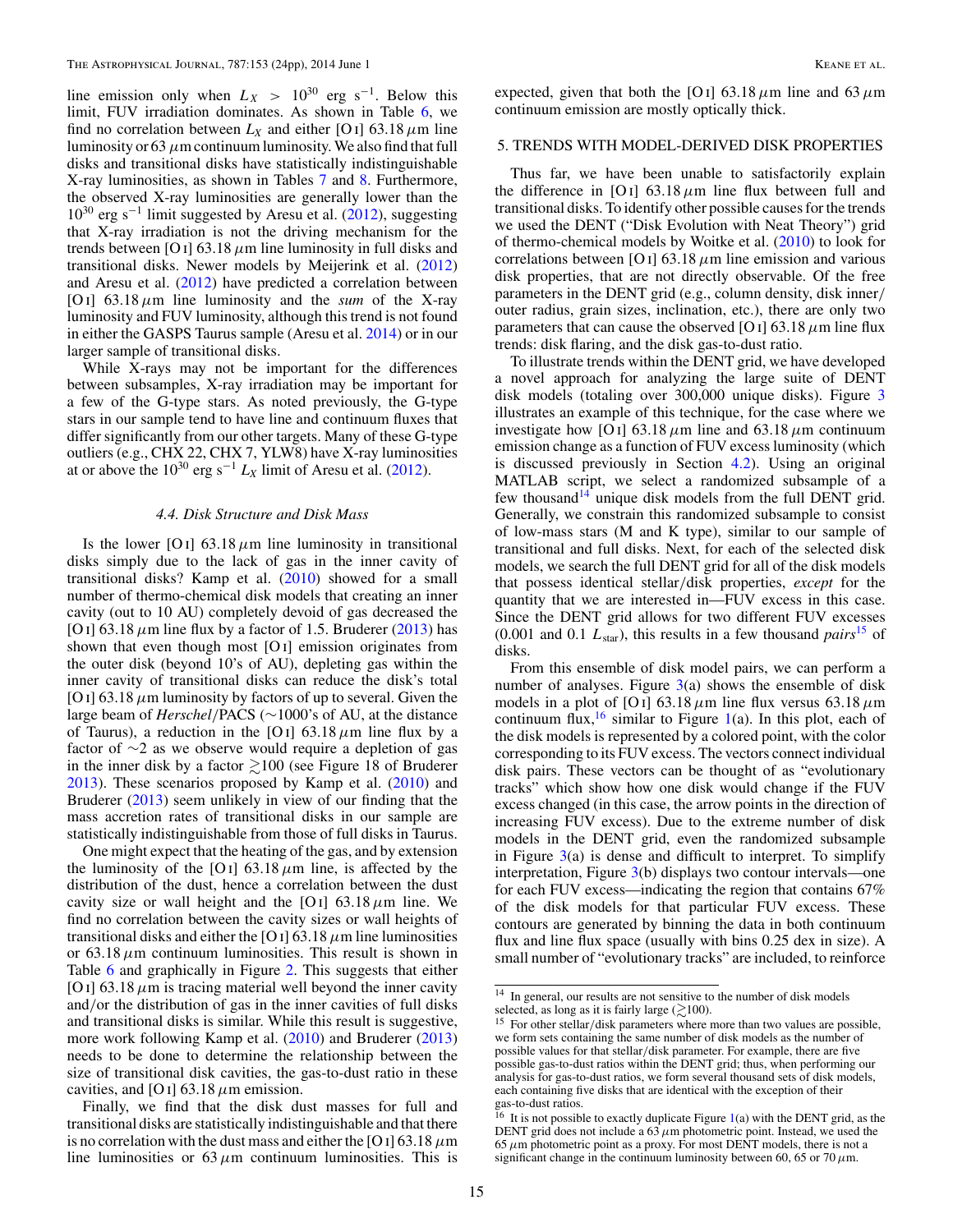<span id="page-15-0"></span>

**Figure 2.** [O<sub>I</sub>] 63.18  $\mu$ m line luminosity and 63  $\mu$ m continuum luminosity as a function of gap size and wall height for all of the transitional disks within our sample for which such measurements have been made in the past. 3*σ* upper limits are denoted by hollow data points with arrows. Symbols are as in Figure [1\(](#page-11-0)a). (An extended, color version of this figure is available in the online journal.)

the concept that we are tracking disk models as a particular quantity is changed. Lastly, Figure  $3(c)$  $3(c)$  illustrates the mean "evolutionary track" for all of our disk pairs. To generate this figure, we take each pair and calculate the change (signified by a "Δ" in the figure axes) in continuum flux and change in line flux between each pair member. The vector displayed represents the mean change in continuum and line flux for our entire ensemble of disk pairs. The error bars indicate the 1*σ* variations in this single step-up in FUV excess. This last figure, Figure  $3(c)$  $3(c)$  is particularly useful, as it shows information that is easily lost in the large apparent scatter in Figures  $3(a)$  $3(a)$  and (b). For example, while it is clear in these other figures that increasing the FUV excess increases the line flux, it is not as obvious how much this line flux changes, and the relative uncertainties. It's also not obvious in the other figures that the change in continuum flux is so consistent (represented by the very small horizontal error bars) between all the DENT models. In the following sections, we will make use of figures similar to Figures [3\(](#page-16-0)b) and (c) to investigate how changing various stellar*/*disk parameters affect the observed [O<sub>I</sub>] 63.18 $\mu$ m line fluxes and 63.18 $\mu$ m continuum fluxes.

#### *5.1. Disk Flaring*

One of the early predicted trends of the DENT grid was that  $[O<sub>I</sub>]$  63.18  $\mu$ m emission may trace the flaring of the disk

(Woitke et al. [2010\)](#page-23-0). In a flared disk, the disk surface is directly illuminated by the central star, causing higher temperatures and stronger [O I] 63.18  $\mu$ m emission. Within the DENT model grid, geometric flaring of the gas disk is parameterized.<sup>17</sup> By the value of *β*: the disk scale height, *h*, as a function of radial distance, *r*, can be described by

$$
h(r) = h_0 \left(\frac{r}{r_0}\right)^{\beta},\tag{4}
$$

where  $h_0$  is the disc scale height (fixed at 10 AU), and  $r_0$  is a fixed reference distance (fixed at 100 AU). In the DENT grid, there are three possible flaring parameters,  $\beta = 0.8$ ,  $\beta = 1.0$ , and  $\beta = 1.2$ . A flaring parameter as low as  $\beta = 0.8$ is more appropriate for the late stages of disk evolution (e.g., debris disks) and not for our study of young protoplanetary disks (Kamp et al. [2011\)](#page-22-0). Thus, we have excluded models with  $\beta = 0.8$  from our analysis. It is important to note that when we refer to "flaring," we are referring to the flaring of the *gas* disk.

<sup>&</sup>lt;sup>17</sup> In principle, the vertical scale height of the gas disk should be self-consistently derived from hydrostatic equilibrium, given the temperature structure of the disk. This is *not* done in the DENT grid. Using parameterized disk structures allows for a wider, unbiased exploration of disk parameter space while still assessing the relative influence of key parameters on observable quantities. See Section 2 of Kamp et al.  $(2011)$  for a discussion of the parameterized approach.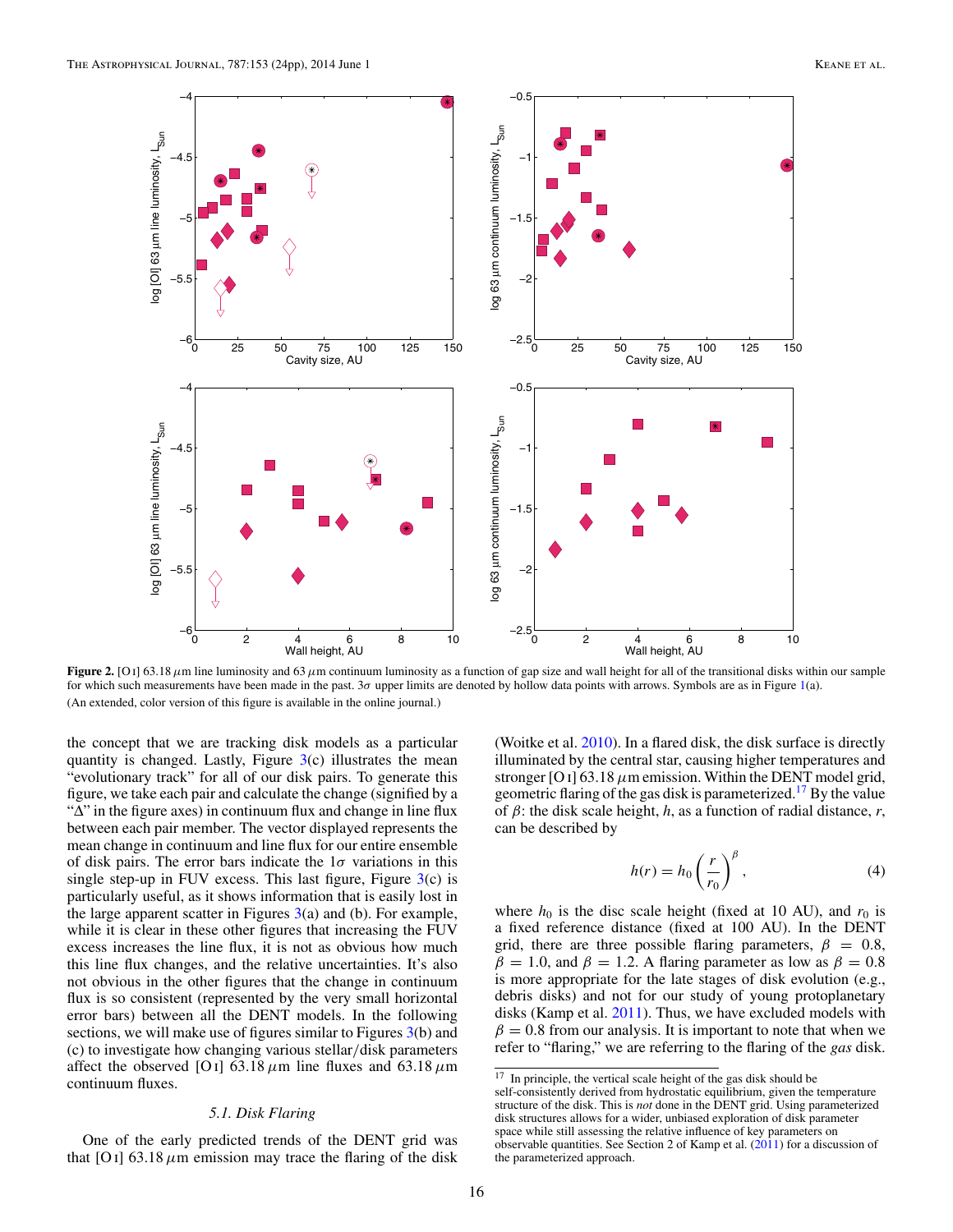<span id="page-16-0"></span>

**Figure 3.** DENT grid predictions for how [O i] 63.18  $\mu$ m line flux and 65  $\mu$ m continuum flux change, with increasing disk FUV excess (FUV = 0.001 and 0.1), for a random subsample (*N* ∼ 5000) of disks around low-mass stars ( $\leq 1$  *M*<sub>Sun</sub>). The left panel shows all of the "evolutionary tracks" for this sample of disk models. The middle panel shows the regions that contain 67% of the models as a function of FUV. The "evolutionary tracks" of 10 randomly selected disk models are included for reference. These tracks indicate the path that that particular disk would move if the FUV increased. The right panel shows the mean change ("delta") in [O i] 63.18*μ*m line flux and 65  $\mu$ m continuum flux, with respect to an initially low FUV disk. Arrows point in the direction of increasing FUV. Error bars indicate the 1*σ* variations in these Δ [O i] 63.18*μ*m line flux and Δ 65*μ*m continuum flux during each step in increasing FUV.

In the DENT grid, the dust is either well mixed with the gas or settled. The dust disk scale height,  $h_{\text{dust}}$ , is parameterized as

$$
h_{\text{dust}}(r, a) \propto h(r) a^{-s/2},\tag{5}
$$

where  $h$  is the gas scale height (Equation  $(4)$ ),  $a$  is the grain size, and *s* describes the strength of dust settling:  $s = 0$  for a wellmixed disk, and  $s = 0.5$  for a settled disk. We find that within the DENT grid, there is no systematic difference between the [O i]  $63.18 \mu$ m line luminosity of disks with either well-mixed or settled dust disks. Settled dust disks do have systematically lower 63  $\mu$ m continuum luminosities than well-mixed disks, by ∼0*.*7 dex. Instead, we focus on the effects of changing the flaring of the gas disk.

Figure [4](#page-17-0) illustrates how the [O<sub>I</sub>] 63.18  $\mu$ m line luminosity and  $63 \mu$ m continuum luminosity change as disks become more flared according to the DENT grid. From Figure [4,](#page-17-0) we can see that increasing the disk flaring from  $\beta = 1.0$  to  $\beta = 1.2$ can increase the [O i] 63.18*μ*m line luminosity by ∼0*.*5 dex, while not significantly altering the  $63 \mu$ m continuum luminosity. This increase in flaring in the DENT grid results in generally warmer gas in the disk surface, resulting in larger [O i]  $63.18 \mu$ m line luminosities. Since changing the flaring of the disks only changes the [O<sub>I</sub>] 63.18  $\mu$ m line luminosity, and not the 63  $\mu$ m continuum luminosity, this may provide a natural explanation for the decreased [O<sub>I</sub>] 63.18  $\mu$ m line luminosity in transitional disks compared to full disks. This would imply that transitional disks are *less* flared than full disks and that their lower [O i] 63.18*μ*m line luminosities are the result of cooler disk gas surface layers. If the gas in transitional disks is indeed cooler than in full disks,

this might be linked to the reduction or removal of some gas heating mechanism. Aikawa  $&$  Nomura [\(2006\)](#page-21-0) have shown that growth and settling of larger dust grains (∼10 cm in diameter) leads to decreased photoelectric heating in the disk atmosphere and less disk flaring. However, these large dust grains will quickly settle toward the disk midplane, resulting in reduced far-infrared emission, which we do not see in our sample. An alternative explanation could be that the stellar FUV photons responsible for heating the [O i] emitting disk surface layers (Aresu et al. [2012\)](#page-22-0) are being absorbed at a vertically extended dust inner rim. Future SED modeling may be able to disentangle these two possibilities.

#### *5.2. Disk Gas-to-dust Ratio*

A second, though less well-recognized trend in the DENT grid is that  $[O \, I]$  63.18  $\mu$ m emission may trace the disk gas-todust ratio. From *Herschel/*PACS and millimeters observations combined with dust and gas modeling, Thi et al. [\(2010\)](#page-23-0) suggested that the transitional disk TW Hya possesses a lower gas-to-dust ratio than the standard interstellar value of 100, though this suggestion has been disputed in recent years (Gorti et al. [2011;](#page-22-0) Bergin et al. [2013\)](#page-22-0). Meeus et al. [\(2012\)](#page-22-0) have also suggested, from analysis of the DENT grid, that variations in the [O i] 63.18  $\mu$ m line luminosities of Ae/Be stars, could be a result of variations in the gas-to-dust ratio, although they do not explore this further.

Figures [5](#page-18-0) and [6](#page-19-0) illustrate how the [O i]  $63.18 \mu m$  line luminosity and 63  $\mu$ m continuum luminosity change as the gasto-dust ratio changes within the DENT grid. We consider two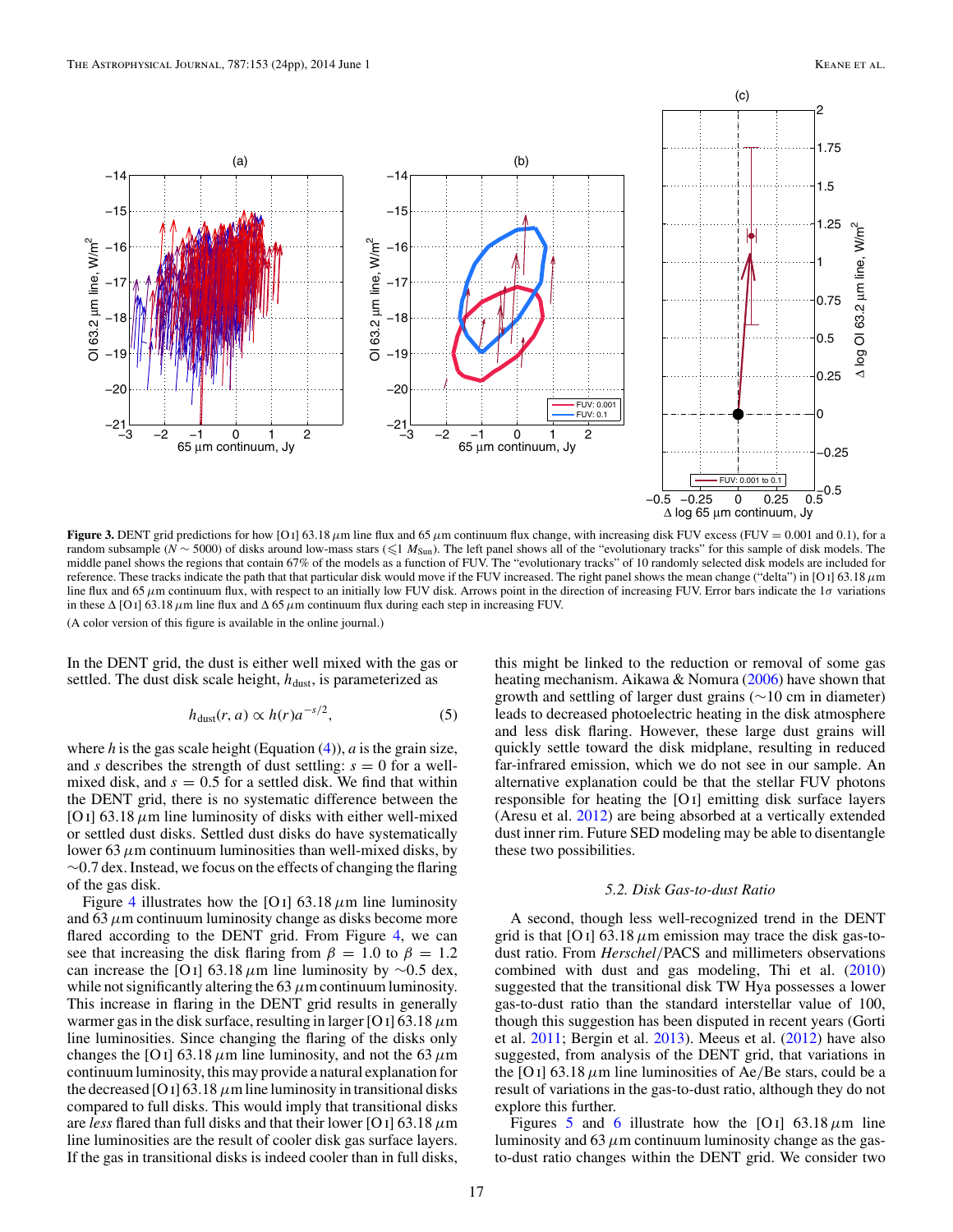<span id="page-17-0"></span>

**Figure 4.** DENT grid predictions for how [O1] 63.18  $\mu$ m line flux and 65  $\mu$ m continuum flux change, with increasing disk flaring ( $\beta = 1.0$  and  $\beta = 1.2$ ), for a random subsample (*N* ∼ 5000) of disks around low-mass stars ( $\leq 1$  *M*<sub>Sun</sub>). The left panel shows the regions that contain 67% of the models as a function of disk flaring. The "evolutionary tracks" of 10 randomly selected disk models are included for reference. These tracks indicate the path that that particular disk would move if the disk became more flared. The right panel shows the mean change ("delta") in [O<sub>I</sub>] 63.18 $\mu$ m line flux and 65 $\mu$ m continuum flux, with respect to an initially flatter (*β* = 1*.*0) disk. Arrows point in the direction of increasing disk flaring. Error bars indicate the 1*σ* variations in these Δ [O i] 63.18*μ*m line flux and Δ 65*μ*m continuum flux during each step in increasing flaring.

scenarios: first, the effects of changing the gas-to-dust ratio while holding the *dust* mass constant, as shown in Figure [5;](#page-18-0) and second, the effects of changing the gas-to-dust ratio while holding the *gas* mass constant, as shown in Figure [6.](#page-19-0) It is necessary to consider these two scenarios independently since identical gas-to-dust ratios can be constructed from different combinations of gas and dust mass.

As shown in Figure [5,](#page-18-0) increasing the gas-to-dust ratio, while holding the dust mass constant (in other words: we are increasing the gas-to-dust ratio by adding gas), results in increased [O I]  $63.18 \mu m$  line luminosities. The increase in line luminosity is greatest for low dust masses, where changing the dust to gas ratio from  $10<sup>1</sup>$  to  $10<sup>-3</sup>$  results in an increase in line luminosity of ∼2 dex. At higher dust masses, the increase in line luminosity across the same range of gas-to-dust ratio results in an increase in line luminosity of ∼1 dex. Since the [O i]  $63.18 \mu$ m line is generally optically thick (e.g., Aresu et al. [2012\)](#page-22-0), the increase in line luminosity with increasing gas mass is likely due to an increased heating rate, perhaps by  $H_2$  photodissociation, collisional de-excitation of H<sup>∗</sup> <sup>2</sup>, or photo-electric heating (e.g., Woitke et al. [2009\)](#page-23-0). From Figure [5,](#page-18-0) it is also clear that changing the gas-to-dust ratio, while holding the dust mass constant, does not change the 63 *μ*m continuum luminosity. This is not unexpected, since the continuum luminosity is tracing the dust in the disk, which in these cases, remains unchanged.

Figure [6](#page-19-0) shows the complicated effects of increasing the gasto-dust ratio while holding the gas mass constant (in other words, we are increasing the gas-to-dust ratio by removing dust). In general, increasing the gas-to-dust ratio by removing dust significantly decreases the 63*μ*m continuum luminosity by  $0.2 \sim 2$  dex, depending on the gas mass. The behavior of the [O<sub>I</sub>] 63.18  $\mu$ m line luminosity as the gas-to-dust ratio changes, while holding the gas mass constant, is even more complicated. For gas masses below  $10^{-6} M_{\odot}$ , the [O i], line luminosity decreases with increasing gas-to-dust ratio. For gas masses above  $10^{-6} M_{\odot}$ , the [O i], line luminosity increases with increasing gas-to-dust ratio, although the rate of this

increase decreases with decreasing dust mass. This decrease in  $[O I]$  line luminosity with decreasing dust mass may indicate the significance of dust-driven heating processes within the disk, such as polycyclic aromatic hydrocarbon heating and collisional heating (e.g., Woitke et al. [2009\)](#page-23-0).

So, could the lower [O<sub>I</sub>] 63.18  $\mu$ m line luminosities of transitional disks be explained by changes in the gas-to-dust ratio? Given the two ways of changing the gas-to-dust ratio, the simplest possible explanation is that transitional disks have lower gas-to-dust ratios, by having less gas mass than full disks. As shown in Figure [5,](#page-18-0) a decrease of the gas-to-dust ratio of only ∼0.5 dex would be able to explain the factor of ∼a few lower [O<sub>I</sub>] 63.18  $\mu$ m line luminosities in transitional disks, while retaining similar  $63 \mu m$  continuum luminosities. While there may be specific evolutionary pathways whereby increasing the dust mass can also explain the factor of ∼a few lower  $[O I] 63.18 \mu m$  line luminosities in transitional disks, changes in the dust mass strongly affect the  $63 \mu$ m continuum luminosities, as shown in Figure [6.](#page-19-0) Furthermore, our estimates of dust mass from millimeter observations (see Section [4.4\)](#page-14-0) suggest that there is no statistical difference between the dust masses of full and transitional disks.

BP Tau may be an example of a more evolved full disk that is dispersing its gas, and decreasing its gas-to-dust ratio. Dutrey et al. [\(2003\)](#page-22-0) showed that BP Tau is anomalous in many regards: its CO and dust disk are small and faint; the <sup>12</sup>CO  $J = 2 \rightarrow 1$ transitional is optically thin; and that with respect to the dust, the CO is depleted by a large factor (∼100). One possible explanation, discussed by Dutrey et al. [\(2003\)](#page-22-0), is that BP Tau may be depleted in gas with respect to dust and have a lower gas-to-dust ratio than other full disks. As shown in Figure  $1(a)$  $1(a)$ , BP Tau has an anomalously low [O I]  $63.18 \mu$ m line luminosity compared to other full disks. This result confirms that BP Tau is indeed different from other full disks. Furthermore, the low [O I] 63.18  $\mu$ m line luminosity is consistent with the hypothesis of Dutrey et al. [\(2003\)](#page-22-0), that BP Tau has a lower gas-to-dust ratio than typical full disks by  $\sim$ 1 dex.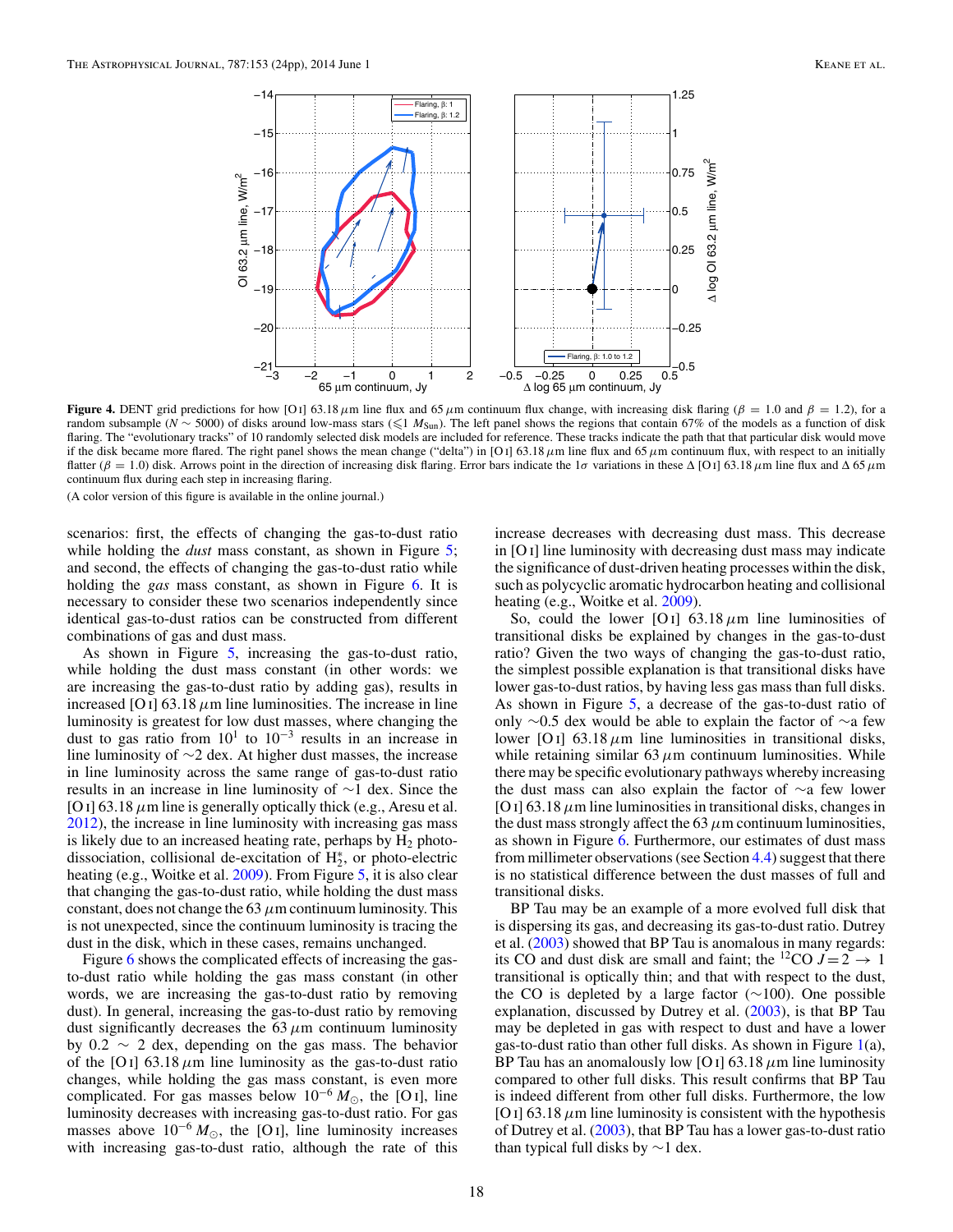<span id="page-18-0"></span>

**Figure 5.** DENT grid predictions for how [O i] 63.18*μ*m line flux and 65*μ*m continuum flux change, with increasing gas-to-dust ratio, while the dust mass remains fixed. Panels (a)–(e) display the effect for different dust masses. Disk models are sampled at random ( $N \sim 5000$ ) and consist of only low-mass stars (≤1  $M_{\text{Sun}}$ ). The panels on the left show the regions that contain 67% of the models as a function of gas-to-dust ratio. The "evolutionary tracks" of 10 randomly selected disk models are included for reference. These tracks indicate the path that that particular disk would move if the gas-to-dust ratio increased. The panels on the right show the mean change ("delta") in [O<sub>I</sub>] 63.18  $\mu$ m line flux and 65  $\mu$ m continuum flux, with respect to an initially low gas-to-dust disk. Arrows point in the direction of increasing gas-to-dust ratio (corresponding to increasing gas in these figures). Error bars indicate the 1*σ* variations in these  $\Delta$  [O I] 63.18  $\mu$ m line flux and  $\Delta$  65  $\mu$ m continuum flux during each step in increasing gas-to-dust ratio.

## 6. DISCUSSION

#### *6.1. Implications for Disk Evolution Models*

Photoevaporation may be a natural mechanism by which the disk gas-to-dust mass ratio is reduced with time. High-energy stellar photons heat the disk and drive a photoevaporative wind, which primarily removes the gas component from the disk surface. Amongst our sample of transitional disks, CS Cha, TW Hya, T Cha, RXJ1615.3-3255, and YLW8 have been observed with *VLT/VISIR* and present [Ne ii] emission lines blueshifted by several km s−1, implying ongoing photoevaporation (Pascucci & Sterzik [2009;](#page-22-0) Sacco et al. [2012\)](#page-23-0). GM Aur has been observed with *Gemini/TEXES* but with insufficient S*/*N to precisely determine the line centroid (Najita et al. [2009\)](#page-22-0). While photoevaporation has been detected from these objects, the rate

at which gas is lost via this mechanism is still unknown. If [Ne II] is tracing the very thin EUV irradiated region, the mass loss rate is negligible ( $\sim 10^{-10}$  *M*<sub> $\odot$ </sub> yr<sup>-1</sup>); while, if [Ne II] is tracing the deeper X-ray irradiated layer, the mass loss rate may be significant ( $\sim$ 10<sup>-8</sup>  $\dot{M}_{\odot}$  yr<sup>-1</sup>). In the latter case, if we assume that full disks start with a mass of ∼22 *M*Jupiter (the mean value derived from millimeter data; see Section [2.3.3\)](#page-5-0), they could lose half of their gas mass in just 1 Myr via photoevaporation.

Planet-disk interactions may also provide a mechanism for reducing the gas-to-dust ratio in protoplanetary disks (e.g., Espaillat [2013\)](#page-22-0). Rice et al. [\(2006\)](#page-22-0) showed that pressure gradients at the outer edge of a gap cleared by a giant planet can act as dust filters. In such a scenario, small dust grains and gas flow across the gap and are either lost to the planet or the inner disk (and eventually the host star), while large dust grains remain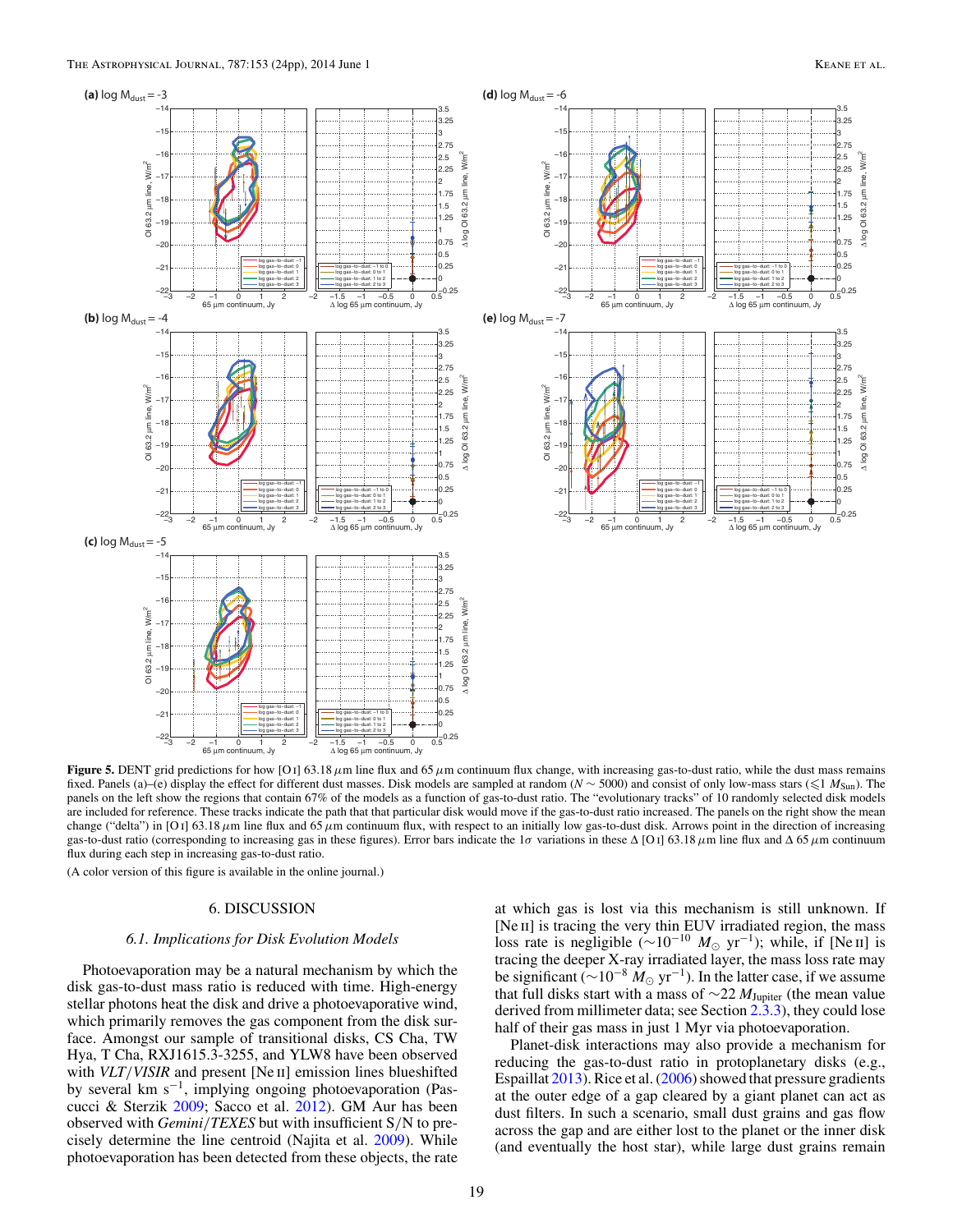<span id="page-19-0"></span>

**Figure 6.** DENT grid predictions for how [O1] 63.18  $\mu$ m line flux and 65  $\mu$ m continuum flux change, with increasing gas-to-dust ratio, while the gas mass remains fixed. Panels 6(a)–(g) display the effect for different gas masses. Disk models are sampled at random (*N* ∼ 5000), and consist of only low-mass stars (≤1  $M_{\text{Sun}}$ ). The panels on the left show the regions that contain 67% of the models as a function of gas-to-dust ratio. The "evolutionary tracks" of 10 randomly selected disk models are included for reference. These tracks indicate the path that that particular disk would move if the gas-to-dust ratio increased. The right panels show the mean change ("delta") in [O i] 63.18 μm line flux and 65 μm continuum flux, with respect to an initially low gas-to-dust disk. Arrows point in the direction of increasing gas-to-dust ratio (corresponding to decreasing dust in these figures). Error bars indicate the 1*σ* variations in these Δ [O i] 63.18*μ*m line flux and Δ 65*μ*m continuum flux during each step in increasing gas-to-dust ratio.

trapped in the outer disk. This has the effect of removing gas from the outer disk while retaining most of the millimeterand centimeter-size dust and thus decreasing the gas-to-dust ratio of the outer disk. However, the leak of small, micronsized dust particles into the inner disk still necessitates some

additional mechanism, such as dust coagulation, to explain the dust cavities in transitional disks (Zhu et al. [2012\)](#page-23-0). Additionally, dust filtration alone is not a realistic mechanism for decreasing the gas-to-dust ratio by 0.5 dex, as suggested by our work. As gas leaves the outer disk and flows into the gap formed by the planet,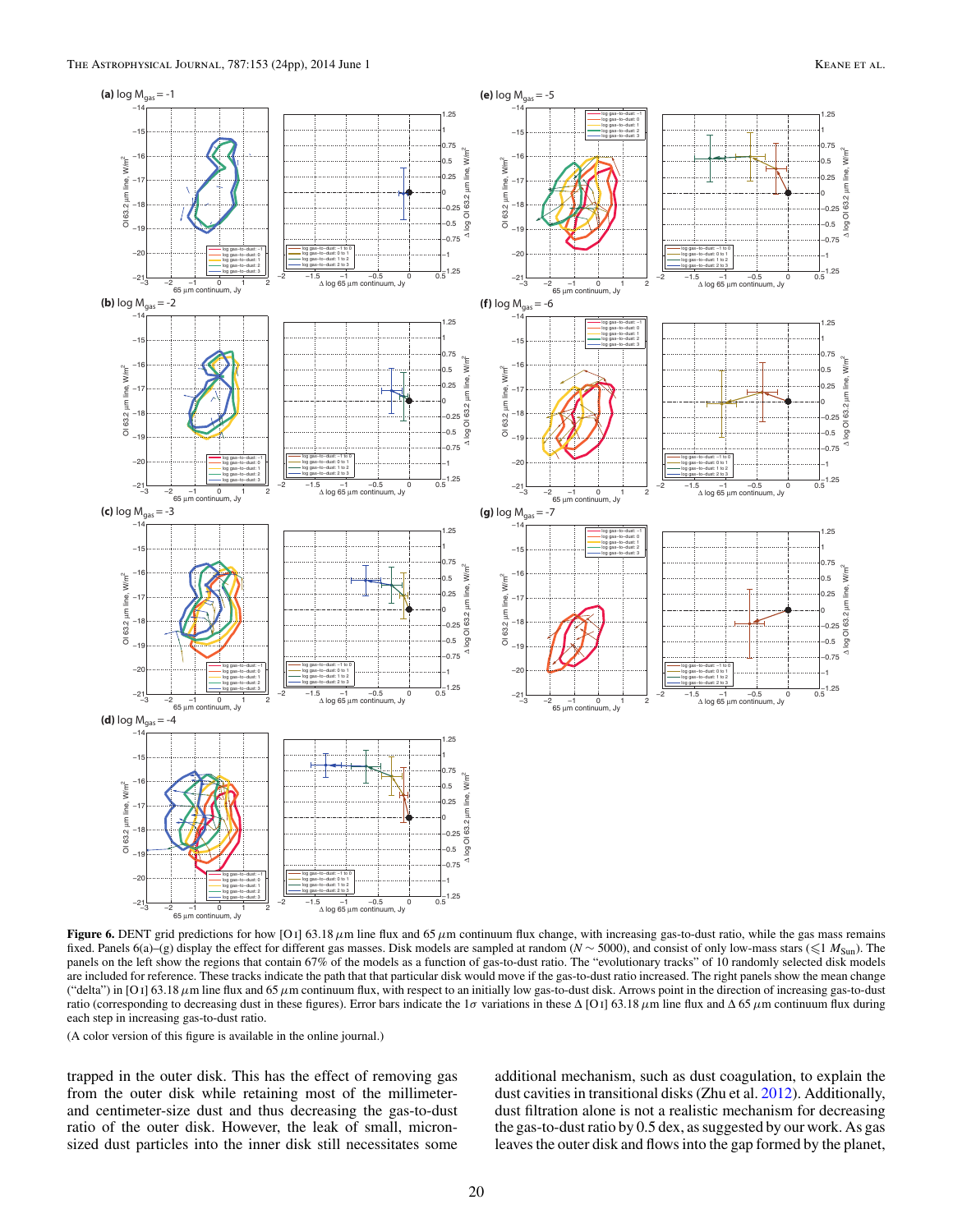<span id="page-20-0"></span>

**Figure 7.** *Herschel/*PACS 63*μ*m spectra. Blue solid lines indicate the best-fit Gaussian line profile for the [O i] 63.18*μ*m line (as discussed in Section [3\)](#page-8-0). Red dashed lines depict the hypothetical 3*σ* upper limits. Observations taken by the GASPS team are indicated by the annotation "GASPS Data." While we re-reduced this data, these observations were previously reported in Howard et al. [\(2013\)](#page-22-0), Meeus et al. [\(2012\)](#page-22-0), and Podio et al. [\(2012\)](#page-22-0). (An extended, color version of this figure is available in the online journal.)

it will either be accreted onto the planet or will completely cross the gap into the inner disk, where it can then accrete onto the central star. Lubow & D'Angelo  $(2006)$  showed that when mass flows across into these gaps formed by giant planets, ∼90% of the mass will be accreted onto the planet. Thus, for dust filtration to be the driver of a low gas-to-dust ratio in the outer disk, it is at the expense of putting a large majority of the outer disks' gas mass directly into planets. If we assume full disks start with a gas mass of  $\sim$ 22  $M_{\text{Jupiter}}$  (the mean value derived from millimeter data; see Section [2.3.3\)](#page-5-0), ∼7 *M*Jupiter of gas would need to be lost to planet formation to result in a decrease in the gas-to-dust of 0.5 dex. If instead, we assume that a full protoplanetary disk can be characterized by a minimum mass solar nebula (MMSN; Weidenschilling [1977;](#page-23-0) Kuchner [2004\)](#page-22-0), then it would be necessary for the disk to lose even more mass, upward of  $\gtrsim$  20  $M_{\text{Jupiter}}$ .<sup>18</sup> These simple calculations also assume that all of the dust in the outer disk is somehow protected, perhaps due to a planet-induced pressure bump. If the loss of dust across the gap is large, these mass estimates would only be

 $18$  The total disk mass is calculated by integrating the surface mass density from the inner edge of the protoplanetary disk (∼0*.*07 AU) to the outer edge (conservatively, ∼40 AU). Using the MMSN described by Kuchner [\(2004\)](#page-22-0)  $(\Sigma = 4225 \text{ g cm}^{-2} (a/1 \text{ AU})^{-1.78})$  results in a total disk mass of 24 *M*J<sub>upiter</sub>. Using the classical MMSN described by Weidenschilling [\(1977\)](#page-23-0)  $(\Sigma = 4200 \text{ g cm}^{-2} (a/1 \text{ AU})^{-1.5})$  results in a total disk mass of 38 *M*J<sub>upiter</sub>. A loss of 0.5 dex of the disk mass for these two models correspond to 17 and 26 *M*Jupiter, respectively. Using more liberal estimates of the outer edge of the protoplanetary disk (e.g., 270 AU; Chiang & Goldreich [1997\)](#page-22-0) results in even larger masses.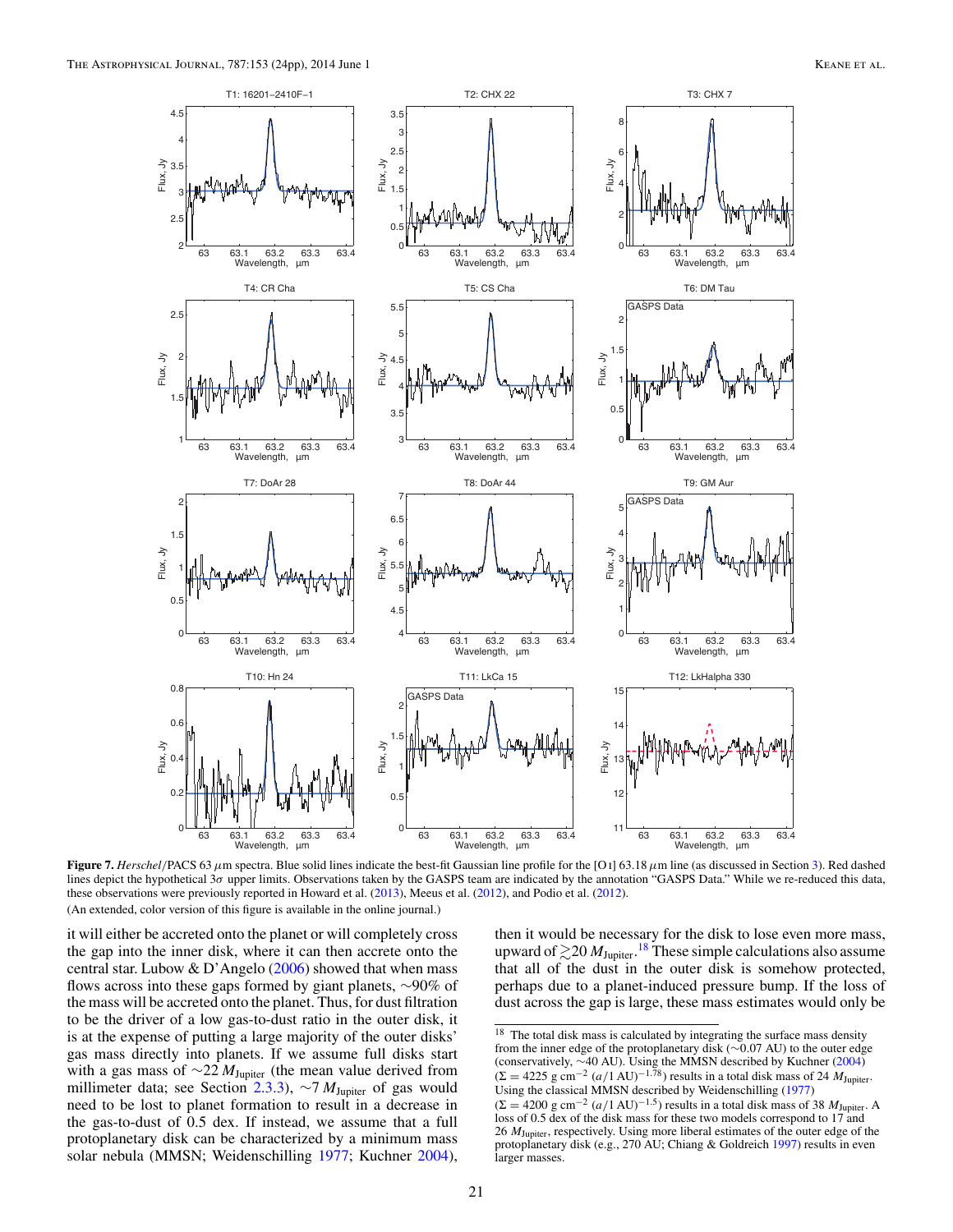<span id="page-21-0"></span>lower limits. If all of this mass is lost to forming planets, this would suggest the formation of a large number of giant planets at large semimajor axes  $\left(\geq 10 \text{ AU}\right)$ , which does not seem to agree with the current (though still debated) statistics of giant exoplanets (Nielsen et al. [2013;](#page-22-0) Fressin et al. [2013;](#page-22-0) Biller et al. [2013\)](#page-22-0). Lastly, while large, Jovian-mass planets can clear gaps and cause global depletions in the gas surface density of disks, they only deplete the surface density of the disk by a factor of a few (e.g., Figure 3 of Lubow & D'Angelo [2006\)](#page-22-0). As discussed in Bruderer [\(2013\)](#page-22-0) (and in Section [4.4\)](#page-14-0), our observed factor of 2 line flux difference between transitional disks and full disks would require a drop in the surface density by a factor of  $\geq 100$ .

#### *6.2. Potential Follow-up Observations*

Direct measurement of the gas-to-dust ratio in full disks and transitional disks would break our observed degeneracy between gas-to-dust ratio and disk flaring. While the dust mass of protoplanetary disks can be estimated with millimeter observations (e.g., Mohanty et al. [2013\)](#page-22-0), the total gas mass of protoplanetary disks is difficult to directly measure. Combining our observations of the [O<sub>I</sub>] 63.18 $\mu$ m line with low J CO rotational lines has been suggested as a possible way to directly measure total disk gas mass. While this method has been implemented for select well-studied disks (e.g., TW Hya, Thi et al. [2010\)](#page-23-0), its reliability is still under discussion (Gorti & Hollenbach [2009;](#page-22-0) Bergin et al. [2013\)](#page-22-0). Both low J CO and [O i] lines are optically thick, which make them both primarily sensitive to temperature and only weakly dependent on disk mass. Alternatively, observations of isotopologues may provide direct estimates for disk mass. Isotopologues (such as  ${}^{13}$ C) are minor components within the disk and can be optically thin and directly trace disk mass (modulo the assumed abundances of the relative species). With the significant ( $\sim$ 10x) increase in sensitivity allowed by ALMA, detecting emission from minor disk components out to nearby star-forming regions (e.g., Taurus-Auriga) is now possible.

It is difficult to directly measure the flaring of *gas* in protoplanetary disks. For select nearby and edge-on disks, it may be possible to directly measure the relative vertical distribution of dust (via millimeter emission) and gas (via gas emission lines, such as CO and its isotopologues) with high spatial and spectral resolution observations with ALMA (Rosenfeld et al. [2013\)](#page-22-0). Detailed SED modeling covering the mid-infrared, far-infrared, and millimeter wavelengths may be able to break the degeneracy between disk gas mass and disk scale height. Flared disks intercept more stellar radiation at larger semimajor axes than flatter disks. Emission from these warm outer disk surface layers dominate the SED beyond ∼20*μ*m (Chiang & Goldreich [1997\)](#page-22-0).

#### 7. SUMMARY

We obtained *Herschel/*PACS spectra of [O i] 63.18*μ*m for 21 transitional disks in the Ophiuchus, Chameleon, and Lupus starforming regions. This survey complements the larger *Herschel* GASPS survey of the Taurus star-forming region (Dent et al. [2013\)](#page-22-0) by quadrupling the number of transitional disks observed with PACS in this wavelength. [O<sub>I</sub>] 63.18 $\mu$ m is significant because it traces the cool, outer regions ( $\gtrsim$ 10 AU) of the protoplanetary disk, where the majority of the disk mass lies. Our primary results can be summarized as follows.

1. Full disks have larger [O i] 63.18*μ*m line luminosities than transitional disks, while having similar 63.18*μ*m continuum luminosities. While this result was previously

recognized by Howard et al. [\(2013\)](#page-22-0) for the GASPS Taurus-Auriga sample, our data extends this trend to a larger sample of transitional disks, suggesting that lower [O i] 63.18*μ*m line emission is a characteristic property of transitional disks.

- 2. For all of our targets, we self-consistently derived stellar and disk parameters that have been previously shown to affect [O i] 63.18*μ*m emission. While [O i] 63.18*μ*m can correlate with these parameters, we found that transitional disks and full disks have statistically indistinguishable effective temperatures, bolometric luminosities, FUV luminosities, accretion rates, and X-ray luminosities. Thus, these properties cannot be responsible for the lower [O i] 63.18*μ*m line luminosities of transitional disks.
- 3. We found no correlation between the [O i] 63.18*μ*m line luminosities of transitional disks and either their disk masses (as inferred from millimeter photometry), dust cavity sizes, or wall heights (as inferred from SED and interferometric image modeling). This suggests that the decrease in [O<sub>I</sub>] 63.18  $\mu$ m emission is not simply due to a lack of material in the inner cavity of transitional disks, though more modeling is needed to confirm this result (e.g., Bruderer [2013\)](#page-22-0).
- 4. Using the DENT grid of thermo-chemical protoplanetary disk models (Woitke et al. [2010\)](#page-23-0), we determined that the lower [O i]  $63.18 \mu m$  line luminosities in transitional disks could result from either a decrease in disk flaring or a decrease in gas-to-dust ratio via a global depletion of gas mass. Decreasing the disk flaring results in less stellar irradiation impinging on the surface of the outer disk, thus decreasing the disk temperature and reducing [O i] 63.18*μ*m emission. Decreasing the gas-to-dust ratio by removing gas mass results in a decrease in the amount of heating from  $H_2$ photo-dissociation, collisional de-excitation of H<sup>∗</sup> <sup>2</sup>, and*/*or photo-electric heating (e.g., Woitke et al. [2009\)](#page-23-0). Both photoevaporation and planet formation can result in a decrease in gas mass, although their efficiencies are still not well constrained. While additional observations are needed to disentangle the effects of disk flaring and gas-to-dust ratio, our results show that transitional disks are more evolved than their full disk counterparts, possibly even at large radii.

I.P., J.T.K., C.E., and S.A. acknowledge NASA*/*JPL for funding support. J.T.K. and I.P. thank Elisabetta Rigliaco for helpful discussions on mass accretion rate estimates. The authors would also like to thank the referee, Kees Dullemond, for a very constructive review.

## APPENDIX

Figure [7](#page-20-0) includes all of the reduced *Herschel/*PACS [O i] 63.18  $\mu$ m spectra used in this work, and is only provided in the online version of the article. Figure [2](#page-15-0) displays null correlations of various stellar and disk parameters with the [O<sub>I</sub>] 63.18  $\mu$ m line luminosity and nearby continuum luminosity and are only provided in the online version of the article.

#### REFERENCES

Aikawa, Y., & Nomura, H. 2006, [ApJ,](http://dx.doi.org/10.1086/501114) [642, 1152](http://adsabs.harvard.edu/abs/2006ApJ...642.1152A) Alcalá, J. M., Covino, E., Sterzik, M. F., et al. 2000, A&A, [355, 629](http://adsabs.harvard.edu/abs/2000A&A...355..629A) Alexander, R. D., Clarke, C. J., & Pringle, J. E. 2006, [MNRAS,](http://dx.doi.org/10.1111/j.1365-2966.2006.10294.x) [369, 229](http://adsabs.harvard.edu/abs/2006MNRAS.369..229A)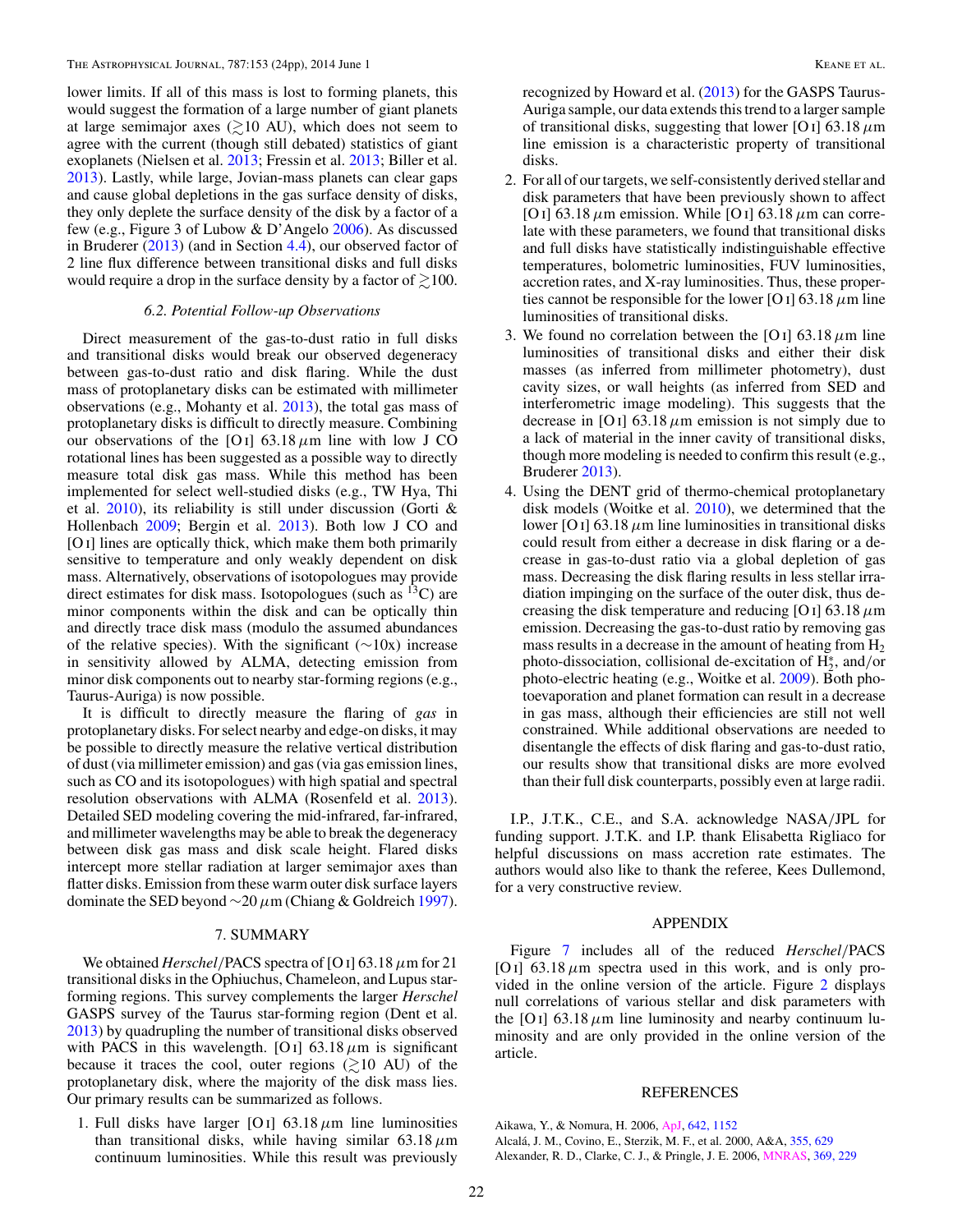- <span id="page-22-0"></span>Alexander, R. D., Pascucci, I., Andrews, S., Armitage, P., & Cieza, L. 2014, in Protostars and Planets VI, ed. H. Beuther, C. Dullemond, T. Henning, & R. Klessen, in press (arXiv[:1311.1819\)](http://www.arxiv.org/abs/1311.1819)
- Andrews, S. M., Rosenfeld, K. A., Wilner, D. J., & Bremer, M. 2011, [ApJ,](http://dx.doi.org/10.1088/0004-637X/732/1/42) [732, 42](http://adsabs.harvard.edu/abs/2011ApJ...732...42A)
- Andrews, S. M., & Williams, J. P. 2005, [ApJ,](http://dx.doi.org/10.1086/432712) [631, 1134](http://adsabs.harvard.edu/abs/2005ApJ...631.1134A)
- Andrews, S. M., Wilner, D. J., Hughes, A. M., Qi, C., & Dullemond, C. P. 2009, [ApJ,](http://dx.doi.org/10.1088/0004-637X/700/2/1502) [700, 1502](http://adsabs.harvard.edu/abs/2009ApJ...700.1502A)
- Antoniucci, S., Garcí López, R., Nisini, B., et al. 2011, [A&A,](http://dx.doi.org/10.1051/0004-6361/201117454) [534, 32](http://adsabs.harvard.edu/abs/2011A&A...534A..32A)
- Aresu, G., Kamp, I., Meijerink, R., et al. 2011, [A&A,](http://dx.doi.org/10.1051/0004-6361/201015449) [526, 163](http://adsabs.harvard.edu/abs/2011A&A...526A.163A)
- Aresu, G., Kamp, I., Meijerink, R., et al. 2014, A&A, in press (arXiv[:1402.2488\)](http://www.arxiv.org/abs/1402.2488)
- Aresu, G., Meijerink, R., Kamp, I., et al. 2012, [A&A,](http://dx.doi.org/10.1051/0004-6361/201219864) [547, 69](http://adsabs.harvard.edu/abs/2012A&A...547A..69A)
- Bary, J. S., Weintraub, D. A., Shukla, S. J., Leisenring, J. M., & Kastner, J. H. 2008, [ApJ,](http://dx.doi.org/10.1086/529517) [678, 1088](http://adsabs.harvard.edu/abs/2008ApJ...678.1088B)
- Beckwith, S. V. W., Sargent, A. I., Chini, R. S., & Guesten, R. 1990, [AJ,](http://dx.doi.org/10.1086/115385) [99, 924](http://adsabs.harvard.edu/abs/1990AJ.....99..924B)
- Bergin, E. A., Cleeves, L. I., Gorti, U., et al. 2013, [Natur,](http://dx.doi.org/10.1038/nature11805) [493, 644](http://adsabs.harvard.edu/abs/2013Natur.493..644B)
- Biazzo, K., Alcalá, J. M., Covino, E. L., et al. 2012, [A&A,](http://dx.doi.org/10.1051/0004-6361/201219680) [547, 104](http://adsabs.harvard.edu/abs/2012A&A...547A.104B)
- Biller, B. A., Liu, M. C., Wahhaj, Z., et al. 2013, [ApJ,](http://dx.doi.org/10.1088/0004-637X/777/2/160) [777, 160](http://adsabs.harvard.edu/abs/2013ApJ...777..160B)
- Bouvier, J., & Appenzeller, I. 1992, A&AS, [92, 481](http://adsabs.harvard.edu/abs/1992A&AS...92..481B)
- Bouvier, J., Cabrit, S., Fernandez, M., Martin, E. L., & Matthews, J. M. 1993, A&AS, [101, 485](http://adsabs.harvard.edu/abs/1993A&AS..101..485B)
- Brandner, W., Alcala, J. M., Kunkel, M., Moneti, A., & Zinnecker, H. 1996, A&A, [307, 121](http://adsabs.harvard.edu/abs/1996A&A...307..121B)
- Briceño, C., Calvet, N., Kenyon, S., & Hartmann, L. 1999, [AJ,](http://dx.doi.org/10.1086/300997) [118, 1354](http://adsabs.harvard.edu/abs/1999AJ....118.1354B)
- Brown, J. M., Blake, G. A., Dullemond, C. P., et al. 2007, [ApJ,](http://dx.doi.org/10.1086/520808) [664, 107](http://adsabs.harvard.edu/abs/2007ApJ...664L.107B)
- Brown, J. M., Blake, G. A., Qi, C., et al. 2009, [ApJ,](http://dx.doi.org/10.1088/0004-637X/704/1/496) [704, 496](http://adsabs.harvard.edu/abs/2009ApJ...704..496B)
- Bruderer, S. 2013, [A&A,](http://dx.doi.org/10.1051/0004-6361/201321171) [559, A46](http://adsabs.harvard.edu/abs/2013A&A...559A..46B)
- Cabrit, S., Edwards, S., Strom, S. E., & Strom, K. M. 1990, [ApJ,](http://dx.doi.org/10.1086/168725) [354, 687](http://adsabs.harvard.edu/abs/1990ApJ...354..687C)
- Calvet, N., D'Alessio, P., Hartmann, L., et al. 2002, [ApJ,](http://dx.doi.org/10.1086/339061) [658, 1008](http://adsabs.harvard.edu/abs/2002ApJ...568.1008C)
- Carkner, L., Kozak, J. A., & Feigelson, E. D. 1998, [AJ,](http://dx.doi.org/10.1086/300535) [116, 1933](http://adsabs.harvard.edu/abs/1998AJ....116.1933C)
- Chen, H., Myers, P. C., Ladd, E. F., & Wood, D. O. S. 1995, [ApJ,](http://dx.doi.org/10.1086/175703) [445, 377](http://adsabs.harvard.edu/abs/1995ApJ...445..377C)
- Chiang, E. I., & Goldreich, P. 1997, [ApJ,](http://dx.doi.org/10.1086/304869) [490, 368](http://adsabs.harvard.edu/abs/1997ApJ...490..368C)
- Cohen, M., & Kuhi, L. V. 1979, [ApJS,](http://dx.doi.org/10.1086/190641) [41, 743](http://adsabs.harvard.edu/abs/1979ApJS...41..743C)
- Cutri, R. M., Skrutskie, M. F., van Dyk, S., et al. 2003, yCat, [2246, 0](http://adsabs.harvard.edu/abs/2003yCat.2246....0C)
- Daemgen, S., Petr-Gotzens, M., Correia, S., et al. 2013, [A&A,](http://dx.doi.org/10.1051/0004-6361/201321220) [554, 43](http://adsabs.harvard.edu/abs/2013A&A...554A..43D) Dahm, S. E. 2008, [AJ,](http://dx.doi.org/10.1088/0004-6256/136/2/521) [136, 521](http://adsabs.harvard.edu/abs/2008AJ....136..521D)
- D'Alessio, P. D., Calvet, N., Hartmann, L., Franco-Hernández, R., & Servín, H. 2006, [ApJ,](http://dx.doi.org/10.1086/498861) [638, 314](http://adsabs.harvard.edu/abs/2006ApJ...638..314D)
- Damiani, F., Micela, G., Sciortino, S., & Harnden, F. R., Jr. 1995, [ApJ,](http://dx.doi.org/10.1086/175791) [446, 331](http://adsabs.harvard.edu/abs/1995ApJ...446..331D)
- DENIS Consortium 2005, yCat, [2263, 0](http://adsabs.harvard.edu/abs/2005yCat.2263....0D)
- Dent, W. R. F., Thi, W. F., Kamp, I., et al. 2013, [PASP,](http://dx.doi.org/10.1086/670826) [125, 477](http://adsabs.harvard.edu/abs/2013PASP..125..477D)
- Dullemond, C. P., & Dominik, C. 2005, [A&A,](http://dx.doi.org/10.1051/0004-6361:20042080) [434, 971](http://adsabs.harvard.edu/abs/2005A&A...434..971D)
- Dutrey, A., Guilloteau, S., & Simon, M. 2003, [A&A,](http://dx.doi.org/10.1051/0004-6361:20030317) [402, 1003](http://adsabs.harvard.edu/abs/2003A&A...402.1003D)
- Edwards, S., Cabrit, S., Strom, S. E., et al. 1987, [ApJ,](http://dx.doi.org/10.1086/165646) [321, 473](http://adsabs.harvard.edu/abs/1987ApJ...321..473E)
- Edwards, S., Hartigan, P., Ghandour, L., & Andrulis, C. 1994, [AJ,](http://dx.doi.org/10.1086/117134) [108, 1056](http://adsabs.harvard.edu/abs/1994AJ....108.1056E)
- Espaillat, C. 2013, in IAU Symp. 299, Exploring the Formation and Evolution of Planetary Systems, ed. M. Booth, B. C. Matthews, & J. R. Graham (Cambridge: Cambridge Univ. Press), 140
- Espaillat, C., Calvet, N., D'Alessio, P., et al. 2007, [ApJL,](http://dx.doi.org/10.1086/524360) [670, L135](http://adsabs.harvard.edu/abs/2007ApJ...670L.135E)
- Espaillat, C., D'Alessio, P., Hernández, J., et al. 2010, [ApJ,](http://dx.doi.org/10.1088/0004-637X/717/1/441) [717, 441](http://adsabs.harvard.edu/abs/2010ApJ...717..441E)
- Espaillat, C., Furlan, E., D'Alessio, P., et al. 2011, [ApJ,](http://dx.doi.org/10.1088/0004-637X/728/1/49) [728, 49](http://adsabs.harvard.edu/abs/2011ApJ...728...49E)
- Espaillat, C., Ingleby, L., Hernández, J., et al. 2012, [ApJ,](http://dx.doi.org/10.1088/0004-637X/747/2/103) [747, 103](http://adsabs.harvard.edu/abs/2012ApJ...747..103E)
- Espaillat, C., et al. 2014, in Protostars and Planets VI, ed. H. Beuther, C. Dullemond, T. Henning, & R. Klessen, in press (arXiv[:1402.7103\)](http://www.arxiv.org/abs/1402.7103)
- Fang, M., van Boekel, R., Wang, W., et al. 2009, [A&A,](http://dx.doi.org/10.1051/0004-6361/200912468) [504, 461](http://adsabs.harvard.edu/abs/2009A&A...504..461F)
- Feigelson, E. D., Casanova, S., Montmerle, T., & Guibert, J. 1993, [ApJ,](http://dx.doi.org/10.1086/173264) [416, 623](http://adsabs.harvard.edu/abs/1993ApJ...416..623F)
- Feigelson, E. D., & Kriss, G. A. 1989, [ApJ,](http://dx.doi.org/10.1086/167196) [338, 262](http://adsabs.harvard.edu/abs/1989ApJ...338..262F)
- Fernandez, M. 1995, A&AS, [113, 473](http://adsabs.harvard.edu/abs/1995A&AS..113..473F)
- Fressin, F., Torres, G., Charbonneau, D., et al. 2013, [ApJ,](http://dx.doi.org/10.1088/0004-637X/766/2/81) [766, 81](http://adsabs.harvard.edu/abs/2013ApJ...766...81F)
- Furlan, E., Watson, D. M., McClure, M. K., et al. 2009, [ApJ,](http://dx.doi.org/10.1088/0004-637X/703/2/1964) [703, 1964](http://adsabs.harvard.edu/abs/2009ApJ...703.1964F)
- Gauvin, L. S., & Strom, K. M. 1992, [ApJ,](http://dx.doi.org/10.1086/170929) [385, 217](http://adsabs.harvard.edu/abs/1992ApJ...385..217G)
- Gorti, U., & Hollenbach, D. 2009, [ApJ,](http://dx.doi.org/10.1088/0004-637X/690/2/1539) [690, 1539](http://adsabs.harvard.edu/abs/2009ApJ...690.1539G)
- Gorti, U., Hollenbach, D., Najita, J., & Pascucci, I. 2011, [ApJ,](http://dx.doi.org/10.1088/0004-637X/735/2/90) [735, 90](http://adsabs.harvard.edu/abs/2011ApJ...735...90G)
- Güdel, M., Briggs, K. R., Arzner, K., et al. 2007, [A&A,](http://dx.doi.org/10.1051/0004-6361:20065724) [468, 353](http://adsabs.harvard.edu/abs/2007A&A...468..353G)
- Guenther, E. W., & Emerson, J. P. 1997, A&A, [321, 803](http://adsabs.harvard.edu/abs/1997A&A...321..803G)
- Guenther, E. W., Esposito, M., & Mundt, R. 2007, [A&A,](http://dx.doi.org/10.1051/0004-6361:20065686) [467, 1147](http://adsabs.harvard.edu/abs/2007A&A...467.1147G)
- Guilloteau, S., Dutrey, A., Piétu, V., & Boehler, Y. 2011, [A&A,](http://dx.doi.org/10.1051/0004-6361/201015209) [529, 105](http://adsabs.harvard.edu/abs/2011A&A...529A.105G)
- Gullbring, E., Hartmann, L., Briceno, C., & Calvet, N. 1998, [ApJ,](http://dx.doi.org/10.1086/305032) [492, 323](http://adsabs.harvard.edu/abs/1998ApJ...492..323G)
- Hartigan, P., Edwards, S., & Ghandour, L. 1995, [ApJ,](http://dx.doi.org/10.1086/176344) [452, 736](http://adsabs.harvard.edu/abs/1995ApJ...452..736H)
- Hartmann, L., Calvet, N., Gullbring, E., & D'Alessio, P. 1998, [ApJ,](http://dx.doi.org/10.1086/305277) [495, 385](http://adsabs.harvard.edu/abs/1998ApJ...495..385H)
- Henning, T., Pfau, W., Zinnecker, H., & Prusti, T. 1993, A&A, [276, 129](http://adsabs.harvard.edu/abs/1993A&A...276..129H)
- Herbst, W., Herbst, D. K., Grossman, E. J., & Weinstein, D. 1994, [AJ,](http://dx.doi.org/10.1086/117204) [108, 1906](http://adsabs.harvard.edu/abs/1994AJ....108.1906H) Herczeg, G. J., & Hillenbrand, L. A. 2008, [ApJ,](http://dx.doi.org/10.1086/586728) [681, 594](http://adsabs.harvard.edu/abs/2008ApJ...681..594H)
- Herczeg, G. J., Najita, J. R., Hillenbrand, L. A., & Pascucci, I. 2007, [ApJ,](http://dx.doi.org/10.1086/521545) [670, 509](http://adsabs.harvard.edu/abs/2007ApJ...670..509H)
- Howard, C. D., Sandell, G., Vacca, W. D., et al. 2013, [ApJ,](http://dx.doi.org/10.1088/0004-637X/776/1/21) [776, 21](http://adsabs.harvard.edu/abs/2013ApJ...776...21H)
- Hughes, A. M., Wilner, D. J., Andrews, S. M., Qi, C., & Hogerheijde, M. R. 2011, [ApJ,](http://dx.doi.org/10.1088/0004-637X/727/2/85) [727, 85](http://adsabs.harvard.edu/abs/2011ApJ...727...85H)
- Hughes, J., Hartigan, P., Krautter, J., & Kelemen, J. 1994, [AJ,](http://dx.doi.org/10.1086/117135) [108, 1071](http://adsabs.harvard.edu/abs/1994AJ....108.1071H)
- Ireland, M. J., & Kraus, A. L. 2008, [ApJ,](http://dx.doi.org/10.1086/588216) [678, 59](http://adsabs.harvard.edu/abs/2008ApJ...678L..59I)
- Kamp, I., Tilling, I., Woitke, P., Thi, W.-F., & Hogerheijde, M. 2010, [A&A,](http://dx.doi.org/10.1051/0004-6361/200913076) [510, 18](http://adsabs.harvard.edu/abs/2010A&A...510A..18K)
- Kamp, I., Woitke, P., Pinte, C., et al. 2011, [A&A,](http://dx.doi.org/10.1051/0004-6361/201016399) [532, 85](http://adsabs.harvard.edu/abs/2011A&A...532A..85K)
- Kastner, J. H., Huenemoerder, D. P., Schulz, N. S., & Weintraub, D. A. 1999, [ApJ,](http://dx.doi.org/10.1086/307946) [525, 837](http://adsabs.harvard.edu/abs/1999ApJ...525..837K)
- Kelly, B. C. 2007, [ApJ,](http://dx.doi.org/10.1086/519947) [665, 1489](http://adsabs.harvard.edu/abs/2007ApJ...665.1489K)
- Kenyon, S. J., Brown, D. I., Tout, C. A., & Berlind, P. 1998, [AJ,](http://dx.doi.org/10.1086/300368) [115, 2491](http://adsabs.harvard.edu/abs/1998AJ....115.2491K)
- Kenyon, S. J., Gomez, M., & Whitney, B. A. 2008, in Handbook of Star Forming Regions, Vol. 1, ed. B. Reipurth (San Francisco, CA: ASP), [405](http://adsabs.harvard.edu/abs/2008hsf1.book..405K)
- Kenyon, S. J., & Hartmann, L. 1995, [ApJS,](http://dx.doi.org/10.1086/192235) [101, 117](http://adsabs.harvard.edu/abs/1995ApJS..101..117K)
- Kim, K. H., Watson, D. M., Manoj, P., et al. 2009, [ApJ,](http://dx.doi.org/10.1088/0004-637X/700/2/1017) [700, 1017](http://adsabs.harvard.edu/abs/2009ApJ...700.1017K)
- Kim, K. H., Watson, D. M., Manoj, P., et al. 2013, [ApJ,](http://dx.doi.org/10.1088/0004-637X/769/2/149) [769, 149](http://adsabs.harvard.edu/abs/2013ApJ...769..149K)
- Kraus, A. L., & Hillenbrand, L. A. 2009, [ApJ,](http://dx.doi.org/10.1088/0004-637X/704/1/531) [704, 531](http://adsabs.harvard.edu/abs/2009ApJ...704..531K)
- Kraus, A. L., Ireland, M. J., Hillenbrand, L. A., & Martinache, F. 2012, [ApJ,](http://dx.doi.org/10.1088/0004-637X/745/1/19) [745, 19](http://adsabs.harvard.edu/abs/2012ApJ...745...19K)
- Kuchner, M. J. 2004, [ApJ,](http://dx.doi.org/10.1086/422577) [612, 1147](http://adsabs.harvard.edu/abs/2004ApJ...612.1147K)
- LaValley, M., Isobe, T., & Feigelson, E. 1992, in ASP Conf. Ser. 25, Astronomical Data Analysis Software and Systems I, ed. D. M. Worrall, C. Biemesderfer, & J. Barnes (San Francisco, CA: ASP), [245](http://adsabs.harvard.edu/abs/1992ASPC...25..245L)
- Lubow, S. H., & D'Angelo, G. 2006, [ApJL,](http://dx.doi.org/10.1086/500356) [641, L526](http://adsabs.harvard.edu/abs/2006ApJ...641..526L)
- Lubow, S. H., Seibert, M., & Artymowicz, P. 1999, [ApJ,](http://dx.doi.org/10.1086/308045) [526, 1001](http://adsabs.harvard.edu/abs/1999ApJ...526.1001L)
- Luhman, K. L. 1999, [ApJ,](http://dx.doi.org/10.1086/307902) [525, 466](http://adsabs.harvard.edu/abs/1999ApJ...525..466L)
- Luhman, K. L. 2000, [ApJ,](http://dx.doi.org/10.1086/317232) [544, 1044](http://adsabs.harvard.edu/abs/2000ApJ...544.1044L)
- Luhman, K. L. 2004, [ApJ,](http://dx.doi.org/10.1086/381146) [602, 816](http://adsabs.harvard.edu/abs/2004ApJ...602..816L)
- Luhman, K. L. 2007, [ApJS,](http://dx.doi.org/10.1086/520114) [173, 104](http://adsabs.harvard.edu/abs/2007ApJS..173..104L)

J. 1995, A&A, [297, 391](http://adsabs.harvard.edu/abs/1995A&A...297..391N)

CA: ASP), [139](http://adsabs.harvard.edu/abs/2010ASPC..434..139O)

[372, L9](http://adsabs.harvard.edu/abs/2006MNRAS.372L...9R)

[538, L3](http://adsabs.harvard.edu/abs/2012A&A...538L...3R)

23

- Magazzu, A., Rebolo, R., & Pavlenko, I. V. 1992, [ApJ,](http://dx.doi.org/10.1086/171414) [392, 159](http://adsabs.harvard.edu/abs/1992ApJ...392..159M)
- Mathis, J. S. 1990, [ARA&A,](http://dx.doi.org/10.1146/annurev.aa.28.090190.000345) [28, 37](http://adsabs.harvard.edu/abs/1990ARA&A..28...37M)
- McCabe, C., Ghez, A. M., & Prato, L. 2006, [ApJ,](http://dx.doi.org/10.1086/498207) [636, 932](http://adsabs.harvard.edu/abs/2006ApJ...636..932M)
- McClure, M. K., Furlan, E., Manoj, P., et al. 2010, [ApJS,](http://dx.doi.org/10.1088/0067-0049/188/1/75) [188, 75](http://adsabs.harvard.edu/abs/2010ApJS..188...75M)
- Meeus, G., Montesinos, B., Mendigutía, I., et al. 2012, [A&A,](http://dx.doi.org/10.1051/0004-6361/201219225) [544, 78](http://adsabs.harvard.edu/abs/2012A&A...544A..78M)
- Meijerink, R., Aresu, G., Kamp, I., et al. 2012, [A&A,](http://dx.doi.org/10.1051/0004-6361/201219863) [547, 68](http://adsabs.harvard.edu/abs/2012A&A...547A..68M)
- Merín, B., Brown, J. M., Oliveira, I., et al. 2010, [ApJ,](http://dx.doi.org/10.1088/0004-637X/718/2/1200) [718, 1200](http://adsabs.harvard.edu/abs/2010ApJ...718.1200M)
- Merín, B., Jørgensen, J., Spezzi, L., et al. 2008, [ApJS,](http://dx.doi.org/10.1086/588042) [177, 551](http://adsabs.harvard.edu/abs/2008ApJS..177..551M)
- Mohanty, S., Greaves, J., Mortlock, D., et al. 2013, [ApJ,](http://dx.doi.org/10.1088/0004-637X/773/2/168) [773, 168](http://adsabs.harvard.edu/abs/2013ApJ...773..168M)
- Monet, D. G., Levine, S. E., Canzian, B., et al. 2003, [AJ,](http://dx.doi.org/10.1086/345888) [125, 984](http://adsabs.harvard.edu/abs/2003AJ....125..984M)
- Muzerolle, J., Allen, L. E., et al. 2010, [ApJ,](http://dx.doi.org/10.1088/0004-637X/708/2/1107) [708, 1107](http://adsabs.harvard.edu/abs/2010ApJ...708.1107M)
- Muzerolle, J., Calvet, N., & Hartmann, L. 2001, [ApJ,](http://dx.doi.org/10.1086/319779) [550, 944](http://adsabs.harvard.edu/abs/2001ApJ...550..944M)
- Najita, J. R., Doppmann, G. W., Bitner, M. A., et al. 2009, [ApJ,](http://dx.doi.org/10.1088/0004-637X/697/1/957) [697, 957](http://adsabs.harvard.edu/abs/2009ApJ...697..957N)

Neuhaeuser, R., Sterzik, M. F., Schmitt, J. H. M. M., Wichmann, R., & Krautter,

Ott, S. 2010, in ASP Conf. Ser. 434, Astronomical Data Analysis Software and Systems XIX, ed. Y. Mizumoto, K.-I. Morita, & M. Ohishi (San Francisco,

Pascucci, I., & Tachibana, S. 2010, in Protoplanetary Dust: Astrophysical and Cosmochemical Perspectives, ed. D. Apai & D. S. Lauretta (Cambridge:

Reipurth, B. 2008b, Handbook of Star-forming Regions: Volume II, The

Rice, W. K. M., Armitage, P. J., Wood, K., & Lodato, G. 2006, [MNRAS,](http://dx.doi.org/10.1111/j.1745-3933.2006.00215.x)

Riviere-Marichalar, P., Ménard, F., Thi, W. F., et al. 2012, [A&A,](http://dx.doi.org/10.1051/0004-6361/201118448)

Rosenfeld, K. A., Andrews, S. M., Wilner, D. J., Kastner, J. H., & McClure,

Pascucci, I., Apai, D., Hardegree-Ullman, E. E., et al. 2008, [ApJ,](http://dx.doi.org/10.1086/524100) [673, 477](http://adsabs.harvard.edu/abs/2008ApJ...673..477P)

Najita, J. R., Strom, S. E., & Muzerolle, J. 2007, [MNRAS,](http://dx.doi.org/10.1111/j.1365-2966.2007.11793.x) [378, 369](http://adsabs.harvard.edu/abs/2007MNRAS.378..369N)

Nielsen, E. L., Liu, M. C., Wahhaj, Z., et al. 2013, [ApJ,](http://dx.doi.org/10.1088/0004-637X/776/1/4) [776, 4](http://adsabs.harvard.edu/abs/2013ApJ...776....4N) Nuernberger, D., Chini, R., & Zinnecker, H. 1997, A&A, [324, 1036](http://adsabs.harvard.edu/abs/1997A&A...324.1036N)

Pinte, C., Woitke, P., Ménard, F., et al. 2010, [A&A,](http://dx.doi.org/10.1051/0004-6361/201014591) [518, L126](http://adsabs.harvard.edu/abs/2010A&A...518L.126P) Podio, L., Kamp, I., Flower, D., et al. 2012, [A&A,](http://dx.doi.org/10.1051/0004-6361/201219475) [545, 44](http://adsabs.harvard.edu/abs/2012A&A...545A..44P) Poglitsch, A., Waelkens, C., Geis, N., et al. 2010, [A&A,](http://dx.doi.org/10.1051/0004-6361/201014535) [518, L2](http://adsabs.harvard.edu/abs/2010A&A...518L...2P) Prato, L., Greene, T. P., & Simon, M. 2003, [ApJ,](http://dx.doi.org/10.1086/345828) [584, 853](http://adsabs.harvard.edu/abs/2003ApJ...584..853P)

Rigliaco, E., Natta, A., Randich, S., et al. 2011, [A&A,](http://dx.doi.org/10.1051/0004-6361/201016002) [526, L6](http://adsabs.harvard.edu/abs/2011A&A...526L...6R) Rigliaco, E., Natta, A., Testi, L., et al. 2012, [A&A,](http://dx.doi.org/10.1051/0004-6361/201219832) [548, 56](http://adsabs.harvard.edu/abs/2012A&A...548A..56R)

Rebull, L. M., Padgett, D. L., & McCabe, C.-E. 2010, [ApJS,](http://dx.doi.org/10.1088/0067-0049/186/2/259) [186, 259](http://adsabs.harvard.edu/abs/2010ApJS..186..259R) Reipurth, B. 2008a, Handbook of Star-forming Regions: Volume I, The Northern

Osterloh, M., & Beckwith, S. V. W. 1995, [ApJ,](http://dx.doi.org/10.1086/175172) [539, 288](http://adsabs.harvard.edu/abs/1995ApJ...439..288O)

Pascucci, I., & Sterzik, M. 2009, [ApJ,](http://dx.doi.org/10.1088/0004-637X/702/1/724) [702, 724](http://adsabs.harvard.edu/abs/2009ApJ...702..724P)

Cambridge Univ. Press), [263](http://adsabs.harvard.edu/abs/2010pdac.book..263P)

Sky (San Francisco, CA: ASP)

M. K. 2013, [ApJ,](http://dx.doi.org/10.1088/0004-637X/775/2/136) [775, 136](http://adsabs.harvard.edu/abs/2013ApJ...775..136R)

Southern Sky (San Francisco, CA: ASP) Riaz, B., Gizis, J. E., & Hmiel, A. 2006, [ApJ,](http://dx.doi.org/10.1086/502647) [639, 79](http://adsabs.harvard.edu/abs/2006ApJ...639L..79R)